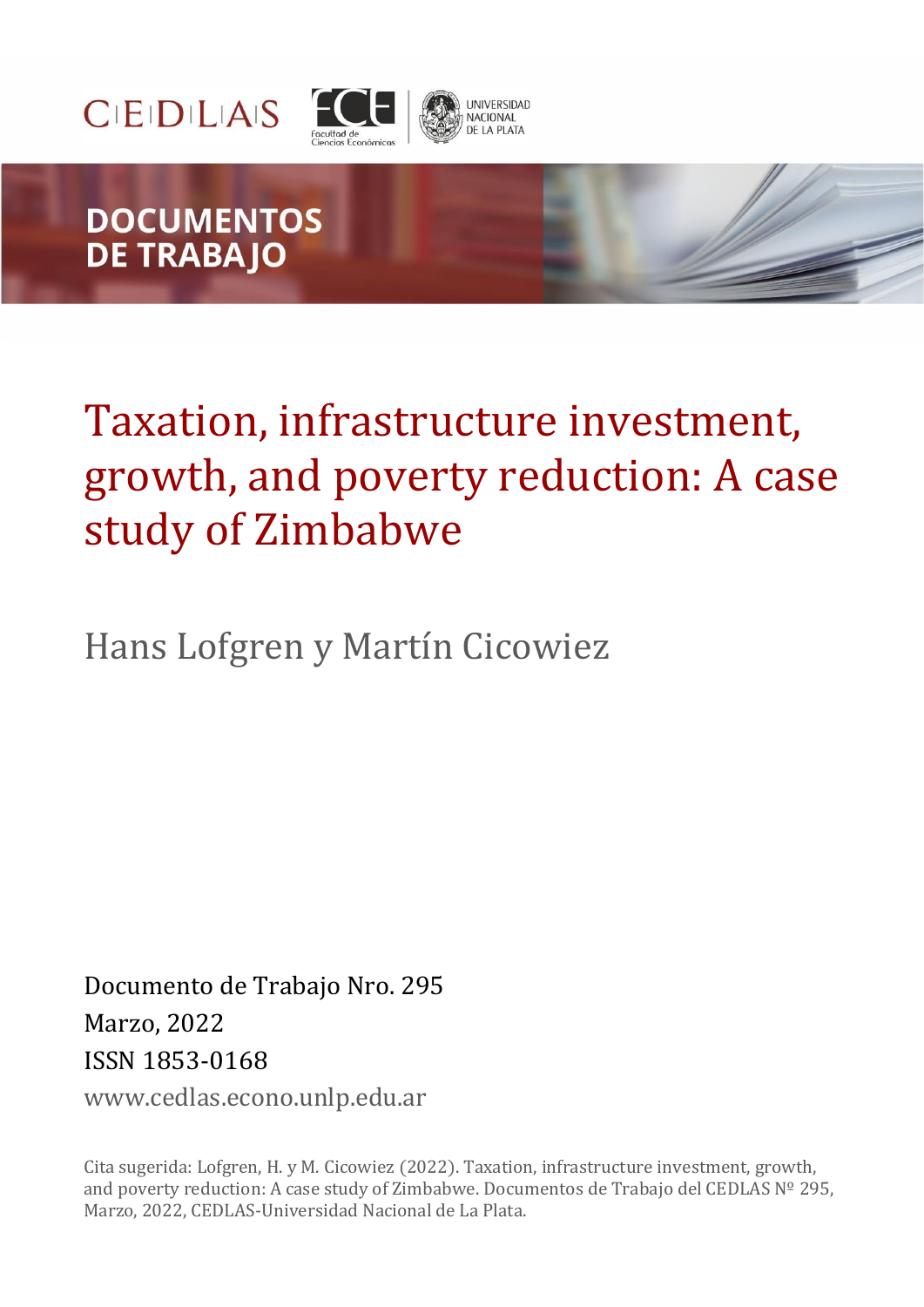# Taxation, infrastructure investment, growth, and poverty reduction: A case study of Zimbabwe[\\*](#page-1-0)

Hans Lofgren

Martín Cicowiez

<span id="page-1-0"></span><sup>\*</sup> This paper draws on sections in AfDB (2018b) to which the authors contributed. The authors remain grateful to the African Development Bank for the opportunity to contribute to their analytical activities as well as for encouraging us to prepare this paper for presentation at a 2019 workshop organized by the Nordic Africa Institute, the content of which is summarized in Levin (2021). Nevertheless, the findings, interpretations, and conclusions expressed here are entirely those of the authors. They do not necessarily represent the views of the African Development Bank and its affiliated organizations.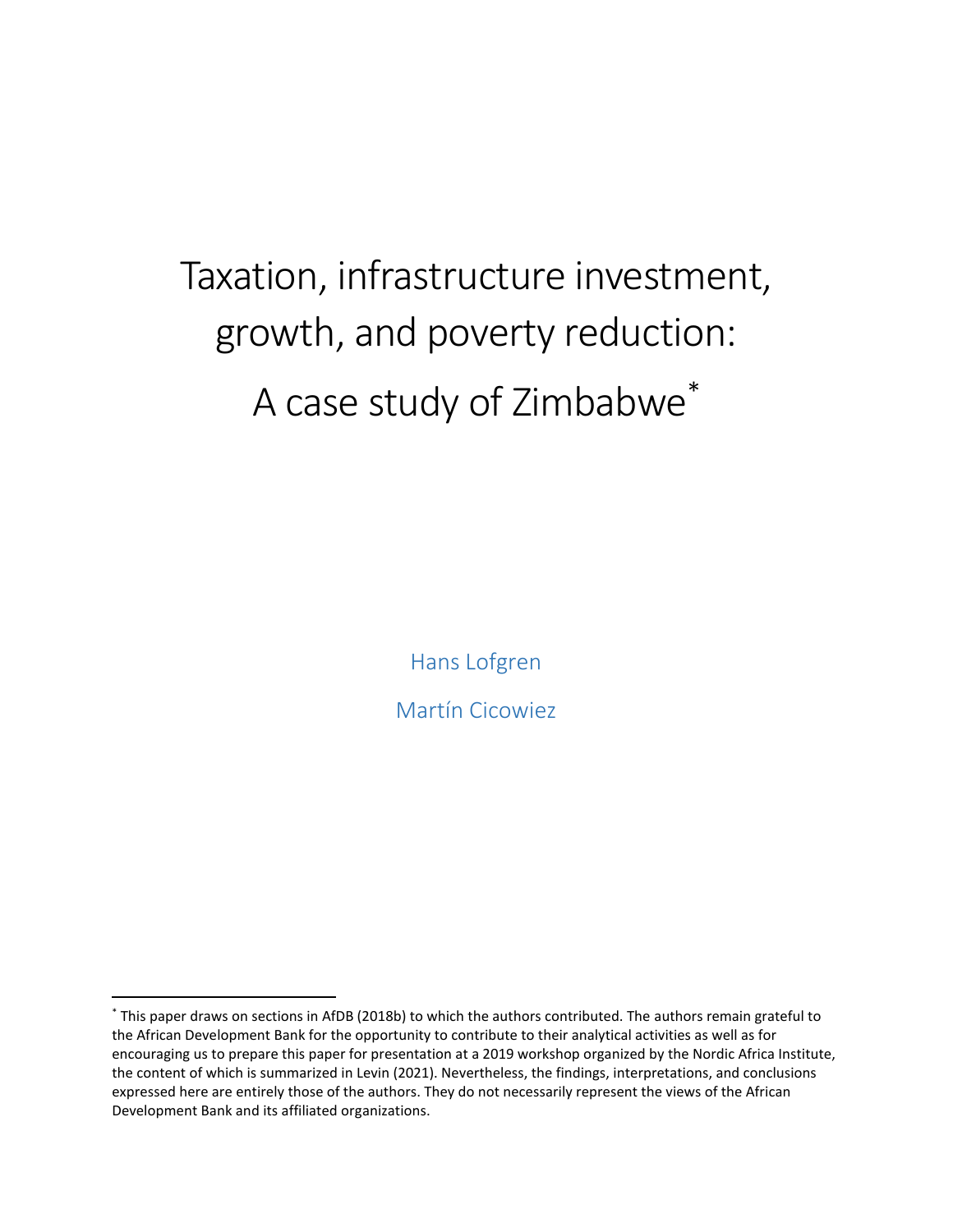# Abstract

In recent decades, Zimbabwe's development record has been disappointing. In the last few years, a severe drought and the Covid-19 pandemic have added to the country's development challenges. This paper is concerned with the long-run need to find a path toward faster growth in GDP, employment, and incomes, accompanied by more rapid progress on poverty reduction and other parts of the global sustainable development agenda. As part of this search, the country will need to address structural constraints including a large infrastructure gap, an inefficient government, and unhospitable business climate. Among these, this paper is focused on infrastructure and alternative means of financing scaled-up investments – what are the consequences of relying on domestic taxes compared to foreign financing?

To address these questions, the paper draws on simulations with SDGSIM, a computable general equilibrium (CGE) model, designed for SDG analysis but applicable to analysis of policies in a wide range of areas, including growth, fiscal space, and external shocks. The model was adapted to the Zimbabwean context and calibrated to a database for 2016. The simulations cover the period 2016-2030 and analyzes the effects of alternative levels and priorities for government spending and resource mobilization (domestic and foreign). The simulation results cover a wide range of economic indicators, including some related to the global Sustainable Development Goal (SDG) agenda.

The differences between the scenario results for GDP growth, household consumption, and poverty point to the importance of strong public investment management and, other things being equal, of targeting TFP gains to tradable sectors. The advantages of reliance on domestic taxation for the funding of expanded investment include slower debt accumulation and less reliance on the decisions of external actors. Tax reliance may also give the funders, the citizens, a stronger sense of ownership and right to monitor how the money is used, with a positive impact on investment productivity. On the other hand, before the investment have yielded sufficient returns, reliance on taxes reduces private purchasing power, leading to some combination of lower private consumption and investment. Raising the tax burden by 2-3 percent of GDP may also be administratively difficult. It would of course be possible to consider scenarios that split the funding burden between domestic taxes and foreign financing.

JEL Codes: C68, H54, O55.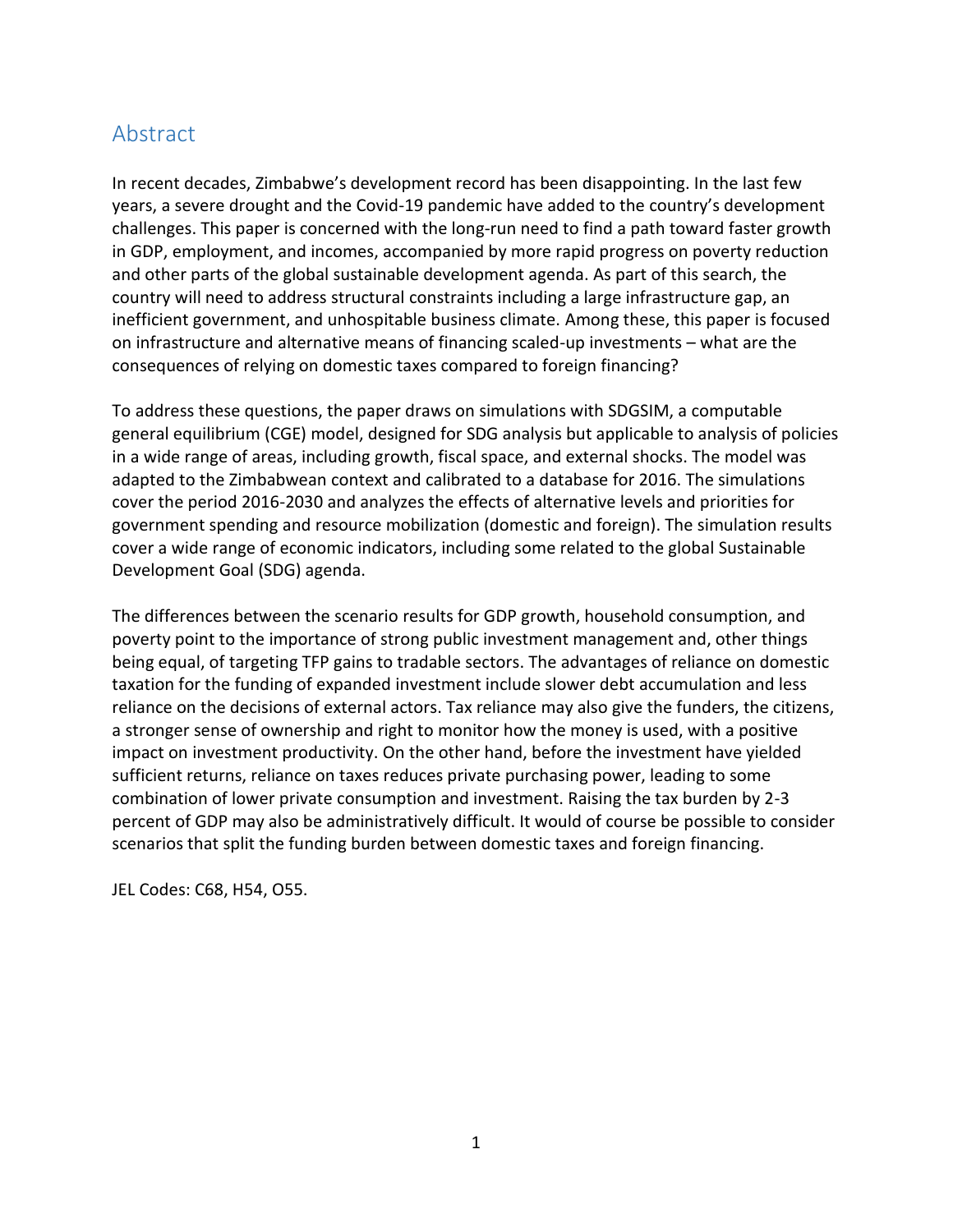# 1. Introduction

In recent decades, Zimbabwe's development record has been disappointing. In the last few years, external shocks – in 2019, the economy suffered from a severe drought and, in 2020, like the rest of the world from the Covid-19 pandemic – have added to the severe challenges faced by the country's government and population. However, the objective of this paper, which is based on research done in 2019, is not to address short-run issues. Instead, the paper considers issues related to Zimbabwe's search for a long-term path toward faster growth in GDP, employment, and incomes, accompanied by more rapid progress on poverty reduction and other parts of the global sustainable development agenda. As part of this search, the country will need to address structural challenges including a large infrastructure gap, an inefficient government, and unhospitable business climate. This paper is focused on these long-term challenges, in particular infrastructure and alternative means of financing scaled-up investments – what are the consequences of relying on domestic taxes compared to foreign financing?

To address these questions, the paper draws on simulations with SDGSIM, a computable general equilibrium (CGE) model, designed for SDG analysis but applicable to analysis of policies in a wide range of areas, including growth, fiscal space, and external shocks. The model was adapted to the Zimbabwean context and calibrated to a database for 2016. The simulations cover the period 2016-2030 and consider alternative policies and shocks starting from 2019, with a focus on alternative levels and priorities for government spending and resource mobilization (domestic and foreign). The simulation results cover a wide range of economic indicators, including some related to the global Sustainable Development Goal (SDG) agenda.

In outline, this paper is organized as follows: For context, Section 2 starts with a brief background on Zimbabwe's economy and policy challenges, including a cross-country analysis of Zimbabwe's economic structure and performance during the period 2000-2014, comparing the country to the Africa region as a whole. The simulations are presented and analyzed in Section 3. The concluding Section 4 summarizes the main findings. More details on the model structure, data, and additional simulation results are presented in three appendices.

# 2. Background on Zimbabwe's economy and policy challenges

To provide context for the simulation analysis, this section reviews key aspects of Zimbabwe's economy and policy challenges. A large part of the quantitative information is extracted from the 20[1](#page-3-0)6 Zimbabwe macro and meso SAMs, which are part of the model database.<sup>1</sup> Additional information from a cross-country database extracted from World Bank (2018b) is used to analyze the current status of Zimbabwe's economy and its performance since 2000 from a regional African perspective.

<span id="page-3-0"></span> $1$  Parts of this section draw on Cicowiez and Lofgren (2018, pp. 17-23). For more information about the data sources and the SAM construction, see this paper.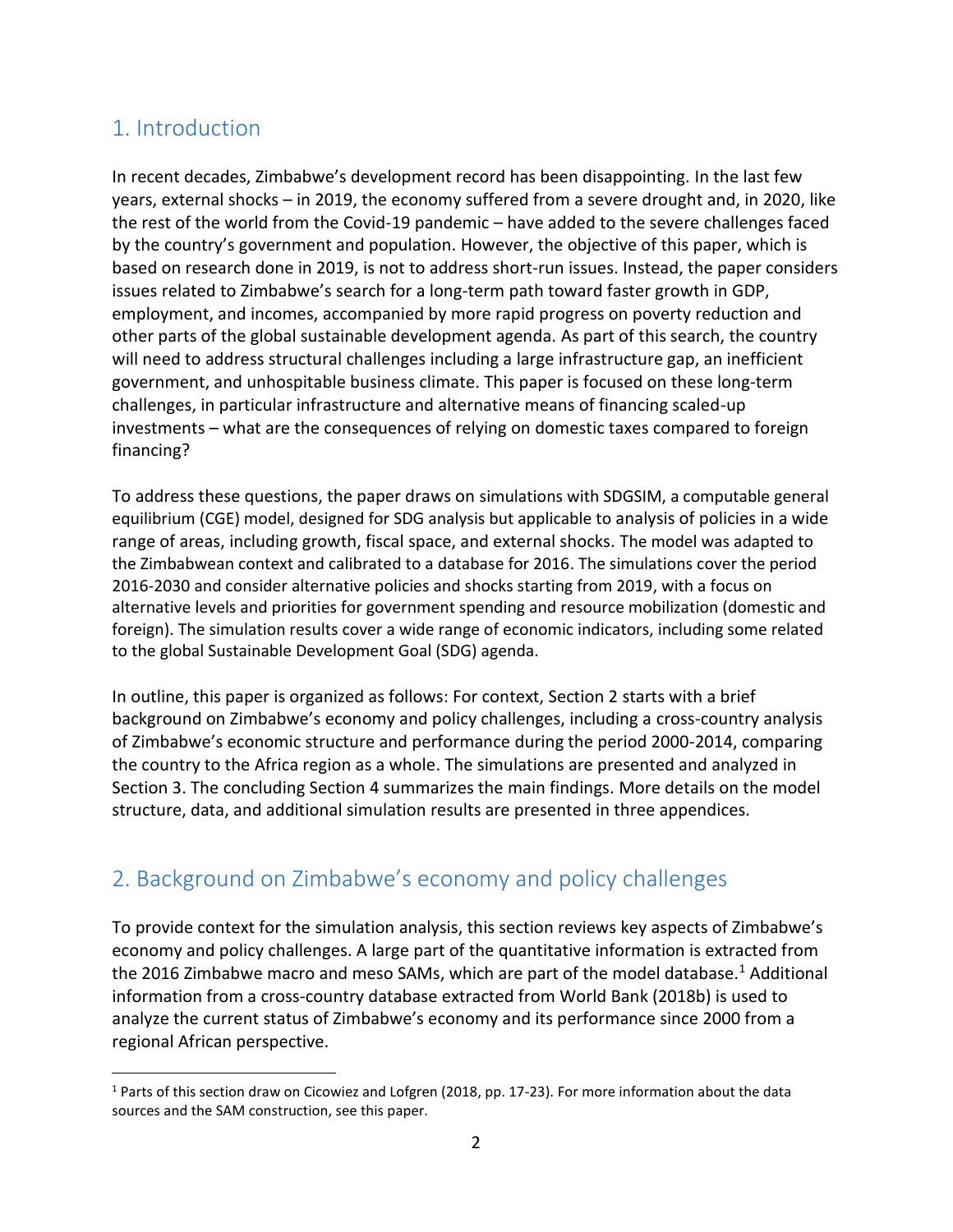#### Economic structure in 2016

Tables 2.1-2.6 cover Zimbabwe's GDP structure (from the spending side), balance of payments (split into current and capital accounts), government budget, sector structure, structure of sector factor use, and demand structure, respectively. In terms of GDP spending structure (Table 2.1), absorption (domestic final demands) exceeds total GDP by 14 percent thanks to a trade deficit of the same magnitude. Among domestic final demands, the private sector and the government account for 86.1 and 27.8 percent, respectively. Compared to private final demands, government final demands are more investment-focused: the ratios between investment and consumption are 0.24 for the government and 0.11 for the private sector. The current account of the balance of payments (Table 2.2) shows that the trade deficit and absorption in excess of GDP were made possible by foreign savings (a current account deficit) at 2.6 percent and a surplus for non-trade items in the current account at 10.5 percent (with nongovernment transfers or "worker remittances" as the main inflow). In the capital account of the balance of payments, the current deficit is covered by FDI (2.6 percent) and financing, both government and non-government.

|                           | millions of |          |
|---------------------------|-------------|----------|
| Item                      | US\$        | % of GDP |
| Absorption                | 18,949      | 114.0    |
| Private consumption       | 12,791      | 77.0     |
| Government consumption    | 4,131       | 24.9     |
| Fixed investment          | 2,015       | 12.1     |
| Private fixed investment  | 1,525       | 9.2      |
| Government fixed investme | 491         | 3.0      |
| Change in inventories     | 12          | 0.1      |
| Exports                   | 4,098       | 24.7     |
| Imports                   | $-6,427$    | $-38.7$  |
| GDP at market prices      | 16,620      | 100.0    |
| Net indirect taxes        | $-2,073$    | $-12.5$  |
| GDP at factor cost        | 14.547      | 87.5     |

### **Table 2.1. GDP Structure, Zimbabwe in 2016 (nominal and percent of GDP)**

Source: Authors' calculations based on 2016 Zimbabwe SAM.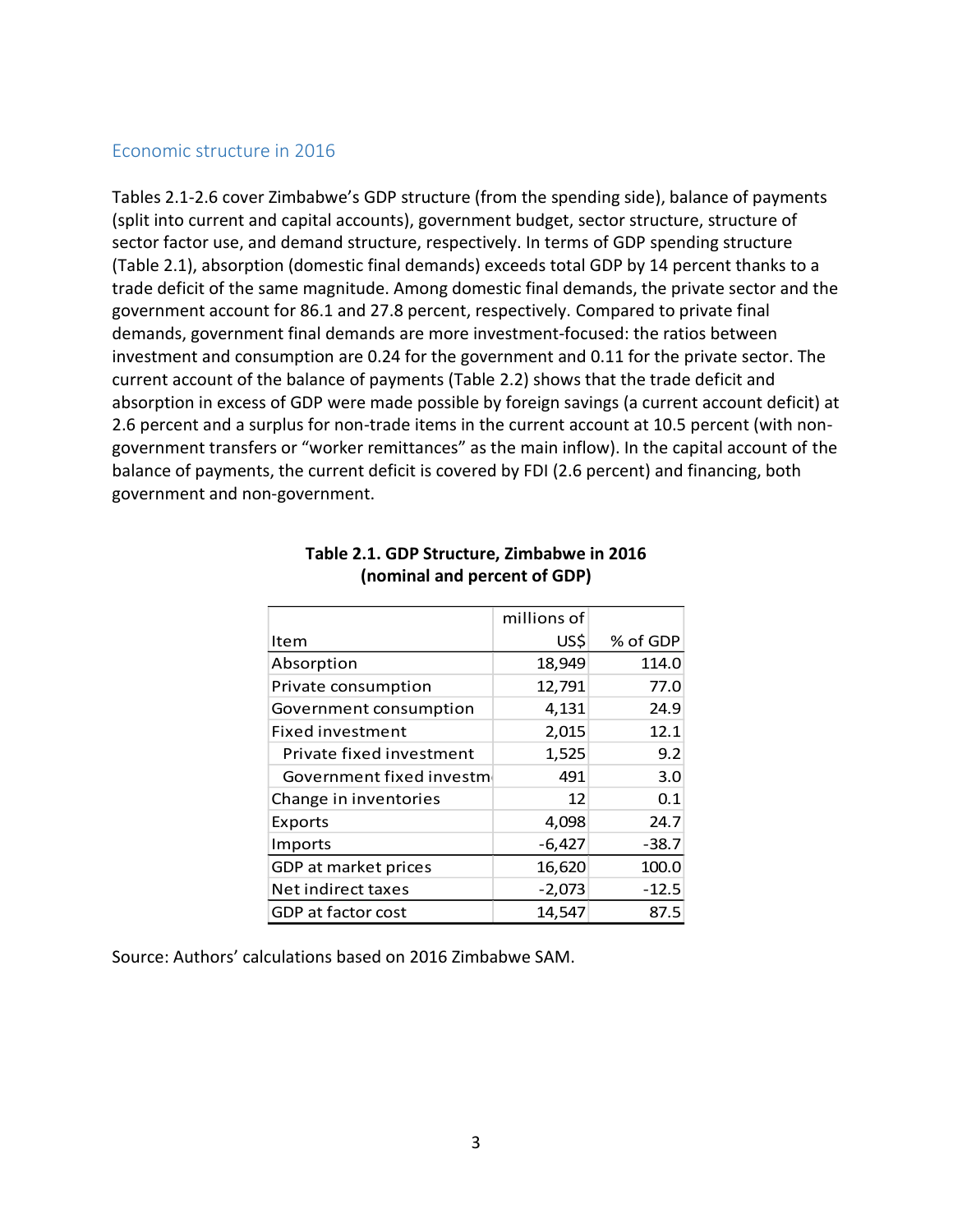|                                               | millions of |          |
|-----------------------------------------------|-------------|----------|
| Item                                          | US\$        | % of GDP |
| Current account, inflows of foreign exchange  |             |          |
| Exports                                       | 4,098       | 24.7     |
| Transfers to non-government                   | 1,942       | 11.7     |
| Factor income                                 | 211         | 1.3      |
| Foreign savings                               | 591         | 3.6      |
| Total                                         | 6,842       | 41.2     |
| Current account, outflows of foreign exchange |             |          |
| Imports                                       | 6,427       | 38.7     |
| Transfers from non-government                 | 16          | 0.1      |
| Transfers from government                     |             | 0.0      |
| Factor income                                 | 399         | 2.4      |
| Total                                         | 6,842       | 41.2     |
| Capital account                               |             |          |
| Net foreign financing to non-government       | 90          | 0.5      |
| Net foreign financing to government           | 76          | 0.5      |
| Foreign direct investment                     | 426         | 2.6      |
| Total                                         | 591         | 3.6      |

# **Table 2.2. Balance of Payments, Zimbabwe in 2016 (nominal and percent of GDP)**

Source: Authors' calculations based on 2016 Zimbabwe SAM.

In the government budget (Table 2.3), taxes, at 20.1 percent of GDP, are the main receipt while non-tax revenues amount to 1.8 percent. In turn, government savings are negative (-3.0 percent) while government investment amounts to 3.0 percent. The resulting government deficit (6.0 percent) is covered by domestic and foreign financing.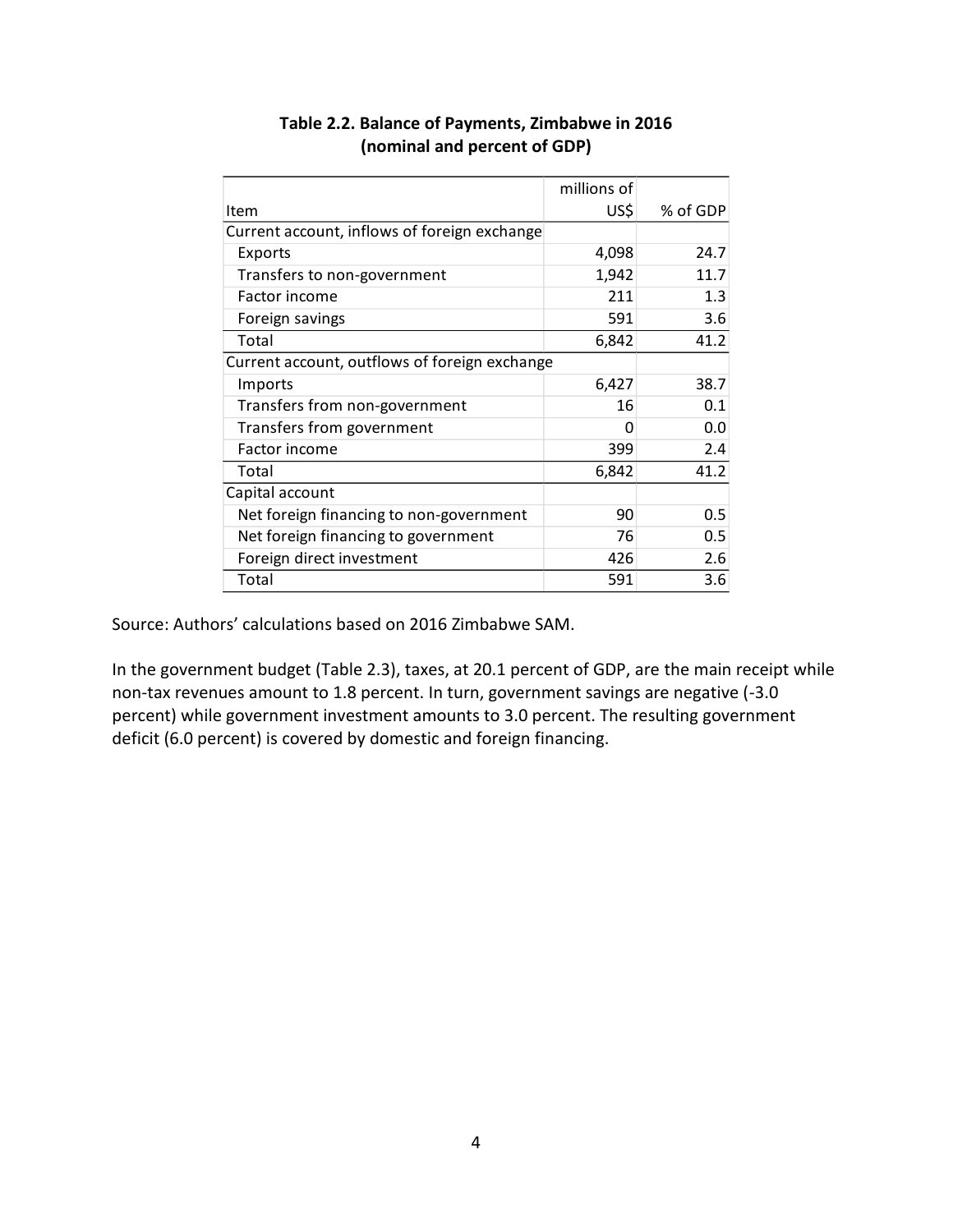|                        | millions of |          |
|------------------------|-------------|----------|
| Item                   | US\$        | % of GDP |
| Recurrent receipts     |             |          |
| Direct taxes           | 1,261       | 7.6      |
| Activity taxes         | 195         | 1.2      |
| Commodity taxes        | 1,605       | 9.7      |
| Tariffs                | 273         | 1.6      |
| Domestic transfers     | 295         | 1.8      |
| Total                  | 3,629       | 21.8     |
| Recurrent spending     |             |          |
| Consumption            | 4,131       | 24.9     |
| Foreign transfers      | O           | 0.0      |
| Total                  | 4,131       | 24.9     |
| Savings*               | $-502$      | $-3.0$   |
| Investment             | 491         | 3.0      |
| Surplus**              | $-992$      | $-6.0$   |
| Financing              |             |          |
| Net domestic financing | 917         | 5.5      |
| Net foreign financing  | 76          | 0.5      |
| Total                  | 992         | 6.0      |

## **Table 2.3. Government budget, Zimbabwe in 2016 (nominal and percent of GDP)**

\*Savings is the difference between the totals for recurrent receipts and recurrent spending.

\*\*Surplus is the difference between savings and investment.

Source: Authors' calculations based on 2016 Zimbabwe SAM.

Drawing on the more disaggregated information in the SAM, Tables 2.4 summarizes the sectoral structure of production and trade. The columns "Exports" and "Imports" show the share of each sector in total exports and imports, while the columns "Export-Output ratio" and "Import-Demand ratio" present, for each sector, the share of exports in output and the share of imports in domestic demands. In terms of broad sectoral characteristics, the table shows that, while the share of agriculture in value added is merely 11.1 percent, the sector represents a significant share of export revenue (33.1 percent) and is strongly export-oriented (the exportoutput ratio is 39.4 percent). Likewise, manufacturing – which comprises semi-manufactured forms of gold (Zimbabwe's main export product) -- makes an important contribution to exports and is also quite export-oriented (although less so than agriculture). However, compared to agriculture, manufacturing accounts for a slightly smaller share of value added and a much larger share of imports (73.8 percent vs. 6.8 percent for agriculture) with an import-demand ratio that also is much higher (46.8 percent vs. 20.3 percent for agriculture). By contrast, with the partial exceptions of "Trade, hotels, and restaurants" and "Transport and communications", the service sectors have no direct links to the international economy.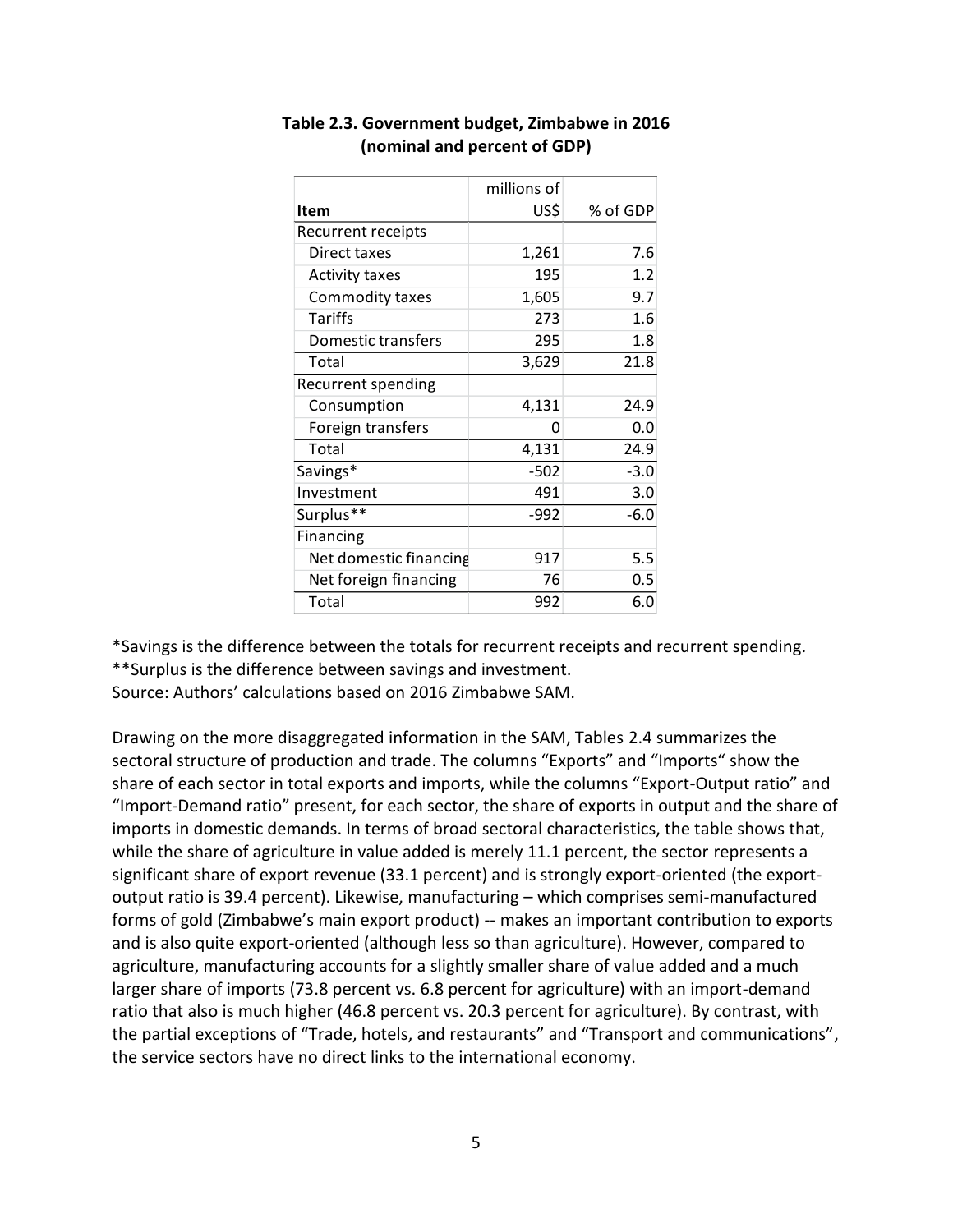|                                     |       |          |         | Export- |         | Import- |
|-------------------------------------|-------|----------|---------|---------|---------|---------|
|                                     | Value | Producti |         | Output  |         | Demand  |
| Commodity                           | added | on       | Exports | ratio   | Imports | ratio   |
| Agriculture, forestry and fishing   | 11.1  | 10.7     | 33.1    | 39.4    | 6.8     | 20.3    |
| Mining and quarrying                | 8.0   | 5.3      | 16.6    | 39.6    | 0.2     | 1.5     |
| Manufacturing                       | 9.9   | 22.9     | 39.6    | 22.0    | 73.8    | 46.8    |
| Electricity and water supply        | 2.0   | 1.2      | 0.2     | 2.3     | 2.3     | 31.4    |
| Construction                        | 2.6   | 1.6      | 0.0     | 0.0     | 0.0     | 0.0     |
| Financial intermediation            | 6.7   | 12.5     | 0.0     | 0.0     | 0.0     | 0.0     |
| Real estate and business activities | 4.8   | 4.0      | 0.0     | 0.0     | 0.0     | 0.0     |
| Trade, hotels and restaurants       | 15.3  | 9.2      | 6.6     | 9.1     | 4.0     | 10.7    |
| Transport and communications        | 10.3  | 16.4     | 3.9     | 3.0     | 12.9    | 16.8    |
| <b>Public administration</b>        | 11.1  | 6.4      | 0.0     | 0.0     | 0.0     | 0.0     |
| Education                           | 13.0  | 7.0      | 0.0     | 0.0     | 0.0     | 0.0     |
| Health                              | 2.9   | 1.7      | 0.0     | 0.0     | 0.0     | 0.0     |
| Domestic services                   | 0.3   | 0.2      | 0.0     | 0.0     | 0.0     | 0.0     |
| Other services                      | 2.0   | 1.0      | 0.0     | 0.0     | 0.0     | 0.0     |
| Total                               | 100.0 | 100.0    | 100.0   | 12.7    | 100.0   | 21.5    |

# **Table 2.4. Sectoral structure, Zimbabwe in 2016 (percent)**

Source: Authors' calculations based on 2016 Zimbabwe SAM.

Table 2.5 shows the factor shares in the value added of each sector. Among other things, it suggests that agriculture is relatively intensive in unskilled labor and land. On the other hand, sectors such as public administration, education, and health are relatively intensive in the use of skilled labor. Finally, Table 2.7 shows the demand structure for each commodity in the SAM. For instance, more than 60 percent of the mining output is used as intermediate input by the manufacturing sector.

The information showed in this section, extracted from the SAM, is an important input and starting point when the results from SDGSIM simulations are analyzed. In fact, the task of the CGE model is to generate and explain how the values in the different SAM cells change under different scenarios, including how the values often depend on changes in prices, quantities, and tax rates.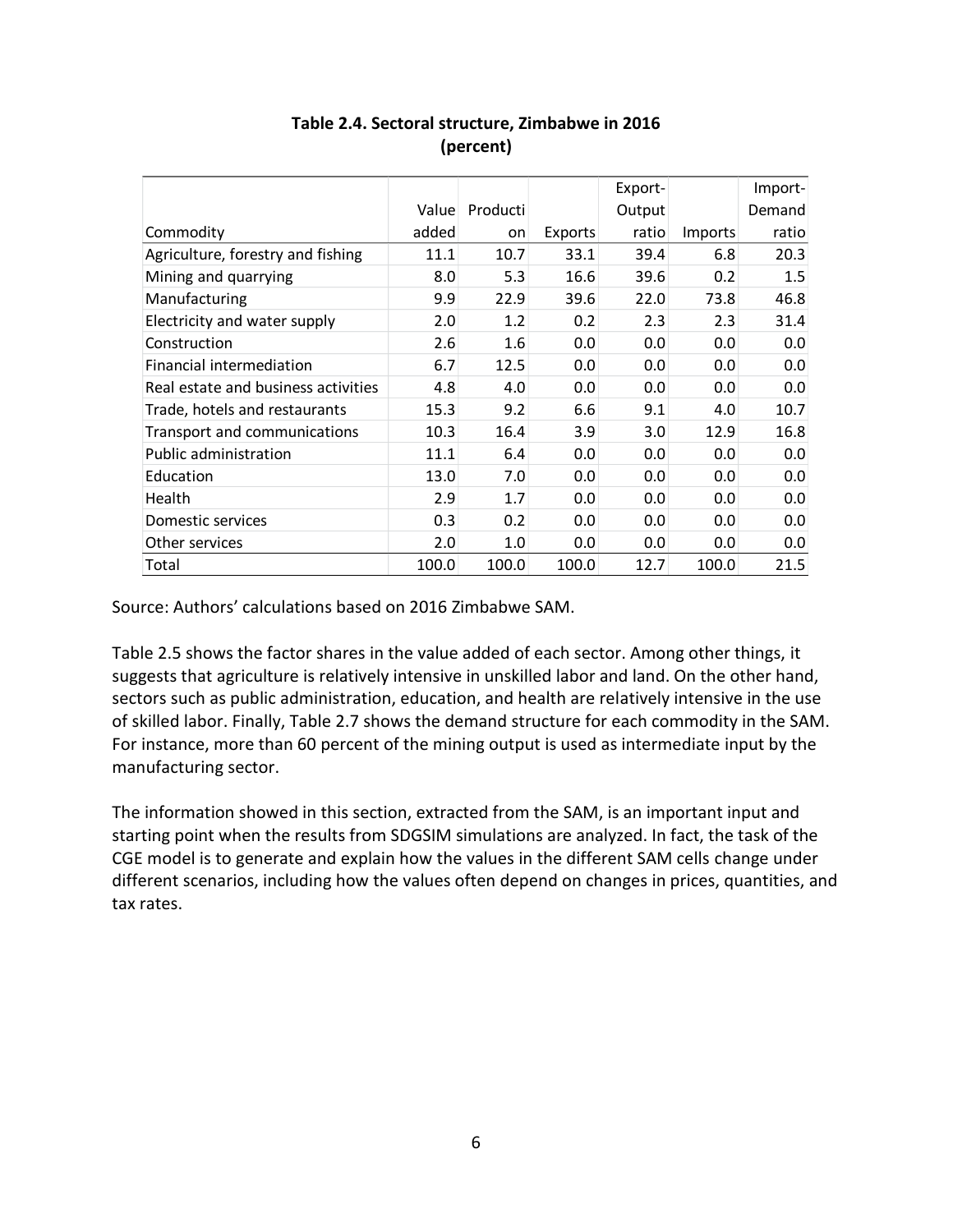|                                     | Labor,    | Labor,  |         |      | Extractive |       |
|-------------------------------------|-----------|---------|---------|------|------------|-------|
| Activity                            | unskilled | skilled | Capital | Land | resource   | Total |
| Agriculture, forestry and fishing   | 41.4      | 21.1    | 17.8    | 19.7 | 0.0        | 100.0 |
| Mining and quarrying                | 6.0       | 55.2    | 25.2    | 0.0  | 13.6       | 100.0 |
| Manufacturing                       | 8.5       | 51.7    | 39.9    | 0.0  | 0.0        | 100.0 |
| Electricity and water supply        | 6.5       | 56.6    | 36.9    | 0.0  | 0.0        | 100.0 |
| Construction                        | 12.9      | 62.3    | 24.8    | 0.0  | 0.0        | 100.0 |
| Financial intermediation            | 5.3       | 12.9    | 81.8    | 0.0  | 0.0        | 100.0 |
| Real estate and business activities | 17.6      | 42.5    | 39.9    | 0.0  | 0.0        | 100.0 |
| Trade, hotels and restaurants       | 12.1      | 33.4    | 54.5    | 0.0  | 0.0        | 100.0 |
| Transport and communications        | 9.9       | 27.4    | 62.6    | 0.0  | 0.0        | 100.0 |
| Public administration               | 6.9       | 85.6    | 7.6     | 0.0  | 0.0        | 100.0 |
| Education                           | 6.7       | 83.3    | 10.0    | 0.0  | 0.0        | 100.0 |
| <b>Health</b>                       | 6.5       | 80.8    | 12.8    | 0.0  | 0.0        | 100.0 |
| Domestic services                   | 100.0     | 0.0     | 0.0     | 0.0  | 0.0        | 100.0 |
| Other services                      | 24.8      | 60.1    | 15.1    | 0.0  | 0.0        | 100.0 |
| Total                               | 13.2      | 49.6    | 33.9    | 2.2  | 1.1        | 100.0 |

# **Table 2.5. Sectoral factor intensity, Zimbabwe in 2016 (percent)**

Source: Authors' calculations based on 2016 Zimbabwe SAM.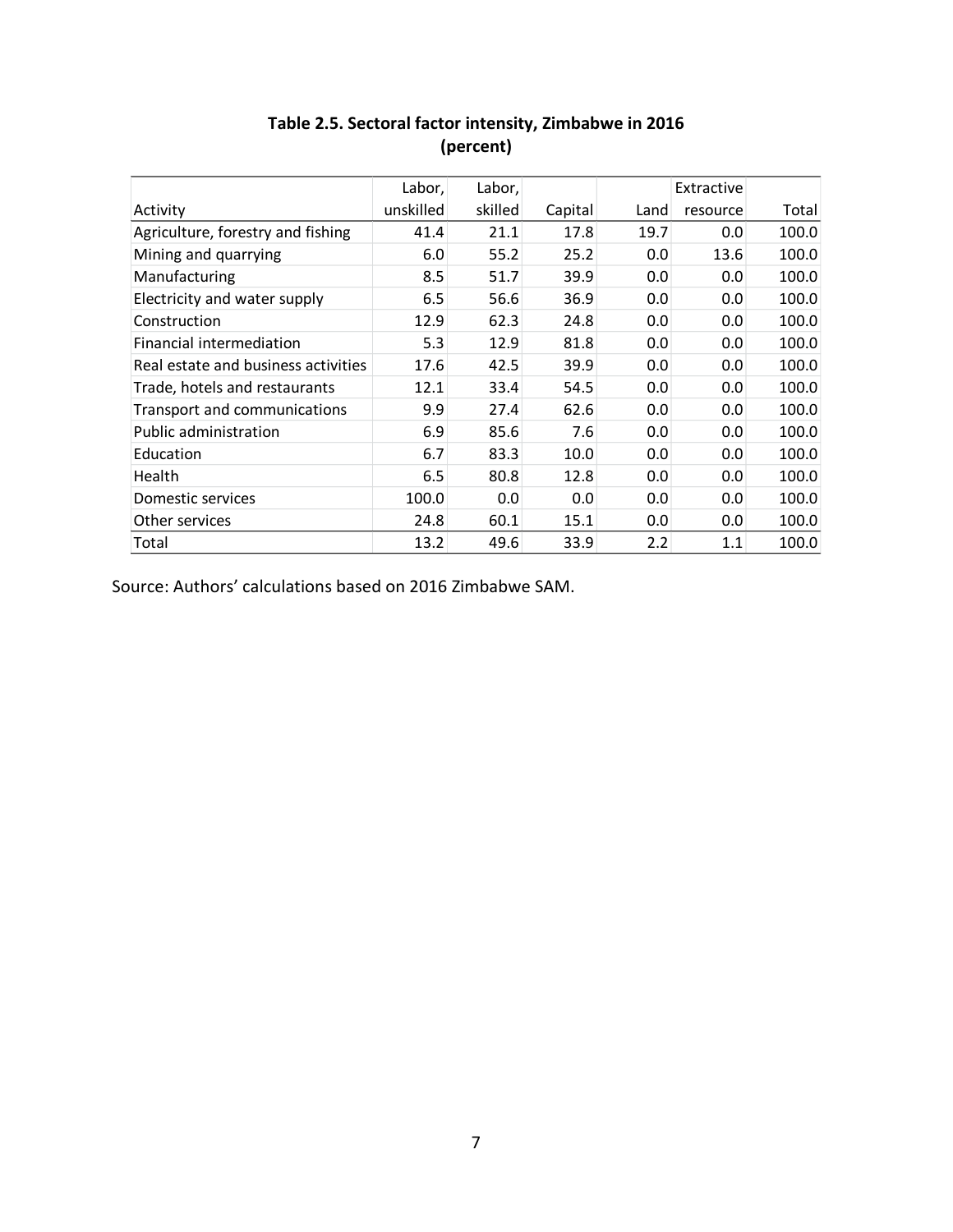|                                     | Interm | Dist | Private | Gov  |              |             | Stock  |       |
|-------------------------------------|--------|------|---------|------|--------------|-------------|--------|-------|
| Commodity                           | use    | marg | cons    |      | cons Exports | <b>GFCF</b> | change | Total |
| Agriculture, forestry and fishing   | 57.5   | 0.0  | 8.5     | 0.0  | 33.9         | 0.0         | 0.1    | 100.0 |
| Mining and quarrying                | 60.9   | 0.0  | 0.0     | 0.0  | 38.1         | 0.0         | 0.9    | 100.0 |
| Manufacturing                       | 35.4   | 0.0  | 41.1    | 0.0  | 11.9         | 11.8        | $-0.1$ | 100.0 |
| Electricity and water supply        | 38.8   | 0.0  | 59.7    | 0.0  | 1.6          | 0.0         | 0.0    | 100.0 |
| Construction                        | 43.2   | 0.0  | 2.0     | 0.0  | 0.0          | 54.8        | 0.0    | 100.0 |
| Financial intermediation            | 67.9   | 0.6  | 31.5    | 0.0  | 0.0          | 0.0         | 0.0    | 100.0 |
| Real estate and business activitie  | 0.3    | 0.0  | 99.7    | 0.0  | 0.0          | 0.0         | 0.0    | 100.0 |
| Trade, hotels and restaurants       | 36.7   | 52.8 | 2.2     | 0.0  | 8.2          | 0.0         | 0.0    | 100.0 |
| <b>Transport and communications</b> | 42.9   | 5.2  | 49.4    | 0.0  | 2.5          | 0.0         | 0.0    | 100.0 |
| <b>Public administration</b>        | 0.1    | 0.0  | 1.0     | 98.9 | 0.0          | 0.0         | 0.0    | 100.0 |
| Education                           | 0.2    | 0.0  | 10.5    | 89.2 | 0.0          | 0.0         | 0.0    | 100.0 |
| Health                              | 3.4    | 0.0  | 27.9    | 68.7 | 0.0          | 0.0         | 0.0    | 100.0 |
| Domestic services                   | 0.0    | 0.0  | 100.0   | 0.0  | 0.0          | 0.0         | 0.0    | 100.0 |
| Other services                      | 59.1   | 0.0  | 40.9    | 0.0  | 0.0          | 0.0         | 0.0    | 100.0 |
| Total                               | 38.0   | 4.8  | 31.7    | 10.2 | 10.2         | 5.0         | 0.0    | 100.0 |

# **Table 2.6. Sectoral demand composition, Zimbabwe in 2016 (percent)**

Source: Authors' calculations based on 2016 Zimbabwe SAM.

# Zimbabwe and Africa: Performance and structural change since 2000

Drawing on a cross-country database for Africa (defined to include both North and Sub-Saharan Africa) extracted from World Bank (2018b), this section reviews the performance of Zimbabwe's economy relative to other countries in the region during this millennium. The analysis is focused on two years, 2000 and 2014.

Figures 2.1 and 2.2 and Tables 2.7-2.8 show the Zimbabwe's performance since 2000 in two broad areas: SDG outcome indicators (i.e. development objectives that are related to the global SDG agenda) and what may be viewed as determinants of economic performance, including the evolution of the SDG outcomes. The figures and tables are based on World Bank (2018b) and indicators are only shown if data are available for at least 18 countries (i.e. 1/3 of the countries in Africa, including Zimbabwe). Information is shown for two periods, referred to as 2000 and 2014 and represented by averages for the years 1998-2002 and 2012-2016, respectively. When 2000 and 2014 rankings are reported for an indicator, then the country coverage is identical for the two years – this is needed to make ranking comparisons meaningful. However, the country coverage will vary between the different indicators.

Starting with the SDG indicators, Figure 2.1 shows Zimbabwe's percentile rankings in 2000 and 2014 – note that the ranking is based on the numerical value and does not consider whether what is measured is a "desirable" (like a high graduation rate) or an "undesirable" (like some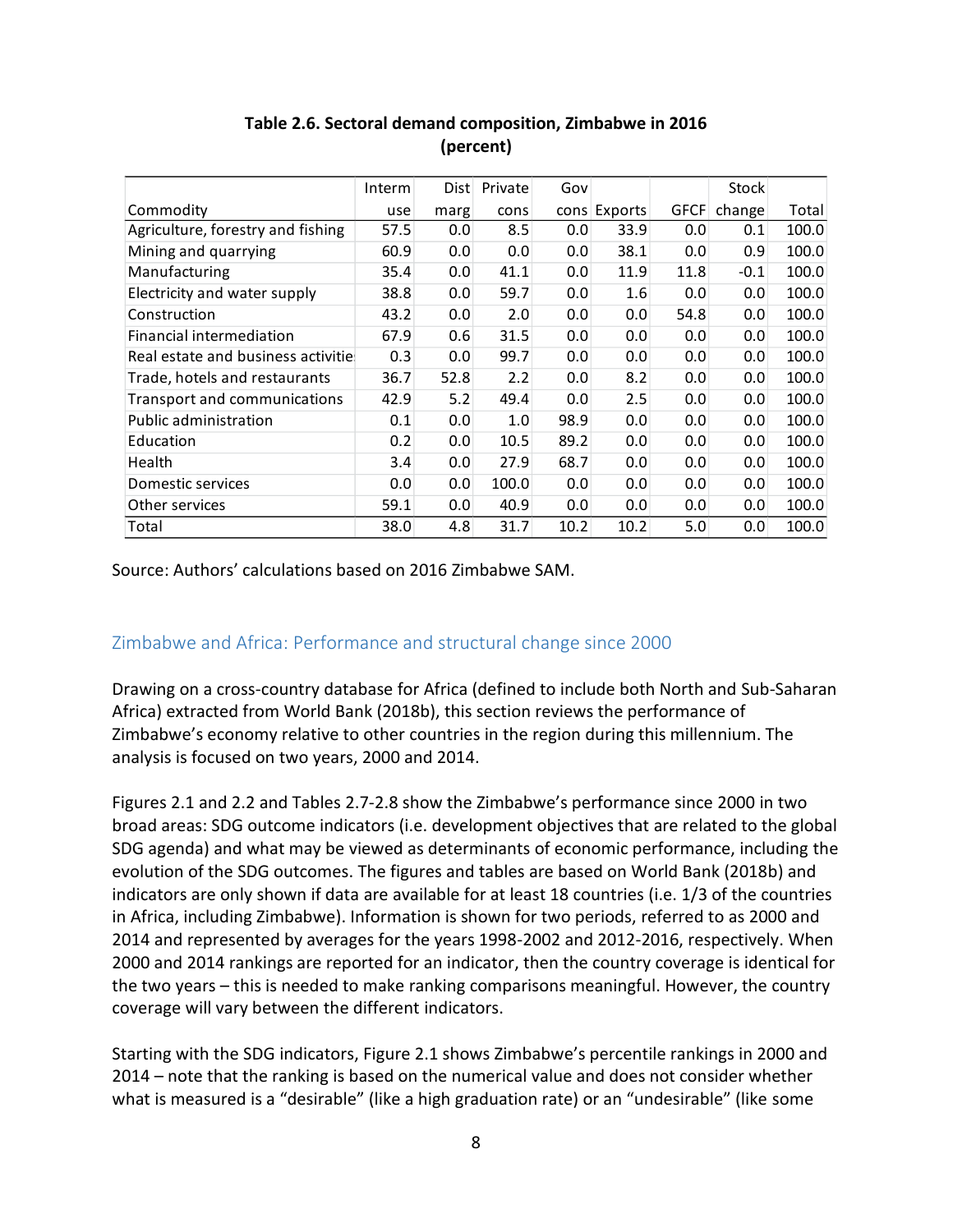mortality rate. In education, Zimbabwe's performance (relative to other African countries) has declined for all indicators with data for both periods. For health (for which a low ranking is better for indicators measuring "undesirables" like mortality), the figures also point to a deteriorating picture compared to the rest of Africa with the exception of wasting, which declines strongly. Similarly, infrastructure-related indicators (access to water, sanitation, and electricity) also indicate that Zimbabwe has been falling behind its African compatriots. Finally, the ranking for CO2 emissions per unit of GDP is roughly unchanged.

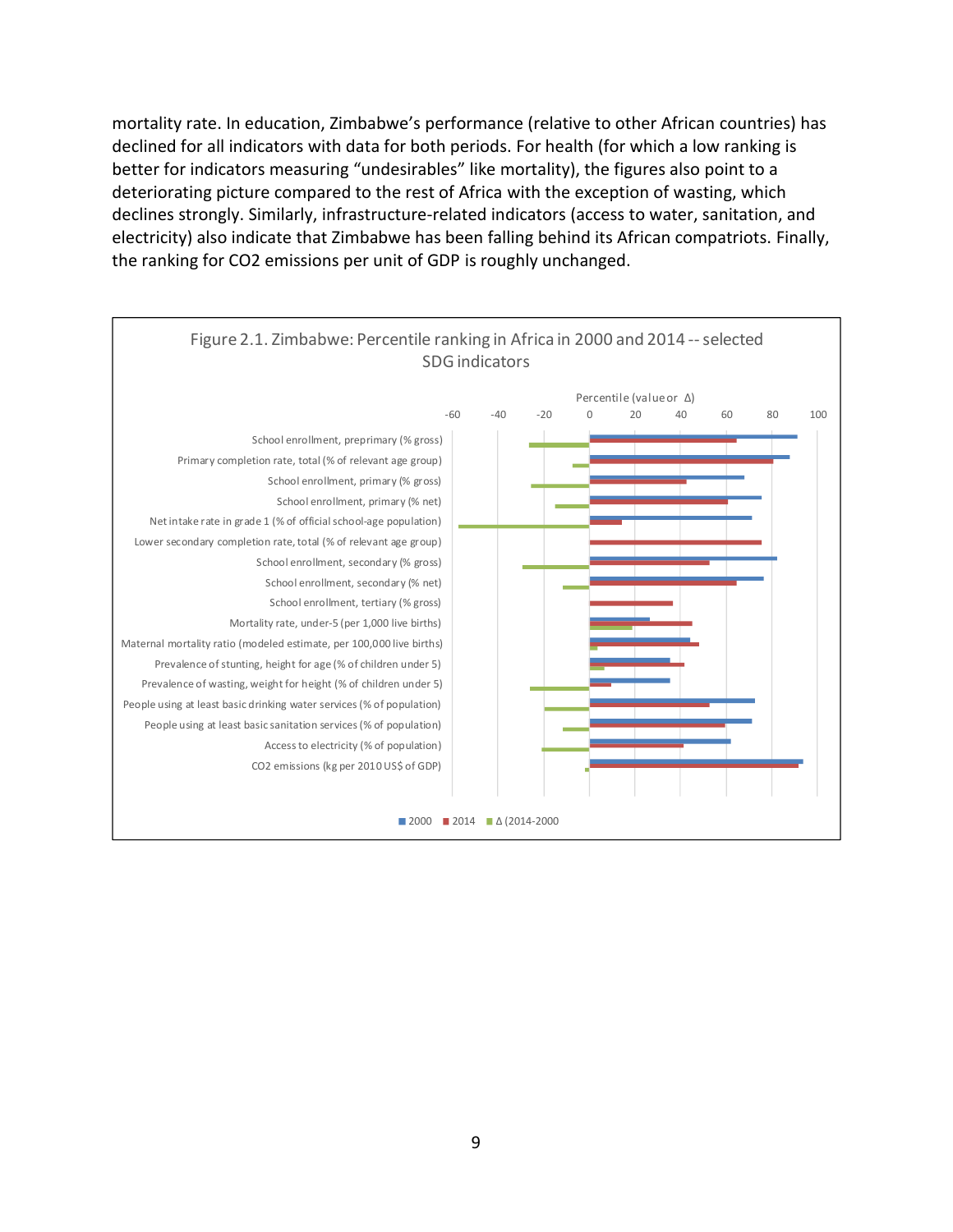#### **Table 2.7. SDG indicators: Zimbabwe and Africa in 2000 and 2014**

| Δ ( 2014                                                                                                                         |        |
|----------------------------------------------------------------------------------------------------------------------------------|--------|
|                                                                                                                                  |        |
| minus                                                                                                                            |        |
| 2000<br>2000<br>2014<br>2000<br>2014<br>2000<br>2014                                                                             |        |
| School enrollment, preprimary (% gross)<br>41.5<br>10.8<br>64.7<br>$-26.4$<br>58.7<br>24.3<br>91.1                               |        |
| 88.5<br>80.4<br>$-7.4$<br>Primary completion rate, total (% of relevant age group)<br>52.3<br>74.9<br>87.8<br>90.7               |        |
| School enrollment, primary (% gross)<br>103.2<br>100.0<br>91.8<br>103.7<br>68.0<br>42.5<br>$-25.5$                               |        |
| School enrollment, primary (% net)<br>65.5<br>85.8<br>86.2<br>82.3<br>75.7<br>60.6<br>$-15.1$                                    |        |
| Net intake rate in grade 1 (% of official school-age population)<br>37.8<br>36.3<br>59.1<br>45.3<br>71.4<br>14.2<br>$-57.2$      |        |
| Lower secondary completion rate, total (% of relevant age group)<br>64.1<br>44.5<br>75.5                                         |        |
| 46.8<br>School enrollment, secondary (% gross)<br>43.7<br>82.3<br>52.9<br>43.8<br>26.2<br>$-29.4$                                |        |
| 43.5<br>35.2<br>64.7<br>School enrollment, secondary (% net)<br>41.0<br>19.6<br>76.4<br>$-11.7$                                  |        |
| School enrollment, tertiary (% gross)<br>6.8<br>8.8<br>36.5                                                                      |        |
| Mortality rate, under-5 (per 1,000 live births)<br>65.3<br>125.4<br>69.3<br>26.4<br>45.2<br>18.8<br>96.8                         |        |
| Maternal mortality ratio (modeled estimate, per 100,000 live births)<br>589.2<br>398.0<br>654.6<br>44.2<br>48.0<br>400.5         | 3.8    |
| Prevalence of stunting, height for age (% of children under 5)<br>33.7<br>27.6<br>37.6<br>30.7<br>35.4<br>41.9                   | 6.5    |
| 3.3<br>9.4<br>Prevalence of wasting, weight for height (% of children under 5)<br>8.5<br>6.5<br>35.4<br>9.6<br>$-25.8$           |        |
| People using at least basic drinking water services (% of population)<br>70.5<br>67.0<br>54.3<br>66.2<br>72.5<br>52.9<br>$-19.6$ |        |
| 38.9<br>People using at least basic sanitation services (% of population)<br>41.7<br>24.7<br>33.3<br>71.1<br>59.6<br>$-11.5$     |        |
| 35.6<br>Access to electricity (% of population)<br>21.3<br>39.0<br>62.2<br>41.5<br>$-20.7$<br>34.6                               |        |
| CO2 emissions (kg per 2010 US\$ of GDP)<br>93.8<br>0.74<br>0.33<br>0.31<br>91.8<br>0.89                                          | $-2.0$ |

Source: World Bank (2018)

\*Data for 2000 and 2014 are averages of available data for the periods 1998-2002 and 2012-2016, respectively.

\*\*For each indicator, Africa includes all countres in the region with data for at least one year in both periods. The sample size

varies between 18 and 54. For any indicator with data for both periods, the country coverage is identical for both periods.

Table 2.7 adds information about the levels for the indicators in Figure 2.1, showing both Zimbabwe and the Africa median in both periods. In general terms, Zimbabwe's declining rankings for education are underpinned by unchanged or declining rates of enrollment, intake, and completion for Zimbabwe at the same time as the median for Africa improved noticeably. For the health indicators, the situation in Zimbabwe has improved but, for most of these indicators (wasting being the noted exception), not as strongly as for the region. In the area of infrastructure, Zimbabwe's access rates changed by little at the same time as Africa registered improvements. Finally, while Zimbabwe reduced its CO2 emissions per 2010 US\$ of GDP more than others, the country is still at more than twice the regional median. An unweighted average of the indicators suggest that Zimbabwe's ranking declined from the  $73<sup>rd</sup>$  to the 56<sup>th</sup> percentile (which, out of a group of 54 countries translates into a fall from  $15<sup>th</sup>$  to  $23<sup>rd</sup>$  position)[.](#page-11-0)<sup>2</sup>

Figure 2.2 and Table 2.8 show data for factors that may have contributed to Zimbabwe's deteriorating status relative to the rest of the region, covering the levels for Zimbabwe and Africa's median as well as Zimbabwe's percentile ranking in 2000 and 2014.

<span id="page-11-0"></span> $2$  In the computation of the average, Zimbabwe's percentile ranking for indicators measuring undesirables like mortality were reversed so that a high ranking corresponds to a low value. Given that the countries that are underrepresented in the database may do less well than others (including no or little data for Somalia and South Sudan), Zimbabwe's ranking in a database with full country coverage would probably be slightly higher.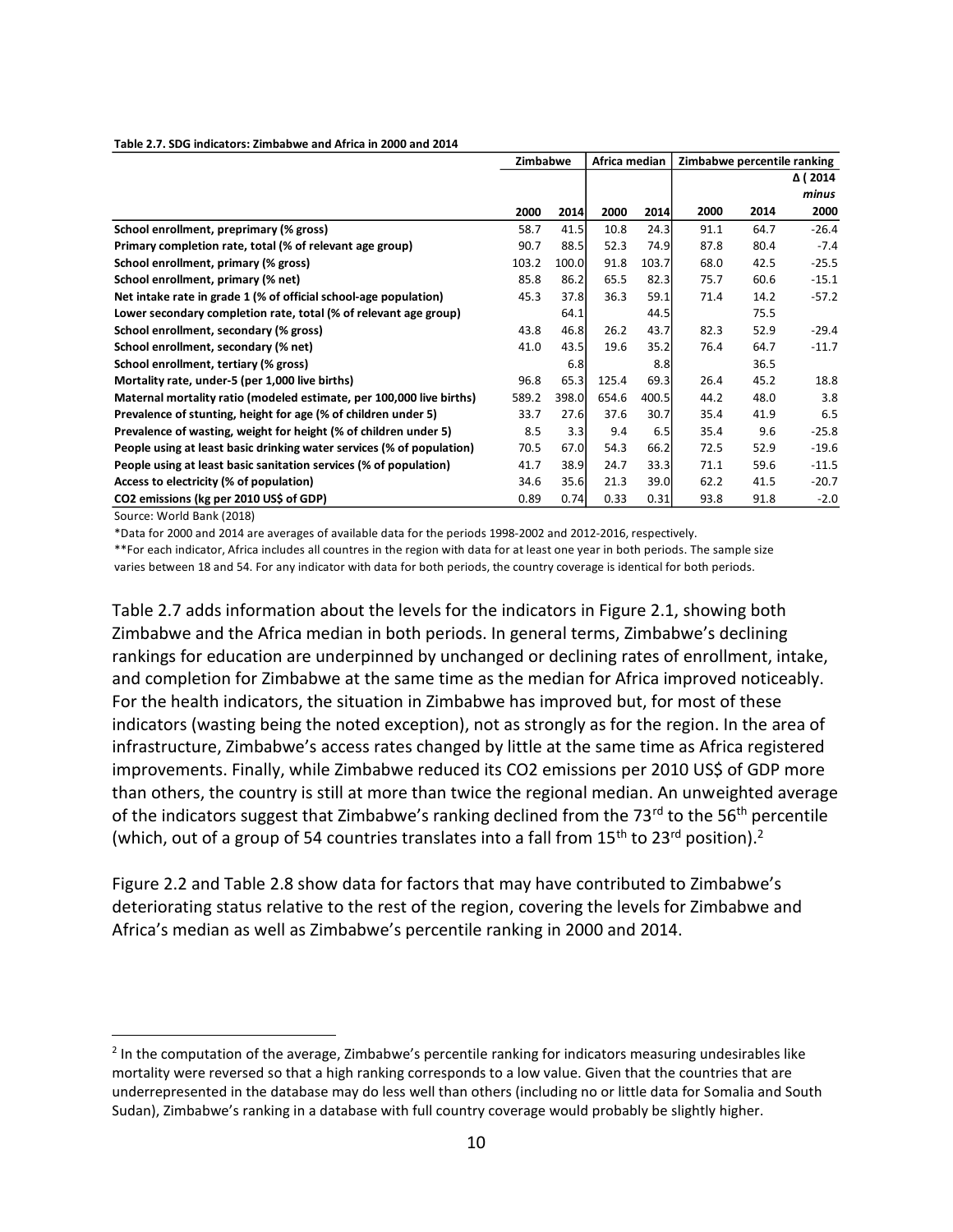

## Figure 2.2. Zimbabwe: Percentile ranking in Africa in 2000 and 2014 --selected determinants of economic performance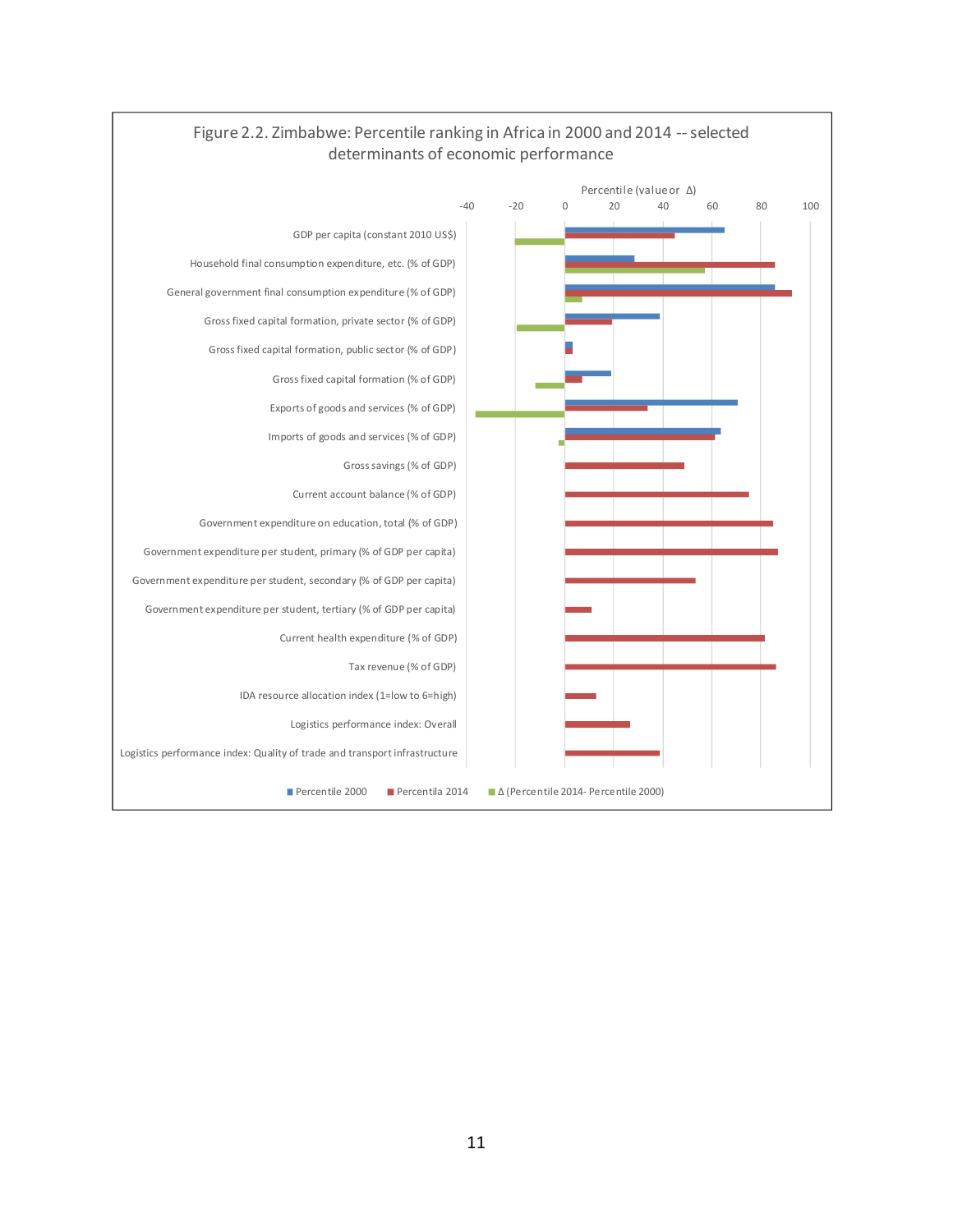|                                                                            |        | Africa median<br>Zimbabwe |       |        | Zimbabwe percentile |      |             |
|----------------------------------------------------------------------------|--------|---------------------------|-------|--------|---------------------|------|-------------|
|                                                                            |        |                           |       |        |                     |      | Δ (2014     |
|                                                                            | 2000   | 2014                      | 2000  | 2014   | 2000                | 2014 | minus 2000) |
| GDP per capita (constant 2010 US\$)                                        | 1266.2 | 929.3                     | 876.1 | 1153.1 | 65.3                | 44.8 | $-20.5$     |
| Household final consumption expenditure, etc. (% of GDP)                   | 67.9   | 84.2                      | 75.4  | 72.0   | 28.5                | 85.7 | 57.2        |
| General government final consumption expenditure (% of GDP)                | 18.7   | 23.8                      | 14.0  | 15.1   | 85.7                | 92.8 | 7.1         |
| Gross fixed capital formation, private sector (% of GDP)                   | 9.6    | 9.9                       | 12.0  | 14.6   | 38.7                | 19.3 | $-19.4$     |
| Gross fixed capital formation, public sector (% of GDP)                    | 1.9    | 2.5                       | 7.1   | 7.0    | 3.2                 | 3.2  | 0.0         |
| Gross fixed capital formation (% of GDP)                                   | 11.4   | 12.4                      | 17.3  | 22.9   | 19.0                | 7.1  | $-11.9$     |
| Exports of goods and services (% of GDP)                                   | 37.2   | 26.2                      | 26.0  | 30.5   | 70.4                | 34.0 | $-36.4$     |
| Imports of goods and services (% of GDP)                                   | 36.5   | 46.1                      | 33.6  | 40.3   | 63.6                | 61.3 | $-2.3$      |
| Gross savings (% of GDP)                                                   |        | $-7.2$                    |       | 16.3   |                     | 48.7 |             |
| Current account balance (% of GDP)                                         |        | $-11.3$                   |       | $-7.9$ |                     | 75.0 |             |
| Government expenditure on education, total (% of GDP)                      |        | 7.4                       |       | 4.5    |                     | 85.2 |             |
| Government expenditure per student, primary (% of GDP per capita)          |        | 19.2                      |       | 10.4   |                     | 87.0 |             |
| Government expenditure per student, secondary (% of GDP per capita)        |        | 30.4                      |       | 19.7   |                     | 53.5 |             |
| Government expenditure per student, tertiary (% of GDP per capita)         |        | 224.9                     |       | 92.2   |                     | 11.1 |             |
| Current health expenditure (% of GDP)                                      |        | 8.8                       |       | 5.5    |                     | 81.6 |             |
| Tax revenue (% of GDP)                                                     |        | 21.4                      |       | 15.3   |                     | 86.2 |             |
| IDA resource allocation index (1=low to 6=high)                            |        | 2.5                       |       | 3.2    |                     | 12.8 |             |
| Logistics performance index: Overall                                       |        | 2.3                       |       | 2.5    |                     | 26.5 |             |
| Logistics performance index: Quality of trade and transport infrastructure |        | 2.2                       |       | 2.3    |                     | 38.7 |             |

#### **Table 2.8. Determinants of economic performance: Zimbabwe and Africa in 2000 and 2014**

Source: World Bank (2018)

\*Data for 2000 and 2014 are averages of available data for the periods 1998-2002 and 2012-2016, respectively.

\*\*For each indicator, Africa includes all countres in the region with data for at least one year in both periods.The sample size varies

between 29 and 52. For any indicator with data for both periods, the country coverage is identical for both periods.

Among the indicators in Figure 2.2 and Table 2.8, a higher real GDP per capita may contribute to and be reinforced by better SDG outcomes across the board through multiple channels (including links related to household incomes and government revenues); for this indicator, Zimbabwe's level declined between 2000 and 2014 while Africa's median increased significantly, causing Zimbabwe's ranking to fall by 20 points.

Relative to other countries, Zimbabwe's final demand composition switched toward consumption and away from investment (measured as a share of GDP like most of the indicators in Table 2.7). Growth may have suffered from this given that consumption tends to be more directed toward satisfaction of current needs. Among government final demands, Zimbabwe ranks very high for consumption (and increasingly so) but very low for investment while the total for government final demands is relatively high.

The data are consistent with Zimbabwe's severe external imbalances, compared to other countries manifested in reduced exports and higher imports, something that eventually contributed to foreign debt default; among other things, Zimbabwe's export percentile ranking fell by more than 36 points. While, by definition, the increase in the trade deficit made it possible to maintain higher domestic absorption for any given level of GDP, the resulting macro imbalance may have contributed to low growth. Most of these developments took place in the context of sanctions imposed by the US, the EU, and others, the declared aim of which was to encourage more democratic rule.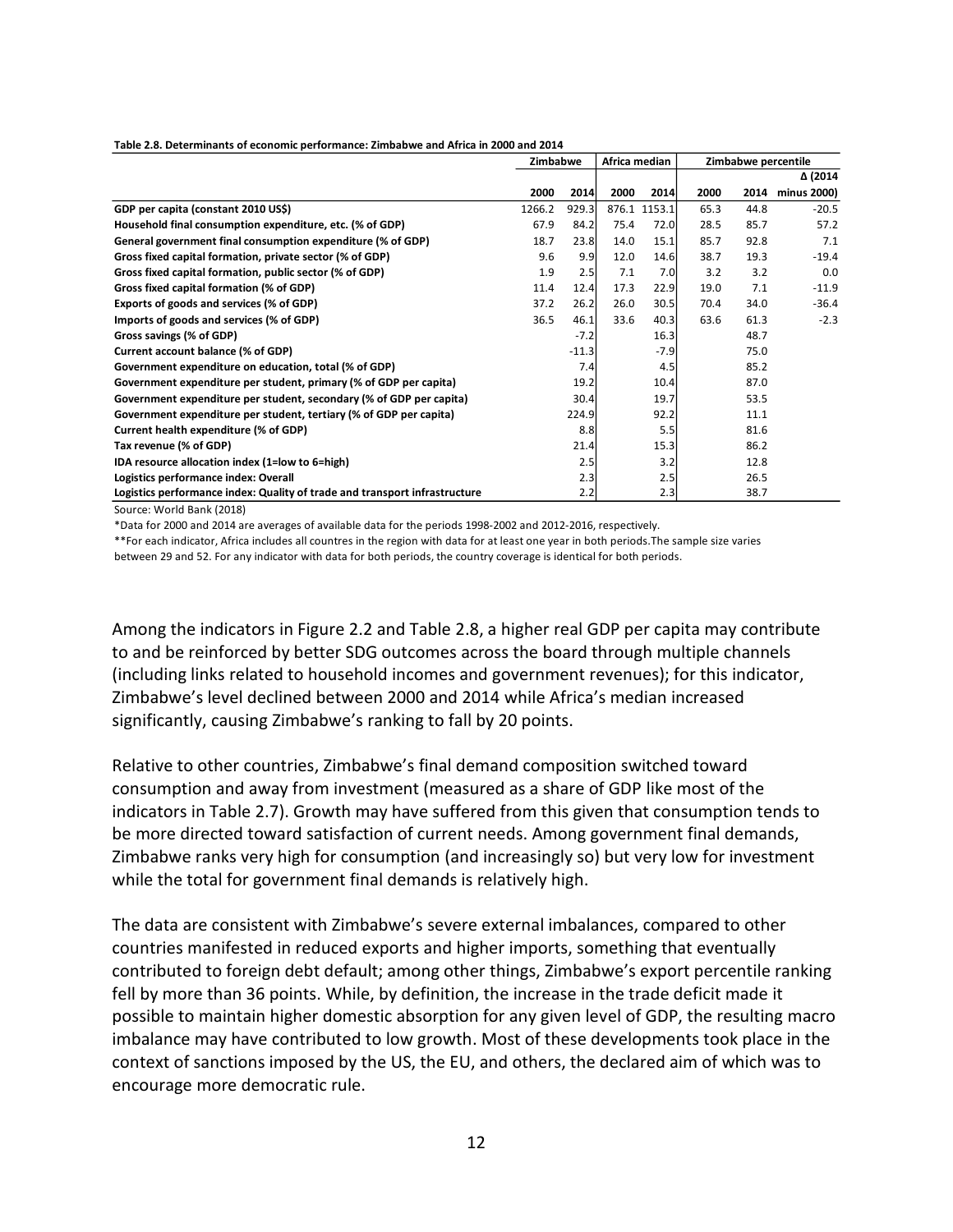In terms of education spending relative to GDP, Zimbabwe was the leading country in Africa in 2014 – data for 2000 are not available. Its spending per student (measured as share of GDP per capita) was also relatively high, in the range of 80<sup>th</sup>-90<sup>th</sup> percentile for each of the primary, secondary, and tertiary levels. Likewise, the country's *current* spending on health (which represents most of health spending) is among the highest in the region (in the  $94<sup>th</sup>$  percentile). Its tax revenues are in the  $77<sup>th</sup>$  percentile, suggesting that the scope for raising these revenues may be limited.

Apart from the level and composition of private and government spending, institutions and infrastructure may be important determinants of economic performance. In this regard, the World Bank IDA resource allocation index for Zimbabwe is low (only in the 12<sup>th</sup> percentile), suggesting that the country's policies and institutional arrangements were not considered supportive of growth and poverty reduction. The "Logistics Performance Index" (which is on a scale from 1 to 5 with a higher value being better) reflects the extent to which infrastructure and institutions facilitate trade, an essential component of successful development throughout the world. Zimbabwe is here positioned in the bottom half of the Africa ranking both for the overall index and in the area of trade- and transport-related infrastructure.

Going beyond the database used for the above tables and figures, the Africa Infrastructure Index of the African Development Bank provides a more comprehensive assessment of the level of infrastructure in the countries of the region (AfDB 2018a, pp. 71-72). According to the index (which is based on data for transport, electricity, ICT, and water and sanitation infrastructures), Zimbabwe meets merely 25-30 percent of its infrastructure needs, nevertheless ranking 18 out of 53 countries (i.e. in the 67<sup>th</sup> percentile). On balance, empirical evidence is consistent with the view that closing infrastructure gaps is necessary for accelerated development in Zimbabwe and most other countries of the region; however, to realize desired effects, progress on infrastructure would have to be accompanied by advances in other areas, including human development and the broader policy environment (AfDB 2018, pp. 65-68). The AfDB resident country representative for Zimbabwe Mateus Magala suggests that, to address its needs, the country may have to raise its total spending on infrastructure from US\$0.2 to US\$2.0 billion per year over the next decade (New Zimbabwe 2018).

In sum, this comparison between Zimbabwe and the rest of the Africa shows that (a) according to almost all indicators of SDG outcomes, Zimbabwe has done less well than typical for the region; and (b) this outcome is consistent with the evolution of drivers of development, including prioritization of consumption over investment and weak policies and institutions, with the latter preventing relatively high spending on education and health from yielding stronger performance in these areas. In order to generate the growth needed to improve well-being and reduce poverty, it seems essential for Zimbabwe to start closing its infrastructure gap.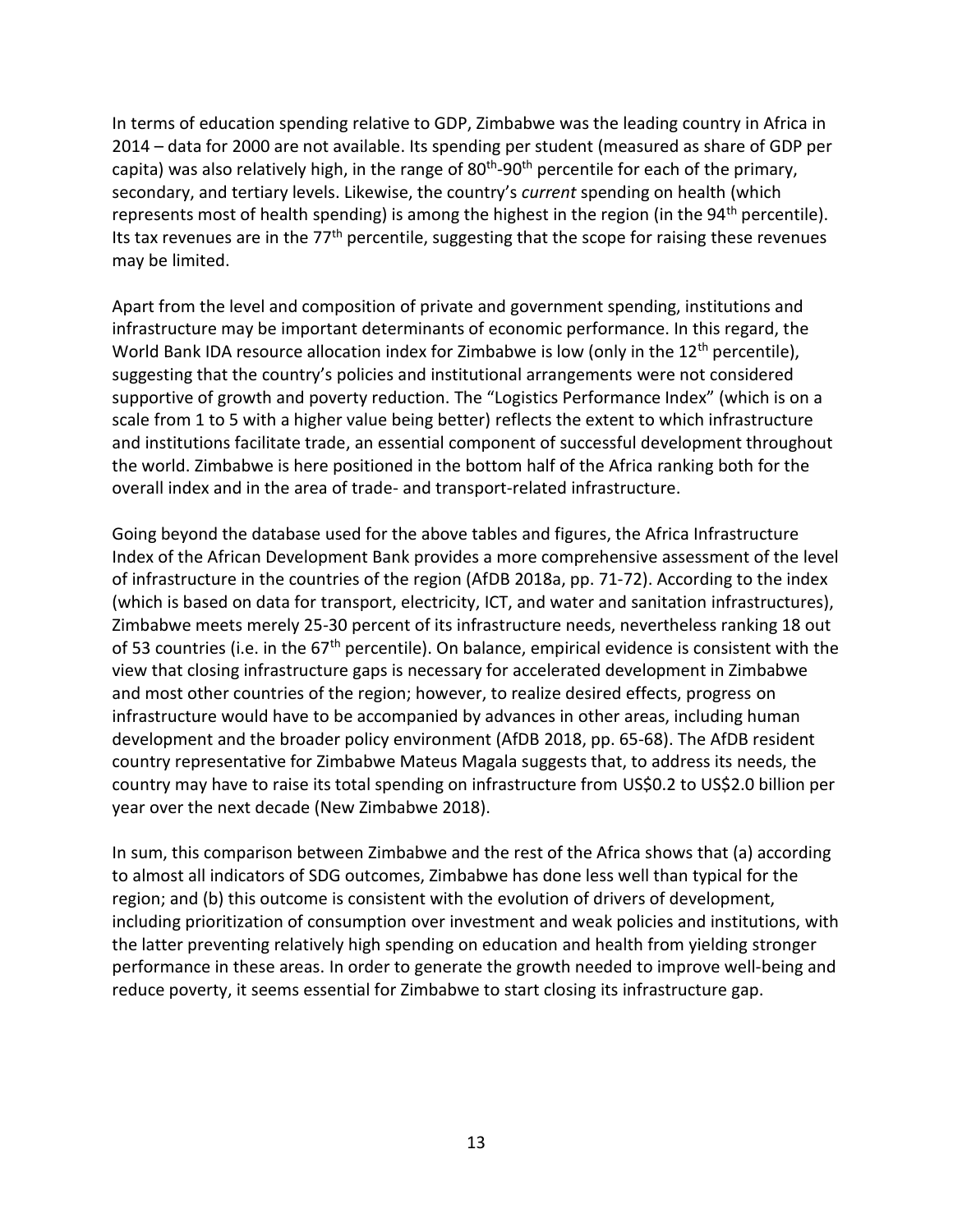# 3. Scenario Analysis with SDGSIM

After a brief description of SDGSIM (Section 3.1), this section presents the simulations, splitting them into a base scenario (Section 3.2) and a set of counterfactual scenarios (Section 3.3). Our analysis treats 2018 as the analytical base year and considers alternative scenarios for 2019- 20[3](#page-15-0)0.<sup>3</sup> The assumptions for the initial years, described below, lead to that, at the sectoral level, the structural changes in the economy of 2018 are very limited compared to the structure in 2016, captured in the SAM from which information was presented in Section 2.

# 3.1. A brief note on SDGSIM

CGE models, the class of models to which SDGSIM belongs, have been widely used for policy analysis since the 1970s, including a large number of applications to developing countries. The models have been applied to a wide range of policy areas, including taxation and fiscal issues, foreign trade, poverty and inequality, and the environment. The issues have typically been addressed from medium- to long-run perspective. The models are invariably economywide – the "economy" is typically defined to coincide with what is covered by the national accounts for a single country.[4](#page-15-1) The fact that they are economywide means that they provide a comprehensive view of the economy, including linkages between production, the incomes it generates, households, the government (its budget and fiscal policies), and the balance of payments. Mathematically, most CGE models are made up of a set of simultaneous linear and non-linear equations that are programmed in specialized software, for SDGSIM in GAMS.<sup>5</sup>

Like other CGE models, SDGSIM is built around features from basic economics, including the fact that the different agents in the model (producers, households, government, and the nation in its dealings with the outside world) are subject to budget constraints: receipts and spending are fully accounted for and by construction equal (as they are in the real world). Producers and households are assumed to maximize profits and utility, respectively, while the government is not assumed to optimize but follows rules specific to each receipt and spending item with some clearing item (like a tax rate). For the nation, the real exchange rate or foreign financing typically adjusts to ensure that the external accounts are in balance. Wages, rents and prices play a crucial role by clearing markets for factors and commodities (goods and services). For commodities that are traded internationally (exported and/or imported), domestic prices are influenced by international price developments. Given that Zimbabwe is a small country, it is assumed that international markets demand and supply exports and imports at given world prices.

<span id="page-15-0"></span><sup>&</sup>lt;sup>3</sup> In the background, the first simulation year is 2016, for which the solution replicates the 2016 model SAM.

<span id="page-15-1"></span><sup>4</sup> There are many exceptions. Models may be global, splitting the world into multiple regions (which may be countries) and, at least at the country level, the economy has been broadened to cover production that is not part of GDP, such as the services that households produce for own consumption.

<sup>&</sup>lt;sup>5</sup> For more on GAMS, see [www.gams.com.](http://www.gams.com/) Along with GAMS, the other leading software for CGE modeling is GEMPACK [\(http://www.copsmodels.com/gempack.htm\)](http://www.copsmodels.com/gempack.htm).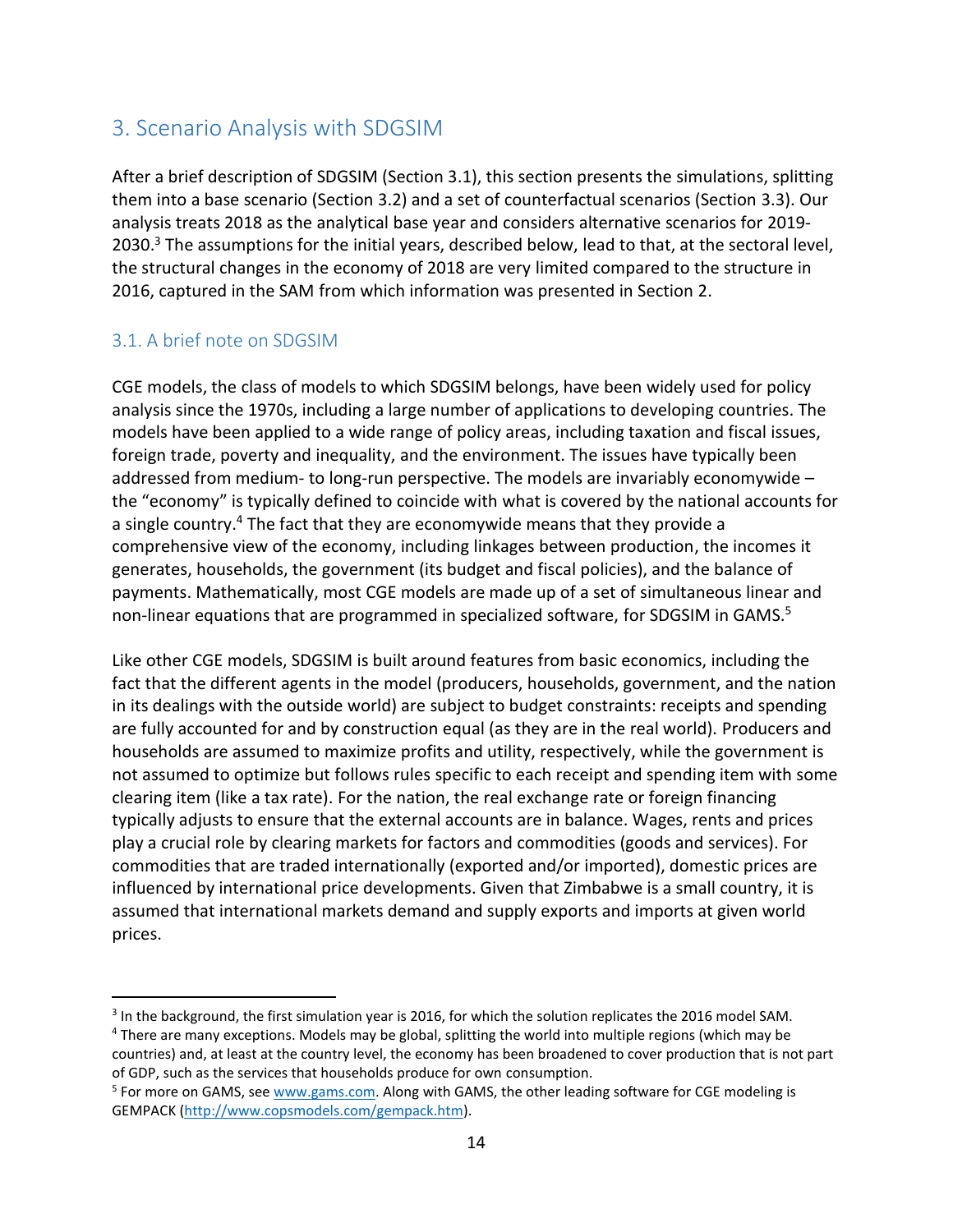CGE models may be static or dynamic. SDGSIM belongs to the class of recursive dynamic models that are solved for one year at a time with updating of parameters, including those related to policies and factor stocks, before the model is solved for a new year. Over time, production growth is determined by growth in factor employment (constrained by stocks) and changes in total factor productivity (TFP). Growth in capital stocks is endogenous, depending on investment and depreciation. For other factors, the growth in employable stocks is exogenous. For labor (disaggregated by skill) and natural resources (with sector-specific factors for agriculture and mining), stock growth rates are exogenous, reflecting projections based on available data. For labor, the projections reflect the evolution of the population in labor-force age, labor force participation rates, and the impact of expanded education. The unemployment rate for labor is endogenous. TFP growth is made up of two components, one that responds positively to growth in government infrastructure capital stocks and one that, unless otherwise noted, is exogenous.

The basic accounting structure and much of the data required to implement SDGSIM is derived from a Social Accounting Matrix (SAM). Most features of a SAM for SDGSIM are familiar from SAMs used for other models. However, a SDGSIM SAM has some non-standard features to provide data needed for its explicit treatment of financial flows and different investment types. Furthermore, the required SAM disaggregation is often relatively fine in areas related to SDGs (e.g. labor and education). In this study, SDGSIM was calibrated to a newly constructed SAM for 2016 and other data for Zimbabwe. Table 3.1.1 shows the accounts in the SAM, which determine the disaggregation of the model. Appendix B provides additional details on Zimbabwe's SDGSIM database.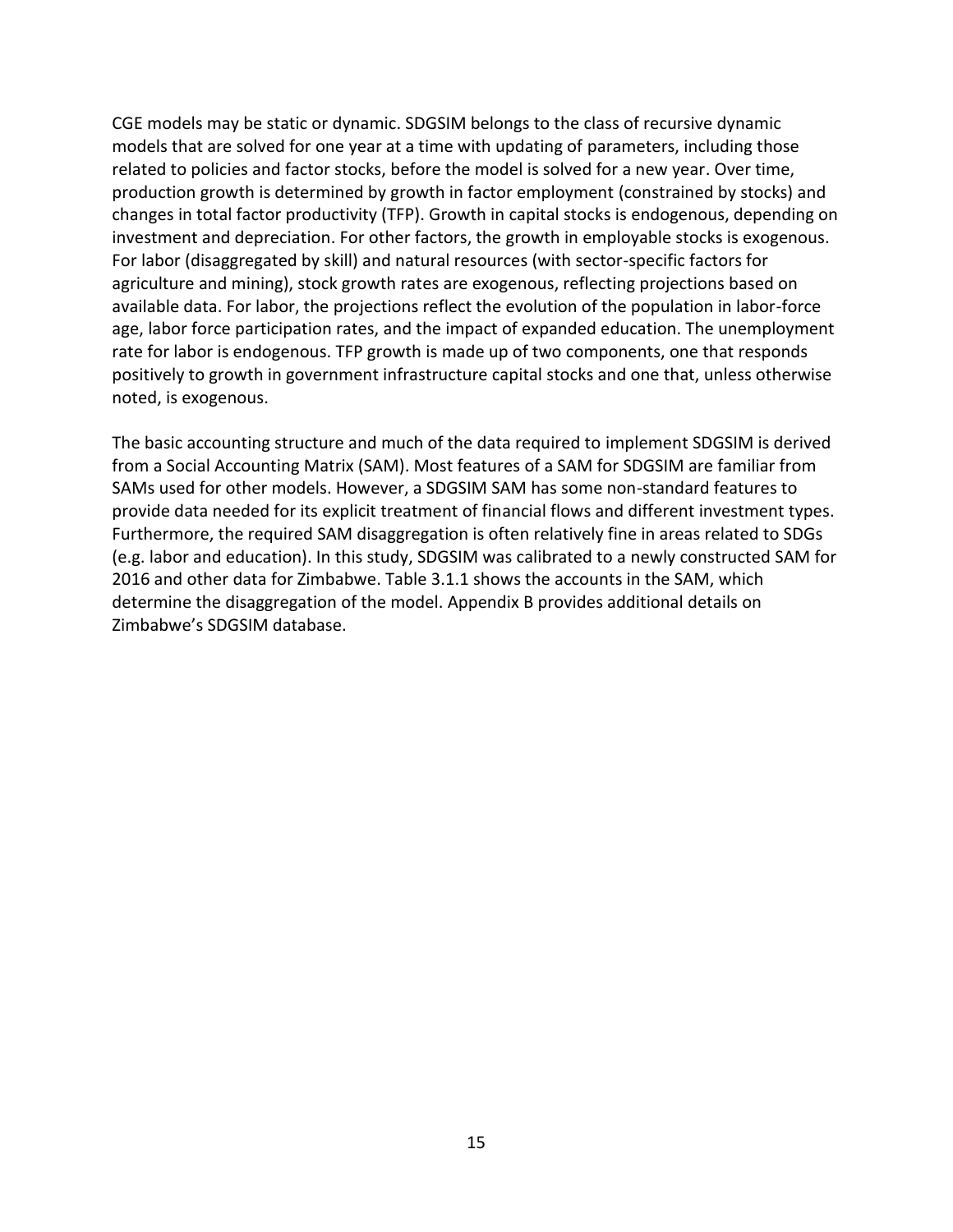| Category - #   | <b>Item</b>                          | Category - #  | Item                           |
|----------------|--------------------------------------|---------------|--------------------------------|
| <b>Sectors</b> | Agriculture, forestry and fishing    |               | Distribution Margin, domestic  |
|                | (activities and Mining and quarrying | margins (3)   | Margin, imports                |
|                | commodities) Manufacturing           |               | Margin, exports                |
| (14)           | Electricity and water supply         | Taxes (4)     | Tax, activities                |
|                | Construction                         |               | Tax, commodities               |
|                | Financial intermediation             |               | Tariffs                        |
|                | Real estate and business activities  |               | Tax, inst incomes              |
|                | Trade, hotels and restaurants        |               | Inst, current Household, rural |
|                | Transport and communications         | acc (4)       | Household, urban               |
|                | Public administration                |               | Government                     |
|                | Education                            |               | Rest of the world              |
|                | Health                               | Inst, capital | Capital acc, rural household   |
|                | Domestic services                    | acc (4)       | Capital acc, urban household   |
|                | Other services                       |               | Capital acc, government        |
| Factors (6)    | Labor, unskilled                     |               | Capital acc, rest of the world |
|                | Labor, skilled                       | Investment    | Investment, non-government     |
|                | Capital, private                     | (3)           | Investment, government         |
|                | Capital, government                  |               | Change in stocks               |
|                | Land                                 |               |                                |
|                | <b>Extractive resource</b>           |               |                                |

**Table 3.1.1. Disaggregation of Zimbabwe SDGSIM**

#### 3.2. Base Scenario

The base scenario is designed to provide a central, business-as-usual case for the evolution of Zimbabwe's economy up to 2030 without major changes in economic policy; it serves as a benchmark to which the results for non-base scenarios are compared. The overall expansion of the economy is driven by growth in GDP at factor cost, which is exogenous for the base scenario (but not for the other scenarios). For 2017-2019, GDP growth estimates and projections are based on African Development Bank (2018). After this, the growth rate converges to the IMF growth projection for 2023 (5.0 percent), a rate that is maintained up to 2030. For the period 2019-2030, the resulting average growth rate is around 4.2 percent, something that corresponds to a per-capita growth rate of 2.2 percent.<sup>[6](#page-17-0)</sup>

<span id="page-17-0"></span><sup>6</sup> For the *non-base* scenarios, GDP growth is endogenous starting from 2019. With regard to the *base*, the variable GDP at factor cost is fixed at the projected levels. At the same time, an endogenous variable is added; in each year, it scales TFP in all or selected production activities so that the exogenous GDP level is generated. Given that one variable is added, and one removed, the model continues to have an equal number of equations and variables. For all non-base scenarios, this is reversed: the GDP variable is flexible whereas the TFP adjustment variable is fixed *at the levels generated under the base scenario*. The point *in italics* is important: this means that the results for the non-base scenarios are no different if the only change is a switch from exogenous to endogenous GDP. However, given that other shocks are introduced, the GDP level (and other results) will deviate from the base.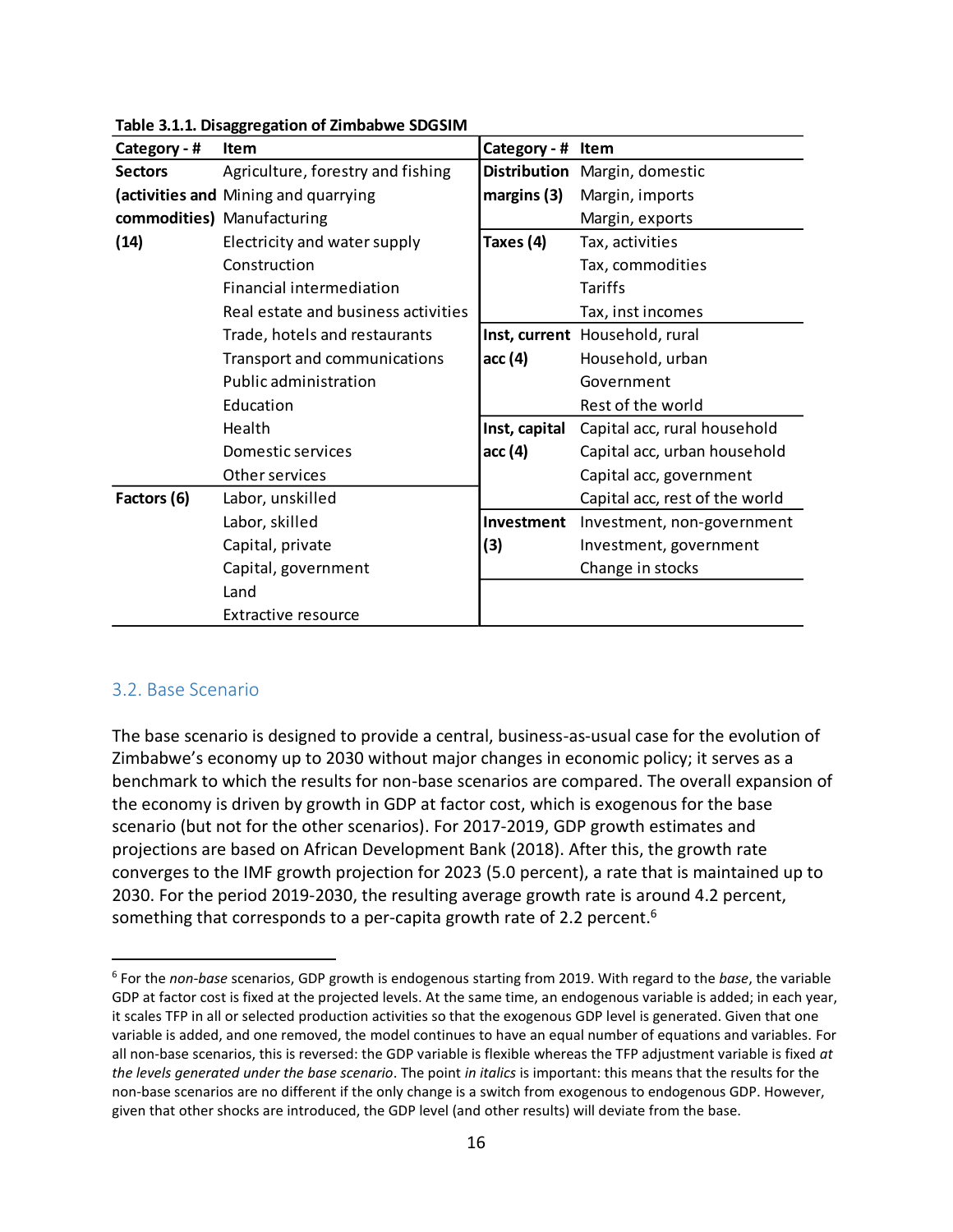The macroeconomic assumptions for the base scenario are designed to mimic an unchanged economic policy environment subject to long-term debt sustainability, domestically for the government and externally for the government and the private sector. Most macro aggregates expand at the same pace as the economy. This is achieved by keeping rates fixed for taxes and by imposing exogenous and for the most part unchanged shares of GDP or absorption (total consumption and investment spending) for other items with macro significance, including investment (government and private, including FDI) and transfers payments involving the government and/or the rest of the world. For domestically financed private investment, the absorption share increases over time, bringing Zimbabwe to a level close to the African country median; given that, at the same time, domestic financing of the government declined relative to GDP, the household savings rates remain close to their initial levels. (Foreign investment is self-financed from abroad while government investment is financed as part of the budget.) Balance between foreign exchange inflows and outflows is realized via a flexible real exchange rate, which influences both export and import quantities. The rate adjusts via changes in the domestic price level while the nominal exchange rate is fixed. A depreciation of the real exchange rate, at an annual rate of 0.6 percent, is needed to maintain external balance.

The results for the base scenario are summarized in Figures 3.2.1-3.2.8. Additional and more detailed results are presented in Tables C.1-C.7 in Appendix C, which also cover the non-base scenarios.

During the period 2019-2030, the economy grows along a smooth path. Thanks to a remaining substantial trade deficit, absorption is well above GDP at factor cost (and to a lesser extent above GDP at market prices; Figure 3.2.1). Among the components of domestic final demands (absorption), private (household) consumption (the only aggregate measured on the left axis) is the largest by a wide margin, followed by public consumption as a distant second (Figure 3.2.2). Average annual growth rates are in the range of 3-5 percent for all macro aggregates except private investment, for which it is close to 8 percent (Figure 3.2.3). Slightly faster growth for exports than for imports reflects the impact of real exchange rate depreciation, needed for Zimbabwe to live within its balance of payments constraint in the context of a projected decline in the mining export price. The latter is based on projected annual price decline of 3 percent for gold, Zimbabwe's main export, for the period 2018-2030 (World Bank 2018a, p. 32).

Among the aggregate sectors (Figure 3.2.4), private services (on the left axis; defined to include the education and health sectors) have the largest GDP by a wide margin. Among the other sectors (on the right axis), agriculture and manufacturing are the largest. (More detailed sector data are presented in Table C.5.) Annual growth is quite even (4-5 percent) for all sectors except for mining, which grows less rapidly, at least in part due to downward trend for the export price (Figure 3.2.5). Similarly, for exports, mining has the lowest growth (a slight decline) while other sectors grow at rates in the range of 4-6 percent (Figure 3.2.6). (Among the sectors, exports account for large output shares for agriculture, mining, and manufacturing; cf. Table 3.4).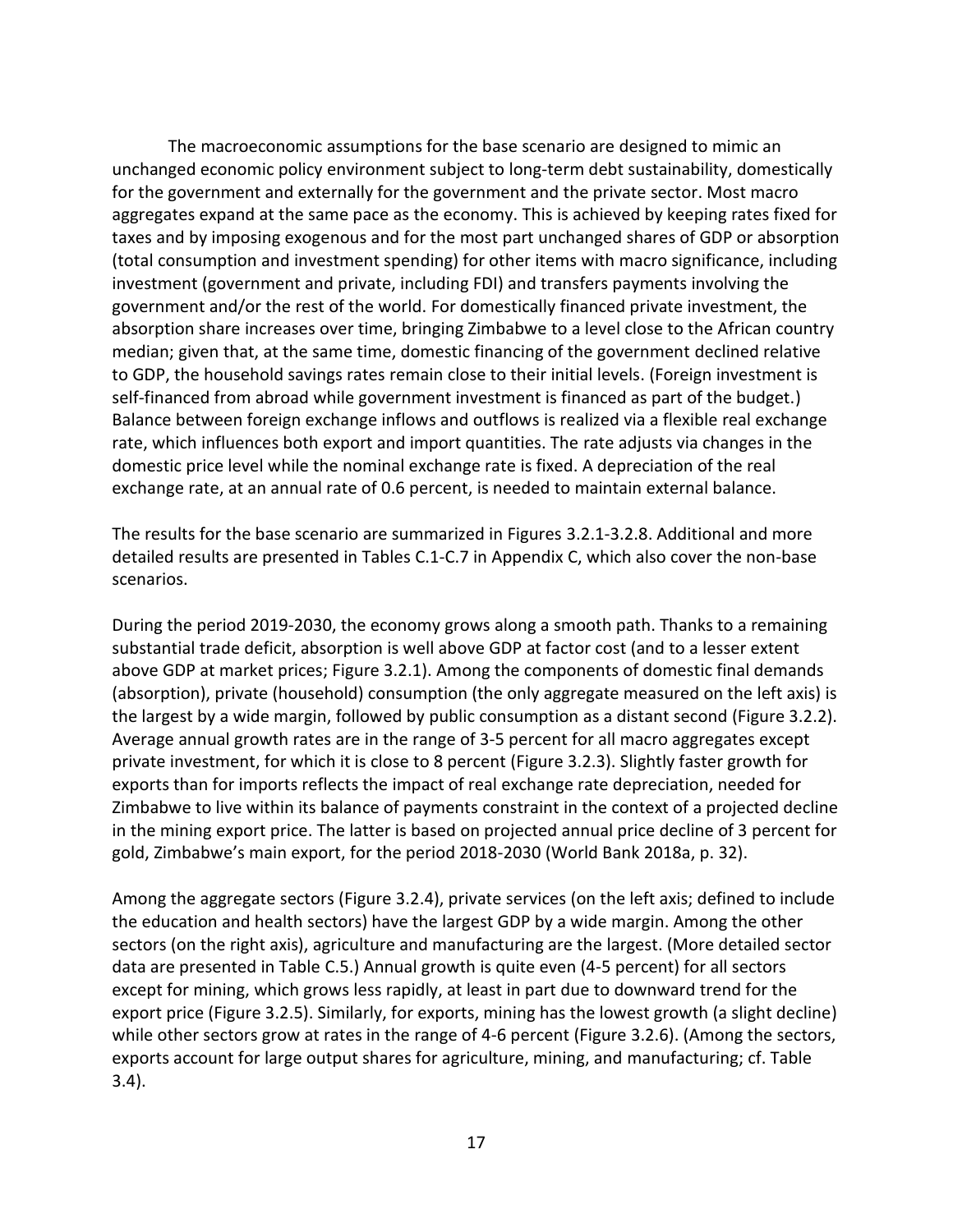Given an annual population growth rate of 2 percent, aggregate household consumption growth at 3.4 percent translates into a per-capita growth rate of around 1.3 percent, or an increase of 17 percent in national per-capita household consumption between 2019 and 2030 (Figure 3[.](#page-19-0)2.7).<sup>7</sup> At a more disaggregated level, annual per-capita consumption growth is at 1.9 percent for the rural households and 1.0 percent for the urban households, raising their percapita levels in 2030 to 25 and 13 percent above the 2018 level, respectively. The main reason for more rapid per-capita income growth for the rural households is its large share in agricultural land rents, which grow faster than other factor incomes. The change in the national poverty rate (defined on the basis of a national poverty line) is driven by the change in national private per-capita consumption: between 2018 and 2030, the poverty rate declines by 6.7 percentage points (Figure 3.2.[8](#page-19-1)). <sup>8</sup> The results are shown in Figure 3.2.6. (See also Table C.1).



<span id="page-19-0"></span> $<sup>7</sup>$  The results for household incomes (in contrast with consumption) are very similar given small changes in the</sup> shares of the total incomes that are allocated to consumption (rather than direct taxes, transfers, or savings).

<span id="page-19-1"></span><sup>&</sup>lt;sup>8</sup> The poverty calculation draws on simulated national level data on private consumption per capita and assumes unchanged inequality. The rural and urban inequality data needed to compute separate urban and rural poverty rates are not available. More specifically, the poverty analysis assumes a log-normal distribution, a 2016 national poverty rate of 73.2, and a national Gini-coefficient of 43.2. Both are the most recent available estimates, based on 2011 data. The 2018 poverty rate, slightly lower, is based on the model simulation.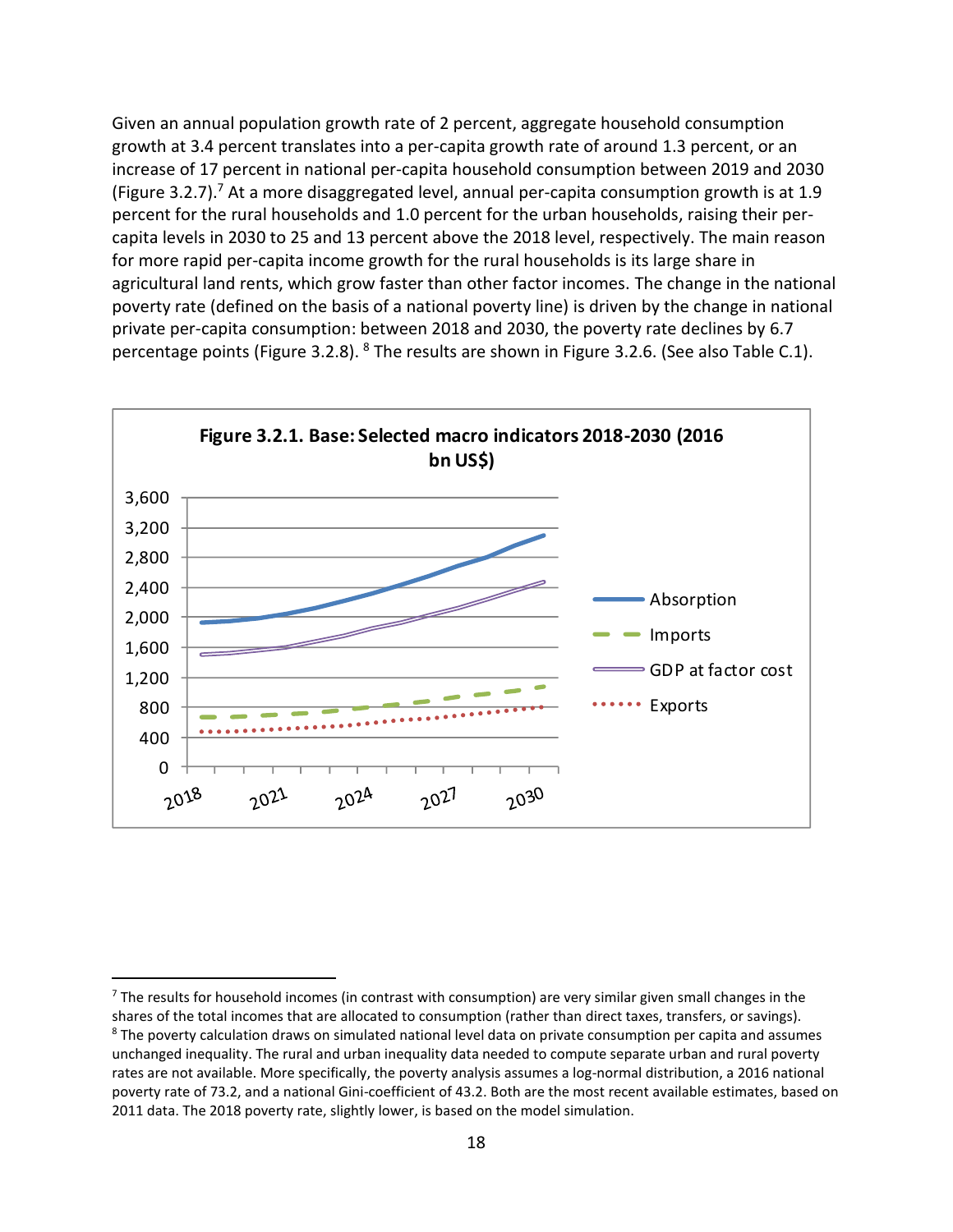

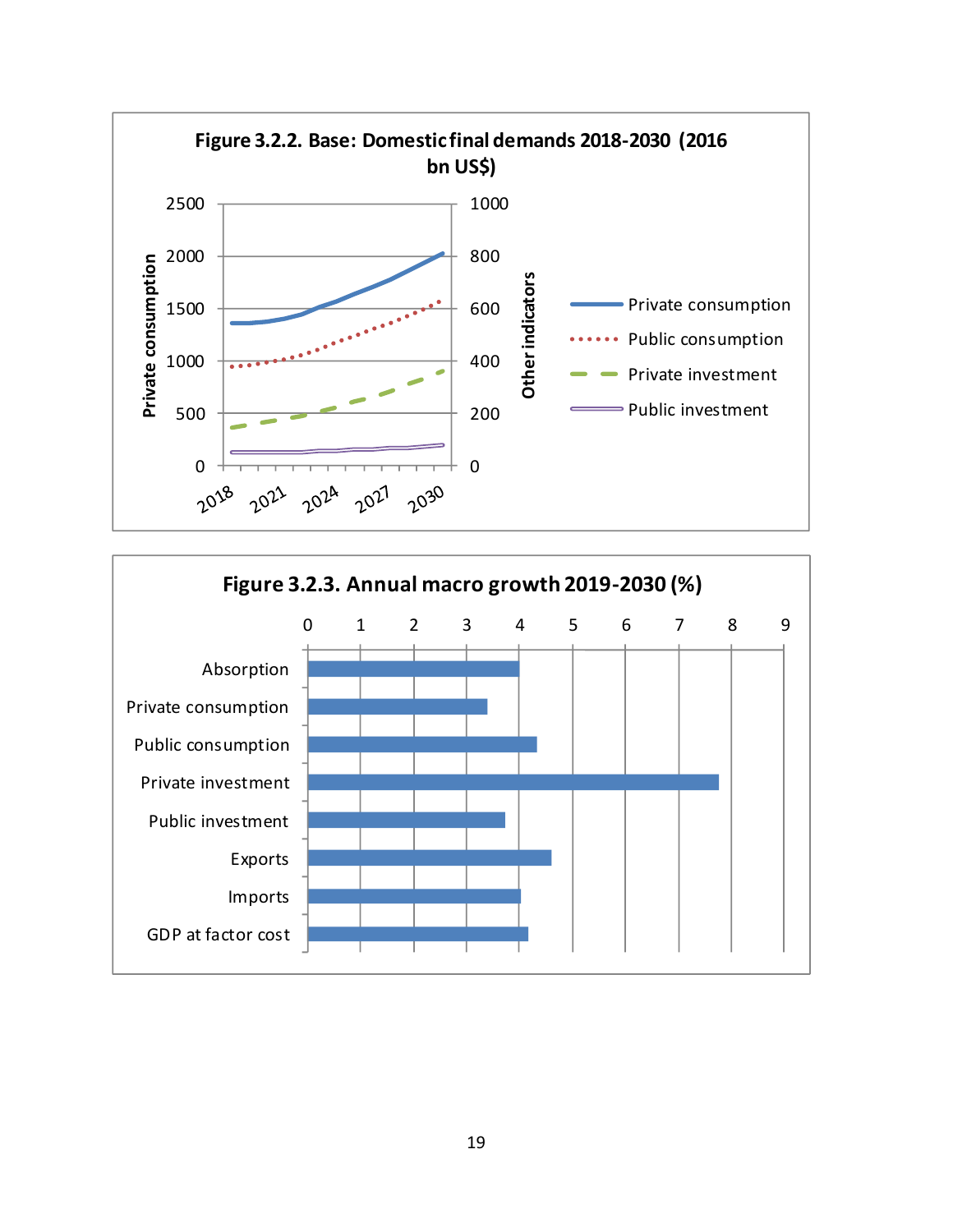

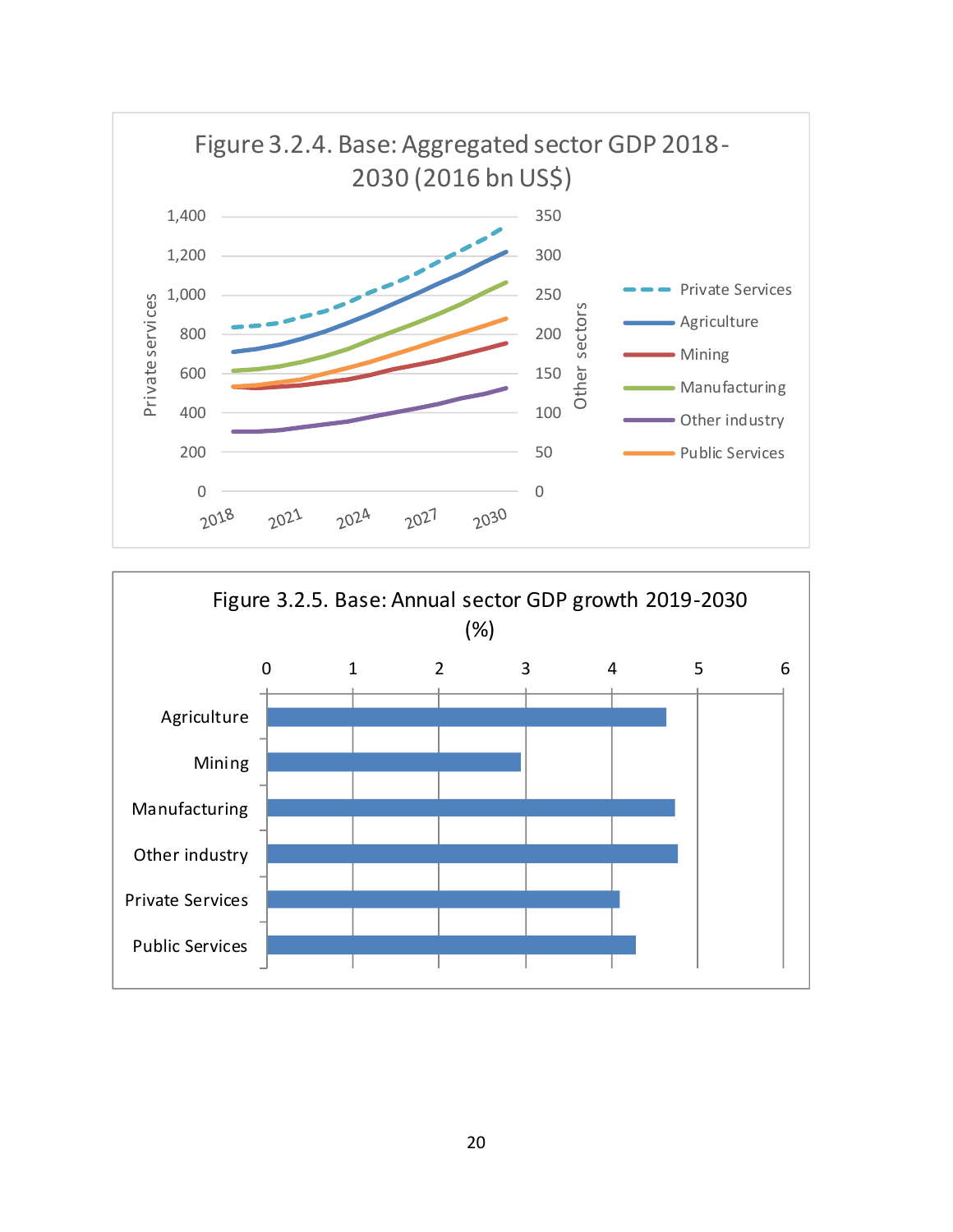

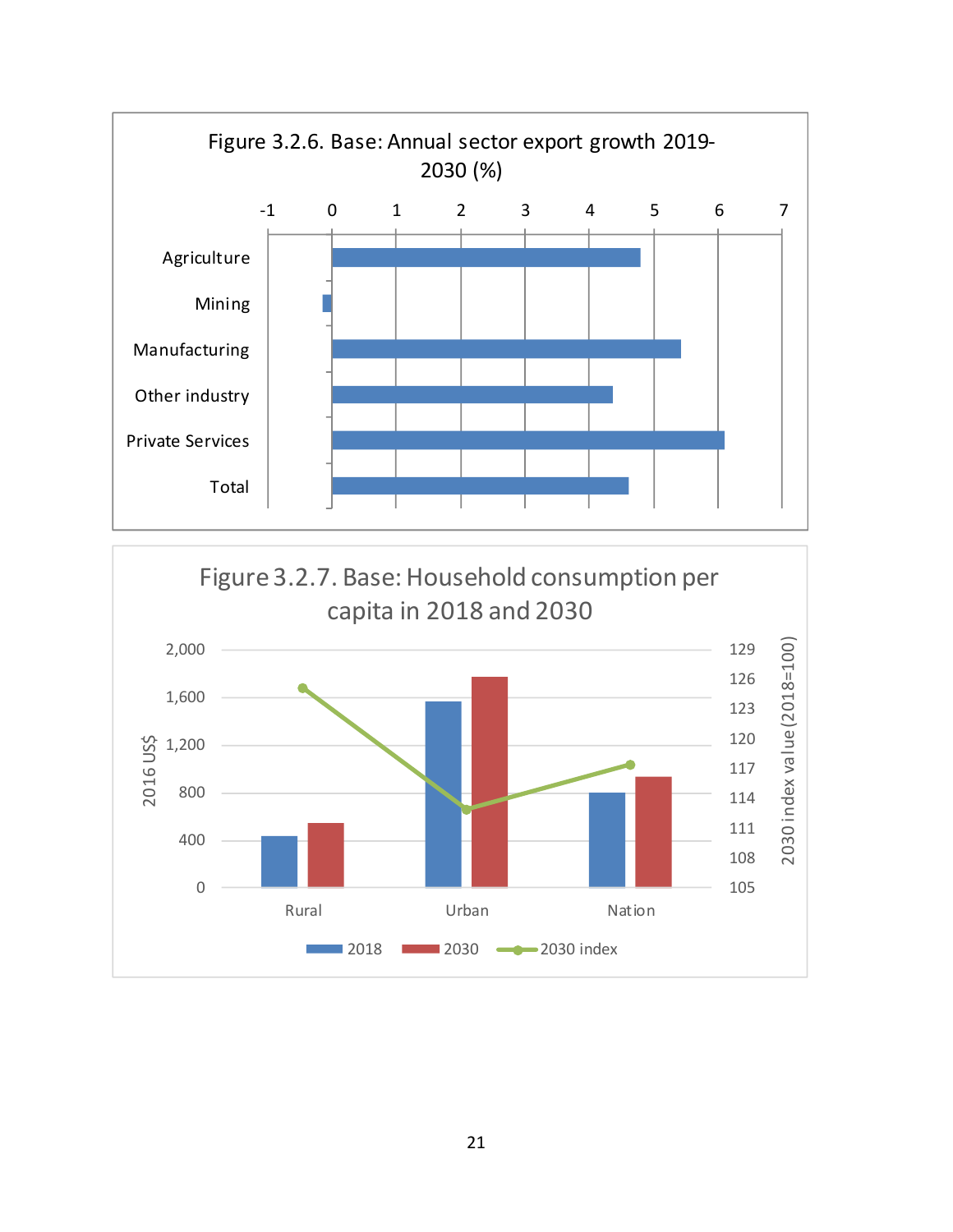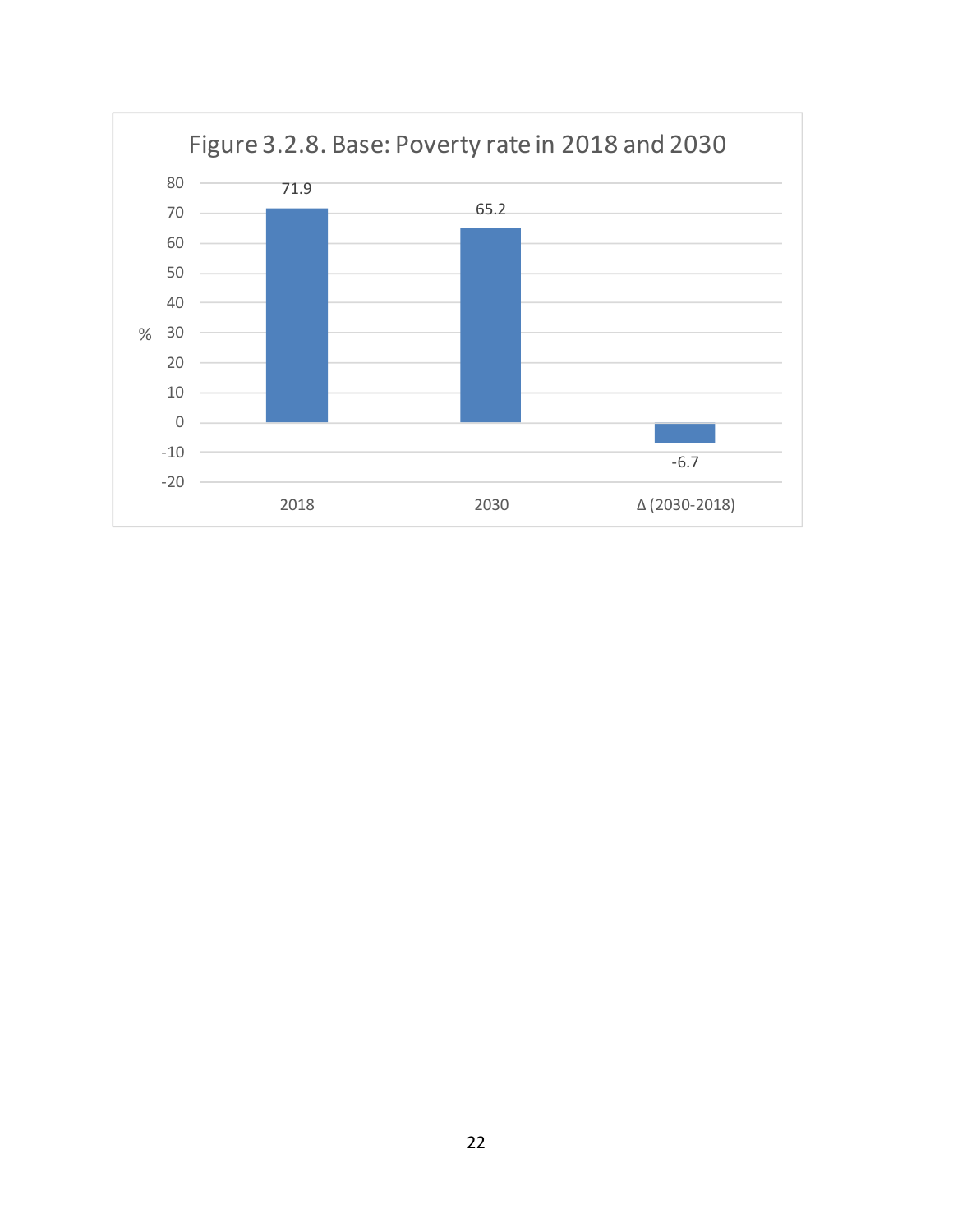#### 3.3. Non-Base Scenarios

The non-base scenarios are designed to explore the economic impact of scaled up investments in infrastructure in Zimbabwe, helping the country to close its infrastructure gap. The scenarios differ in terms of the level of the infrastructure investment expansion, the marginal product (MP) of new infrastructure capital, its sectoral targeting (reflected in a higher TFP in one or more production activities), and in how the extra spending is financed. The non-base scenarios are defined in Table 3.3.1. The results are summarized in Figures 3.3.1-3.3.8. (Additional simulation results are found in Tables C.1-C.7 in Appendix C).

|   |                   |               | <b>MP</b> of new | <b>Marginal</b>          | Investment          |
|---|-------------------|---------------|------------------|--------------------------|---------------------|
|   |                   | <b>Sector</b> | infrastructure   | government               | expansion           |
| # | <b>Name</b>       | targeting     | capital          | revenue source           | $(%$ (% of GDP) $*$ |
|   | $ all-30-tx+3 $   | All           | 0.30             | Domestic taxes           | 3                   |
|   | $2$ all-30-ff+3   | All           | 0.30             | <b>Foreign financing</b> | 3                   |
|   | $3  all-00-tx+3$  | All           | 0.00             | Domestic taxes           | 3                   |
|   | $4$   all-60-tx+3 | All           | 0.60             | Domestic taxes           | 3                   |
|   | $5$  trd-30-tx+3  | Traded**      | 0.30             | Domestic taxes           | 3                   |
|   | $6$ trd-60-tx+3   | <b>Traded</b> | 0.60             | Domestic taxes           | 3                   |
|   | $ all-30-tx+6 $   | All           | 0.30             | Domestic taxes           | 6                   |

**Table 3.3.1. Definitions of non-base scenarios.**

Note. For simulations 2-7, assumptions in bold italics deviate from simulation 1. \*% of GDP refers to the value of the real investment expansion under base simulation GDP and prices.

\*\* Agriculture, manufacturing, and trade, hotels, and restaurants (including tourism), all of which are highly traded and employment generating.

All non-base scenarios deviate from the base scenario starting from 2019 – in the absence of any new shocks, the simulated results for 2017 and 2018 are always identical to the base. In terms of assumptions, for all non-base scenarios, GDP is endogenous and, instead of letting private investment drive savings (as was done for the base, with private investment defined as a share of absorption), private savings drive private investment (more specially the part that is domestically financed). This means that, other things being equal, a household income increase translates into increases in private savings, private investment spending, private real investment, private capital stocks, and GDP; however, the precise links between changes in investment spending, real investment (the investment quantity), and change in the capital stock depend on how prices change. Public investment is a policy tool that is covered within the government budget. Across the non-base simulations, real government consumption and real government investment in non-infrastructure areas both follow the base trajectory (in real quantities). Real government investment in infrastructure is changed as part of the scenarios.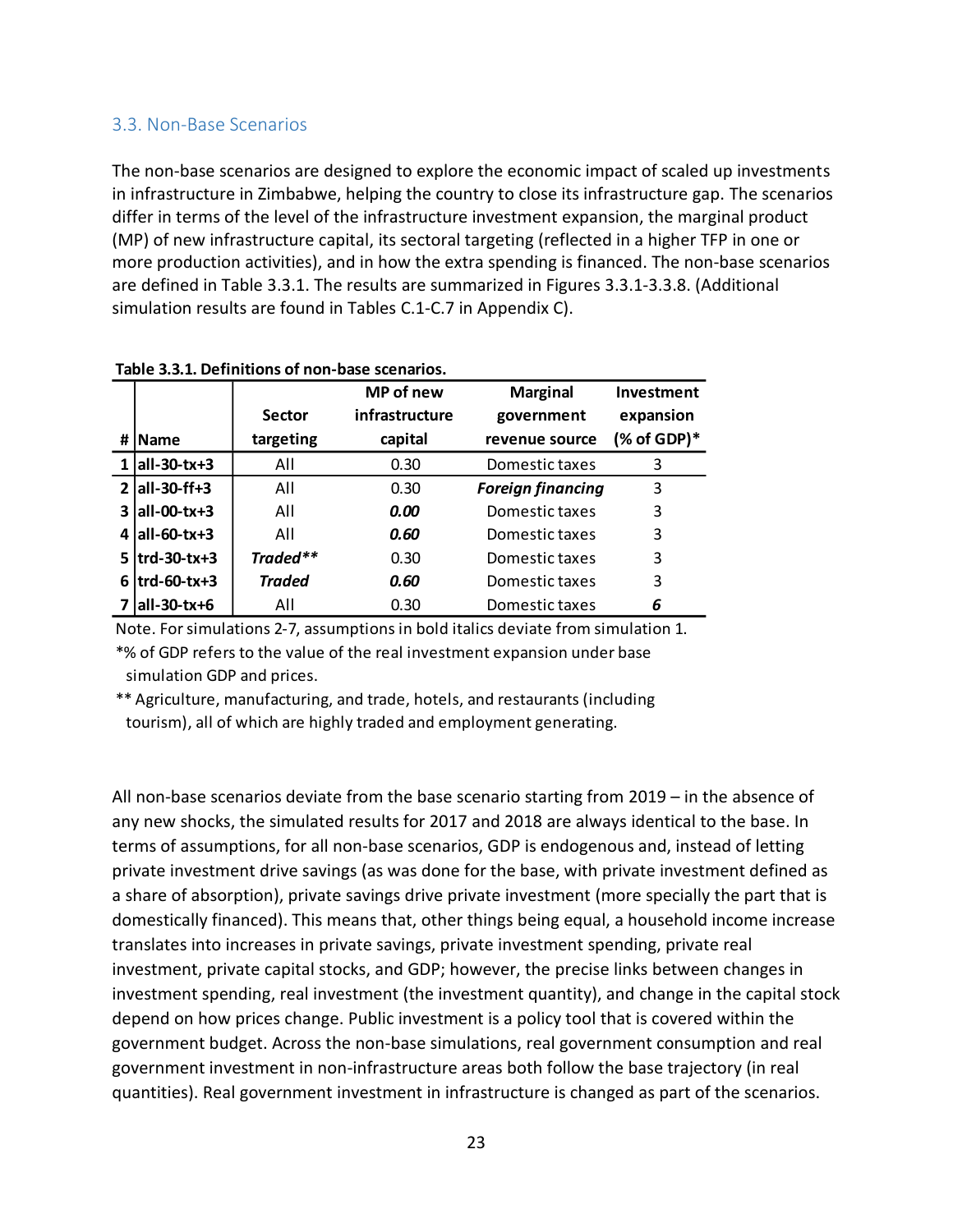Except for factor income outflows (primarily profits due to past FDI), non-trade payments to and from the rest of the world (financing and transfers) are the same as under the base scenario (measured in foreign currency). As a result, except for the scenarios in which infrastructure is financed from abroad, the changes in Zimbabwe's net foreign assets are uniform and the same as for the base.

The non-base scenarios differ in terms of sector targeting, the MP of additional infrastructure capital, the source of marginal government revenue, and the level of the investment scale-up.

Regarding sector targeting, it is possible to implement investment packages that, taken as a whole, have a relatively uniform impact across all sectors, including investments in areas like roads, mobile phone networks, or electricity access, all of which benefit the economy broadly (albeit still with differential impacts across sectors for any specific investment). At the other end, sector targeting may be narrower, which is the case for investments in irrigation or in industrial zones that facilitate export-oriented manufacturing. In the simulations, the central case is a uniform impact across all sectors and the alternative case targeting of the major laborabsorbing export sectors in today's Zimbabwe: agriculture, manufacturing, and the trade, hotels, and restaurants sector.

Assessments of the MPs of public capital vary widely, a reflection of that they also vary widely in the real world due to differences in government investment management record and infrastructure capital stock scarcity. In the simulations, the central case is a MP of 0.30, which is translated into a *ceteris-paribus* or direct GDP increase (due to a TFP gain) of \$0.30 for every \$1 of new capital stock. However, the total impact will differ due to the effects of the GDP changes in selected sectors on prices, incomes, production, and trade throughout the economy as well as due to the repercussions of creating the fiscal space needed for the investment.<sup>[9](#page-25-0)</sup> In the absence of sufficient continued investment, the gain declines over time due to depreciation. In relative terms, the gain from one unit of capital becomes less significant as time passes if TFP increases for other reasons (including the trend imposed under the base simulation). In alternative simulations, we consider MPs of 0.60 and 0. In the latter case, the investment has a negative impact on economic indicators since it absorbed resources but produced no benefits.<sup>[10](#page-25-1)</sup>

<span id="page-25-0"></span><sup>9</sup> Drawing on results of selected simulations, Table C.7 shows BOTE (back-of-the-envelope) calculations of the economywide MP of the infrastructure investment program for the scenario *all-30-tx+3* and *trd-30-tx+3*. The change in GDP is split into two parts: (a) change due to the productivity effect (by comparing 2030 GDP to the 2030 GDP level for the relevant scenario with zero MP); and (b) change due to financing (by comparing the 2030 GDP of the zero MP scenario to the 2030 GDP of the base). The capital stock change is the difference between the 2030 infrastructure capital stock for the scenario compared to base. MPs are computed by dividing GDP change by the capital stock change. As indicated, the productivity MP is close to 0.30 for *all-30-tx+3* but larger for *trd-30-tx+3*, the latter an indication of positive repercussions from the focus on tradables, inter alia by lowering of the prices of tradable goods, which boosts purchasing power and reduces the cost of capital goods.

<span id="page-25-1"></span> $10$  To exemplify, the estimated MPs of public capital from cross-country regressions are 0.52 for Gupta et al. (2014, p. 171; 0.30 for middle-income countries and 0.65 for low-income countries; and 0.142 for Dessus and Herrera (2000, p. 413) whereas, using a variety of approaches, Easterly et al. (2003) find no evidence that public (or private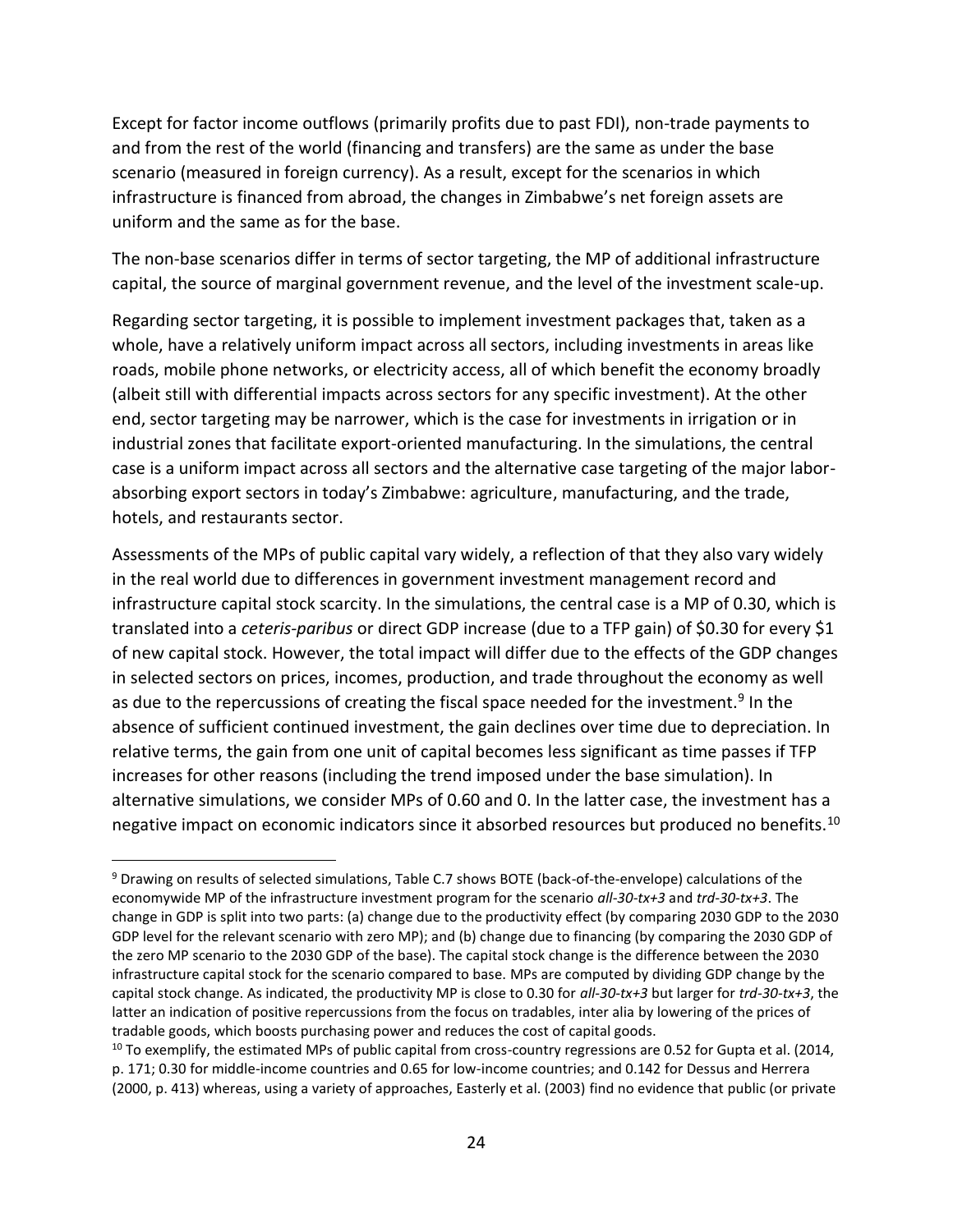While targeted investments may yield higher returns when they are at a smaller scale, it may be difficult to scale them up without facing diminishing returns, i.e. for the case of a large scaling up of investment spending, the MP of new infrastructure capital may be higher if the targeting is broad. Technically, the MP of new infrastructure capital (0.30 for the central case) is allocated across targeted sectors on the basis of their 2016 GDP shares, i.e., for any given MP, the broader the sectoral focus, the smaller the relative TFP and GDP gains in any individual sector. If the MP is zero, then the sector targeting is irrelevant.

The simulations consider two sources for meeting marginal government revenue needs due to the investment expansion: domestic taxes (by scaling of all direct and indirect tax rates, not including trade taxes) and foreign financing (government borrowing net of interest payments). The more positive the growth impact of the investment expansion, the smaller the need for additional government revenue – if it is strong enough, the investment expansion could pay for itself and generate a decline in taxes or foreign financing.

Finally, the level of real investment expansion is measured relative to GDP under base simulation conditions (using base scenario prices) and introduced gradually. Two expansions are considered: 3 and 6 percent of GDP. For the first, the additional public investment value amounts to 1 percent of base GDP in 2019, 2 percent in 2020, and 3 percent for the period 2021-2030, which may be compared to a simulated infrastructure investment level of 1.5 percent of GDP in 2018; i.e., infrastructure investment growth is very rapid during 2019-2021 after which it expands at a speed similar to or somewhat slower than the rest of the economy. The case of a 6 percent is constructed in the same way; for this case, the real additions to infrastructure investment amount to 2, 4, and 6 percent of base scenario GDP in 2019, 2020, and 2021-2030, respectively.

#### Infrastructure investment expansion: the central case (*all-30-tx+3*)

Under the scenario *all-30-tx+3*, the government undertakes a tax-financed expansion of infrastructure investment that amounts to 3 percent of GDP and for which the resulting new capital stock has an MP of 0.30.

The growth rates for absorption and GDP at factor cost increase by roughly 0.3 percentage points (Figure 3.3.1; unless otherwise noted, the growth rates to which we refer are the geometric average annual real growth rates for the period 2019-2030, i.e. using 2018 simulation results as the starting point.) Given the trade deficit, and the absence of accelerated growth for the foreign exchange inflows that finance it, export growth has to increase relative to import growth, a trend that is encouraged by slight increase in depreciation compared to the

investment is productive in Sub-Saharan Africa. The three MPs considered in this paper (0.60, 0.30, and 0.00) exemplify high, medium and low cases.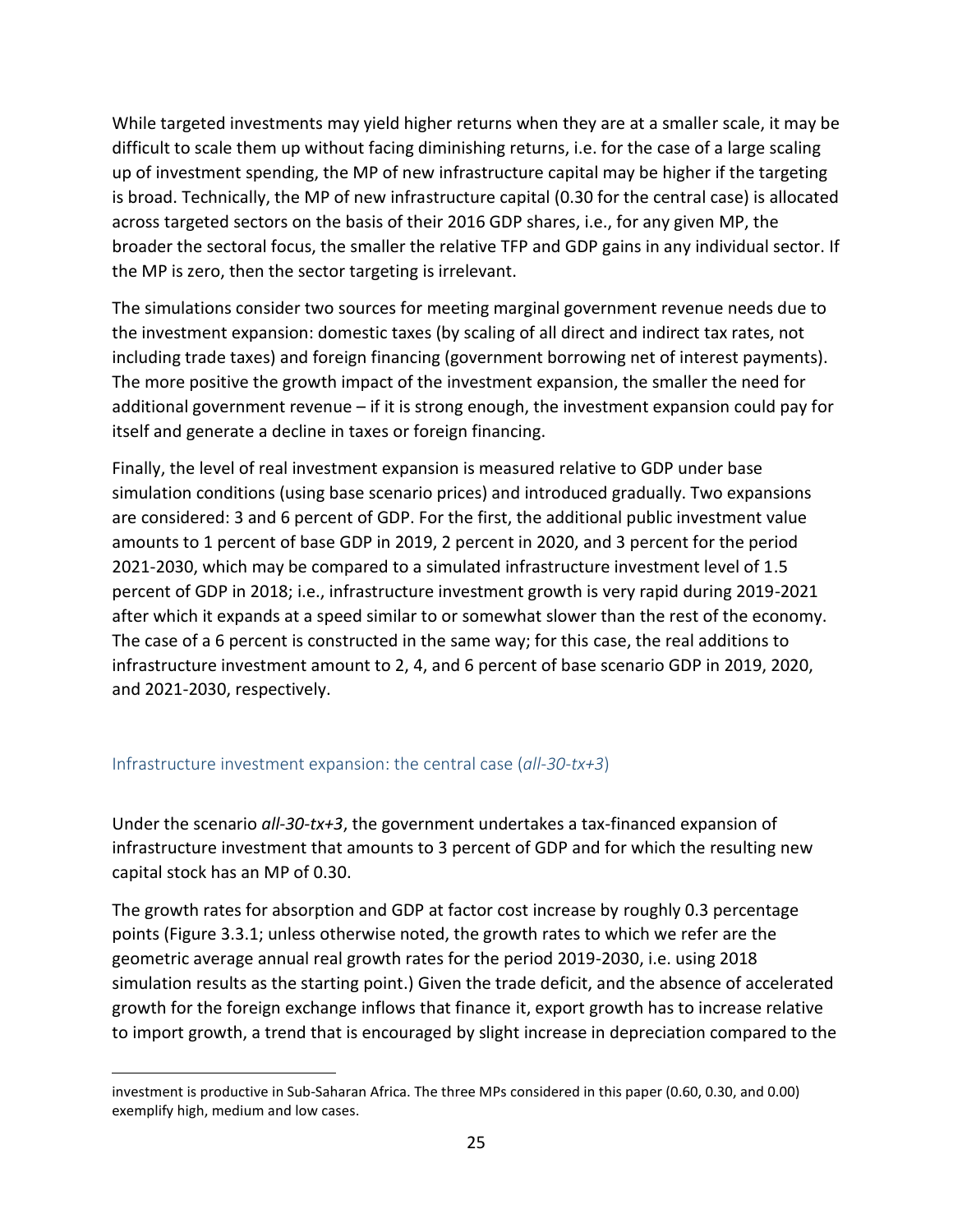base (Table C.1). For the period 2019-2030, aggregate public investment growth increases by more than 6 percentage points while private consumption only gains 0.1 percentage points and private investment gain is even more marginal (Figure 3.3.2). By assumption, growth in real government consumption is the same as for the base.

The increase in government tax revenue needed to finance the investment expansion reaches its peak in 2021, when the total tax burden increases by 2.7 percent of GDP compared to the base in the same year, reaching a total of 23.1. However, over time the GDP growth gain translates into a government revenue gain that gradually reduces the need to tax relative to GDP. By 2030, the burden has declined to 22.4 percent of GDP, which is 1.6 percentage points above the 2030 base ratio of 20.8. From a different angle, if the government in 2030 had brought down its infrastructure investment to the base 2030 GDP share (2.9) and cut taxes, private consumption could have increase by close to 4 percentage points (as percent of GDP from 72.0 to 75.9), raising its annual growth gain compared to the base to close to 0.5 percentage points.

At the broad sector level, the GDP growth acceleration amounts to 0.5-0.7 percentage points for all sectors except private services which are relatively non-traded – cf. sector export-output and import-demand rations in Table 3.4. As a result, private services suffer from real depreciation and only gain around 0.2 percentage points (Figure 3.3.3; cf. the sector exportoutput ratios in Table 3.4). The percentage point gain in export growth is quite uniform across the different sectors even though, as noted above, the importance of this growth to the individual sectors vary greatly due to the differences in export-output ratios (Figure 3.3.4).

The gain in private consumption growth of 0.1 percentage point per year means that, in 2030, per-capita consumption is a mere 1.5 percent above the 2030 base level (Figure 3.3.5). However, the level declines 2019-2021 and 2027 is the first year it reaches above the base level. This trajectory is strongly influenced by the increase in taxation which, as noted, is at its peak in 2021 and after that gradually declines.

## Foreign financing (*all-30-ff+3*)

The scenario *all-30-ff+3* deviates from the central case scenario in one respect: marginal revenue adjustments come through foreign financing instead of domestic taxes. The change in net foreign financing (government borrowing net of government interest payments) compared to the base (and the scenario *all-30-tx+3*, which has the same foreign financing as the base) follows the pattern of the tax change, peaking in 2021 at 2.3 percent of GDP and declining to 1.1 by 2030. Relative to GDP, the foreign government debt in 2030 (computed on the assumption that the government borrows at a real interest rate of 2 percent) is 58 percent for the foreign financing scenario (but by 2030 no longer increasing). This value may be compared to debt ratios of 48 percent in 2018 for all scenarios and a base scenario value of 45 percent in 2030 (Table C.2).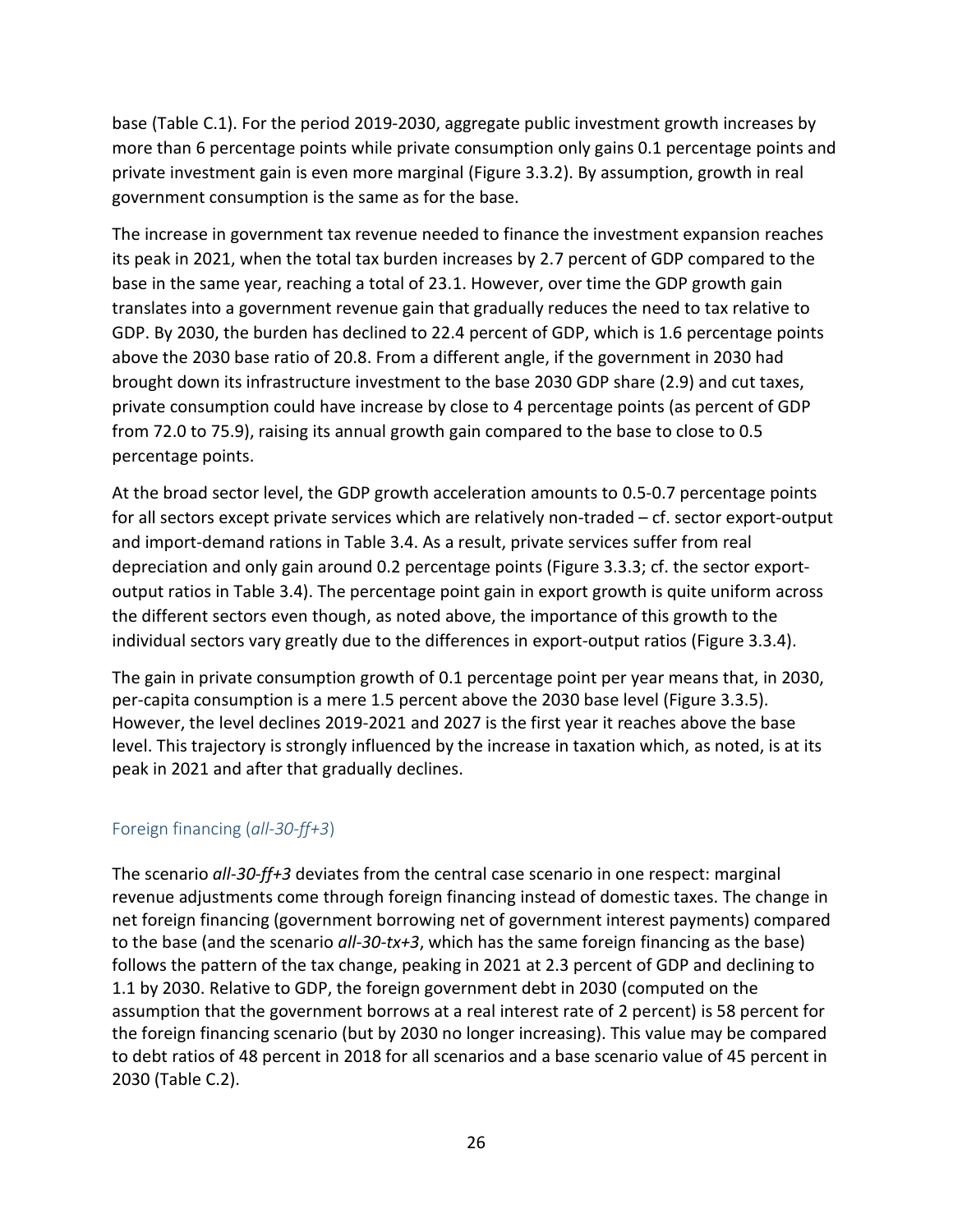While debt increases, for the foreign financing scenario, growth is more positive thanks to the fact that domestic resources are not diverted from private investment. The growth gains for absorption, GDP, private consumption, and private investment are around 0.4-0.5 percentage points compared to the base (and 0.1-0.2 points compared to the preceding tax scenario) (Figures 3.3.1-3.3.2). These gains are facilitated by more rapid import growth. Among sectors other than government services, similar GDP growth gains are registered whereas, for exports, growth rates are very close to those of the tax scenario (Figures 3.3.3-3.3.4).

In addition to a 3 percent gain in the level private consumption in 2030, the switch from taxes to foreign financing also has a noticeable impact on the path to 2030 (Figure 3.3.5): private consumption is above the base level throughout the period 2019-2030 thanks to the combined impact of a higher GDP and real exchange rate appreciation. The drawback of a higher foreign debt was noted above.

#### Low and high marginal products of new investments (*all-00-tx+3* and *all-60-tx+3*)

The next two simulations explore the role of the MPs of new infrastructure investments, considering the cases of MPs at zero (*all-00-tx+3*) and 0.60 (*all-3-tx+3*). Otherwise they are identical to the central case scenario. (For the case of a zero MP, sector targeting is irrelevant.)

Compared to the base, a zero MP reduces the absorption, GDP, and trade growth rates by 0.1- 0.2 percentage points (Figure 3.3.1). Among the final demands that make up absorption, the increase is public investment is the same as for the central case, something that in the context of lower GDP growth requires declines in private consumption and investment growth by 0.4- 0.6 percentage points (Figure 3.3.2). This private demand decline is brought about by a gradual increase in the tax burden, which in 2030 reaches close to 24 percent of GDP (as opposed to 22 percent for the tax scenario with an MP of 0.30). In terms of level, in 2030, private consumption (per-capita and total) is 5 and 6.5 percent below the levels for the base and initial tax scenario (*all-30-tx+3*), respectively (Figure 3.3.5). Among the sectors, the scenario involves a 0.2 percentage point growth gain for other industry (which includes the construction sectors) coupled with losses of 0.1-0.2 for the other sectors, with the strongest growth loss for private services that depend on domestic demand growth.

The picture is obviously very different if the MP of new infrastructure investment instead is 0.60 (*all-60-tx+3*). Compared to the tax scenario with the 0.30 MP, 0.4-0.7 percentage points are added to GDP, absorption and trade growth rates, private consumption, and private investment (Figures 3.3.1-3.3.2). Among the sectors, GDP and export growth are in the same range with the strongest gains for the relatively tradable sectors (agriculture, mining, and manufacturing) (Figures 3.3.3-3.3.4). As a ratio to GDP, the initial increase in the tax burden is similar to the central case but it declines more rapidly, by 2030 it is only 0.2 percent about the base level. Thanks to more rapid growth, private consumption reaches above the base level already in 2023 and by 2030 it is more than 13 percent above the base level (as opposed to only 1.5 percent above the base for tax scenario with an MP of 0.30).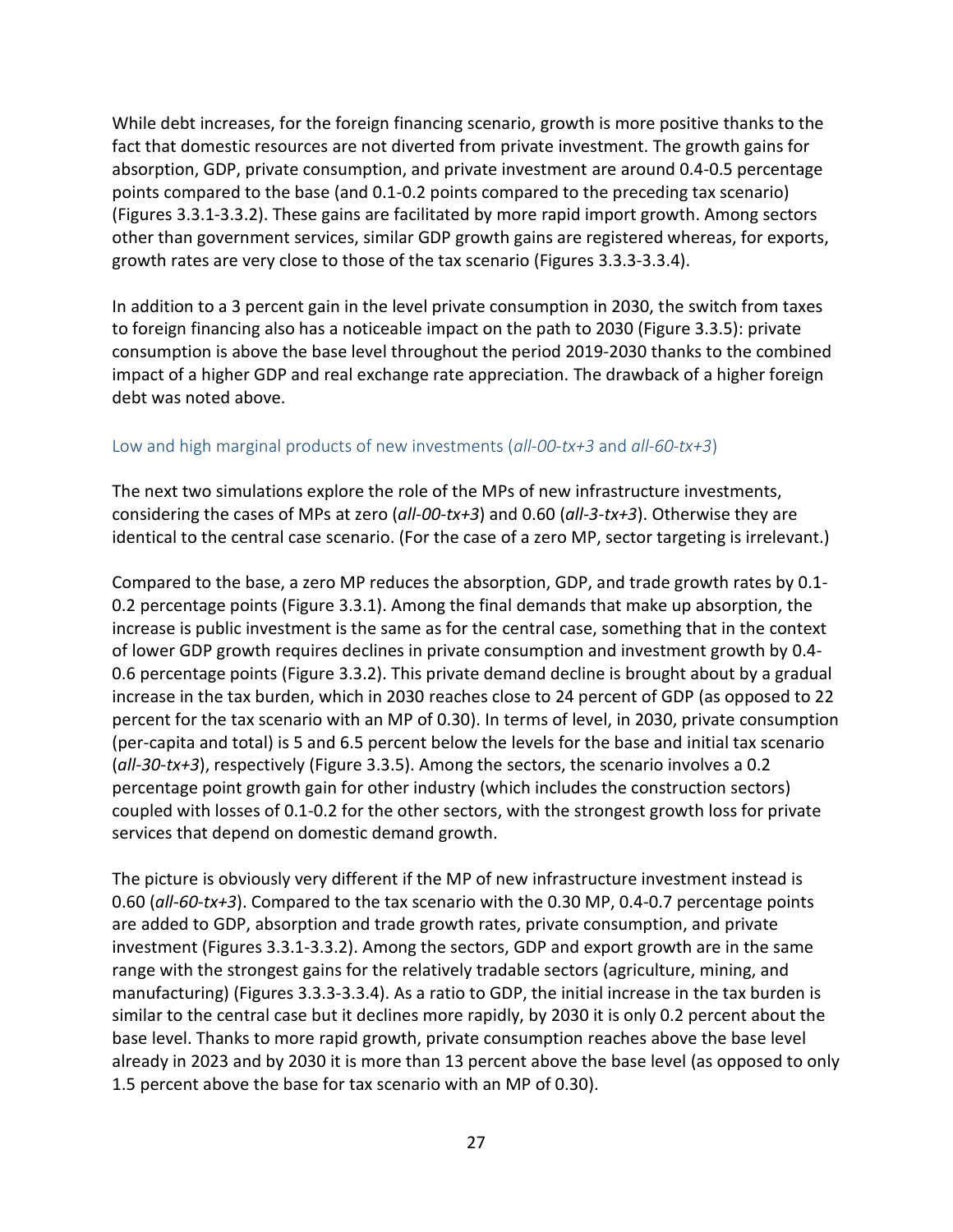#### Focusing on tradables (*trd-60-tx+3*)

Instead of the broad sector focus of the preceding simulations, infrastructure investments may be designed to meet the needs of sectors that seem more attractive due to considerations like potential in terms of exports (being less constrained by domestic demand growth), import substitution, employment creation, and diversification, perhaps more able to absorb an increasingly educated labor force. It is also conceivable that a narrower focus makes it possible to maintain a higher MP for relatively limited scaling-up of investment volumes but more difficult for if the increase is larger. The simulation *trd-30-tx+3* is identical to the first non-base simulation (*all-30-tx+3*) except for that, instead of generating productivity gains throughout the economy, the gains are limited to agriculture, manufacturing, and trade, hotel and restaurant services (which include tourism). These three sectors account for the bulk of employment, exports, and imports (in 2018, the simulated shares are 84, 80, and 82 percent, respectively) but have a much smaller share of value-added (38 percent).

Compared to the scenario where all sectors benefit from TFP gains due to the added infrastructure investments, the trade and employment focused scenario boosts GDP, and absorption, and private consumption growth by 0.2 percentage points and investment growth by as much as 0.4 points. The boosting of productivity for tradables reduces real depreciation (cf. Table C.1), boosting domestic purchasing power and lowering the price of new capital compared to the economywide scenario (as manufactured goods is the main component in new capital) (Figures 3.3.1-3.3.2). Among the aggregate sectors, the GDP growth gains are particularly strong for agriculture and manufacturing; among the disaggregated sectors, the gain is also strong for the trade, hotels, and restaurant sector; the same patterns apply to exports (Figures 3.3.3-3.3.4). This relatively strong growth gain means that the economy is more able to benefit from the TFP gain. It is related to the fact that these sectors are less constrained than others by a limited domestic market, which reduces prices and profitability in the face of TFP-driven supply expansions. In the end year, private consumption is at the same level as the equivalent foreign financing scenario and around 3 percent higher than for the economywide scenario. However, due to the effect of taxation, private consumption is below the base level during the years 2019-2023 (Figure 3.3.5). In 2030, the tax GDP share is 22.3, i.e. marginally lower than for the economywide scenario.

The next scenario, *trd-60-tx+3* is identical to the preceding one, except for the fact that the MP of new infrastructure capital is raised to 0.60, reflecting greater success in identifying highproductivity investment projects. It may also be compared to the scenario *all-60-tx+3,* which has a different sector focus. Compared to the preceding scenario, the percentage point changes in the absorption, GDP, and trade growth rates are all roughly twice as large (Figure 3.3.1, 3.3.3, and 3.3.4) whereas the rate gains are close to three times as large for the private final demands, i.e., for the domestic final demands, which are not driven by (unchanged) policy but instead respond to changes in prices and incomes (Figure 3.3.2). Private consumption reaches above the base level already in 2023 and it is almost 8 percent higher in 2030 (Figure 3.3.5). In the background, the tax GDP share in 2030 is only 0.3 percent of GDP above the base level (Table C.3).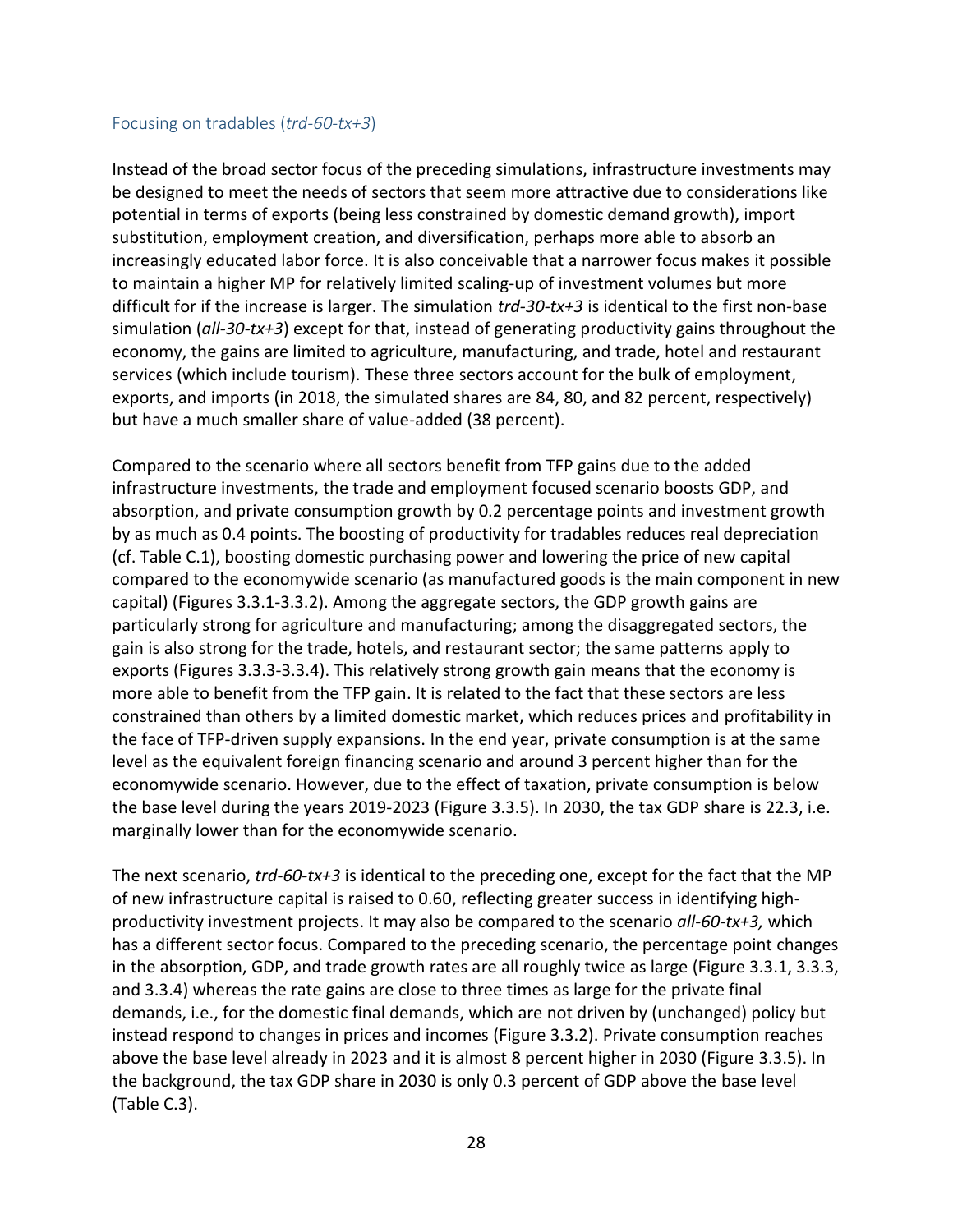#### Stronger infrastructure investment expansion (*all-30-tx+6*)

Under the final scenario, *all-30-tx+6*, the infrastructure investment expansion corresponds to 6 percent of base GDP. In all other respects, it is identical to the first non-base scenario (*all-30 tx+3*). The stronger expansion adds to the challenge of identifying and managing a larger investment project portfolio without sacrificing productivity gains.

Compared to the first scenario, absorption, GDP, and trade growth (also at the sectoral levels) are all almost doubled (Figures 3.3.1., 3.3.3, 3.3.4); to exemplify, for GDP and absorption, the growth gains increase from 0.30-0.35 to 0.6-0.7 percentage points. However, among the different domestic final demands, it is only public investment that registers a substantial growth boost; the gains in private final demands remain small, including larger initial losses (6 percent in 2021) but reaching above the base in 2027 and gaining 3 percent compared to the base by 2030 (Figures 3.3.2 and 3.3.5).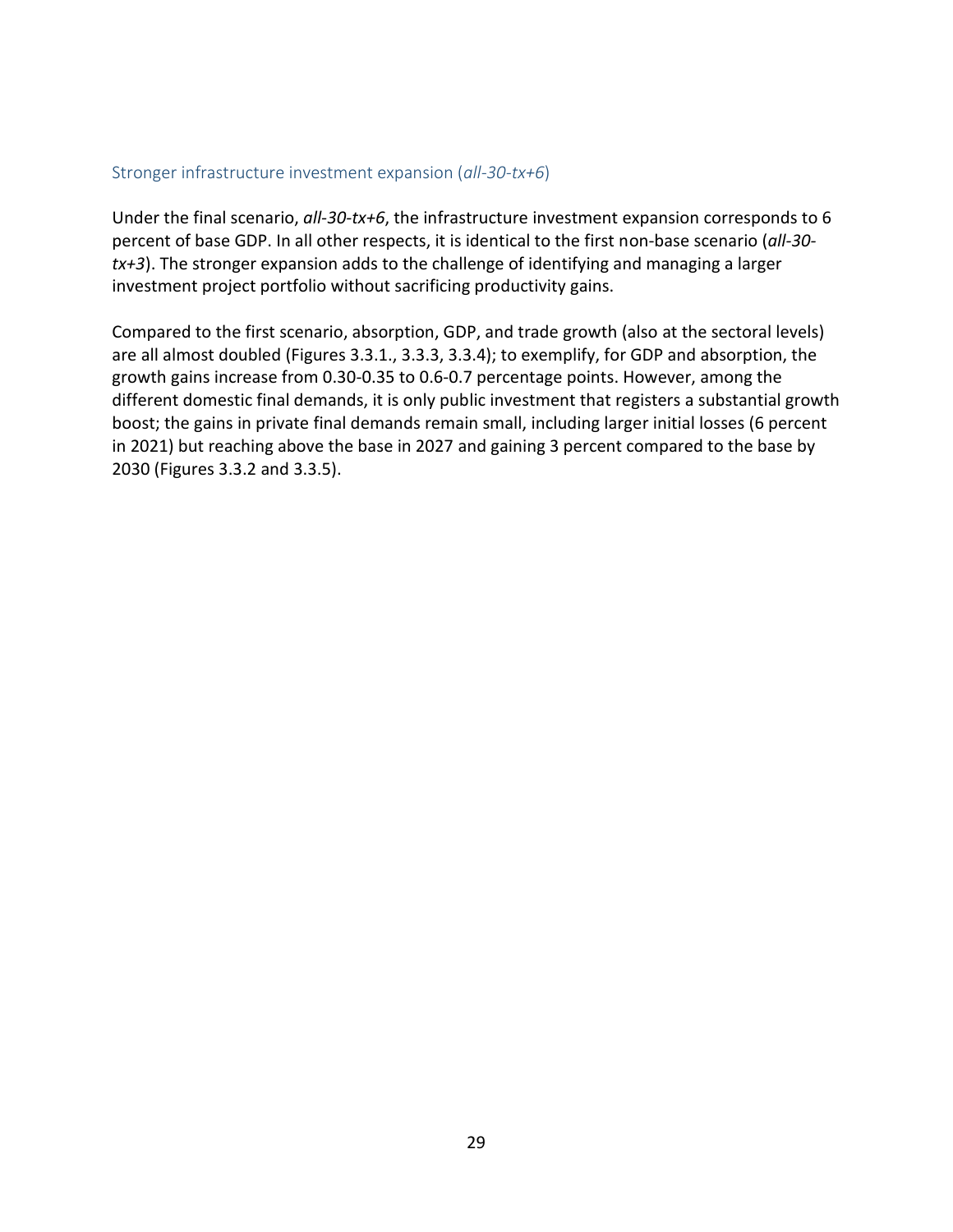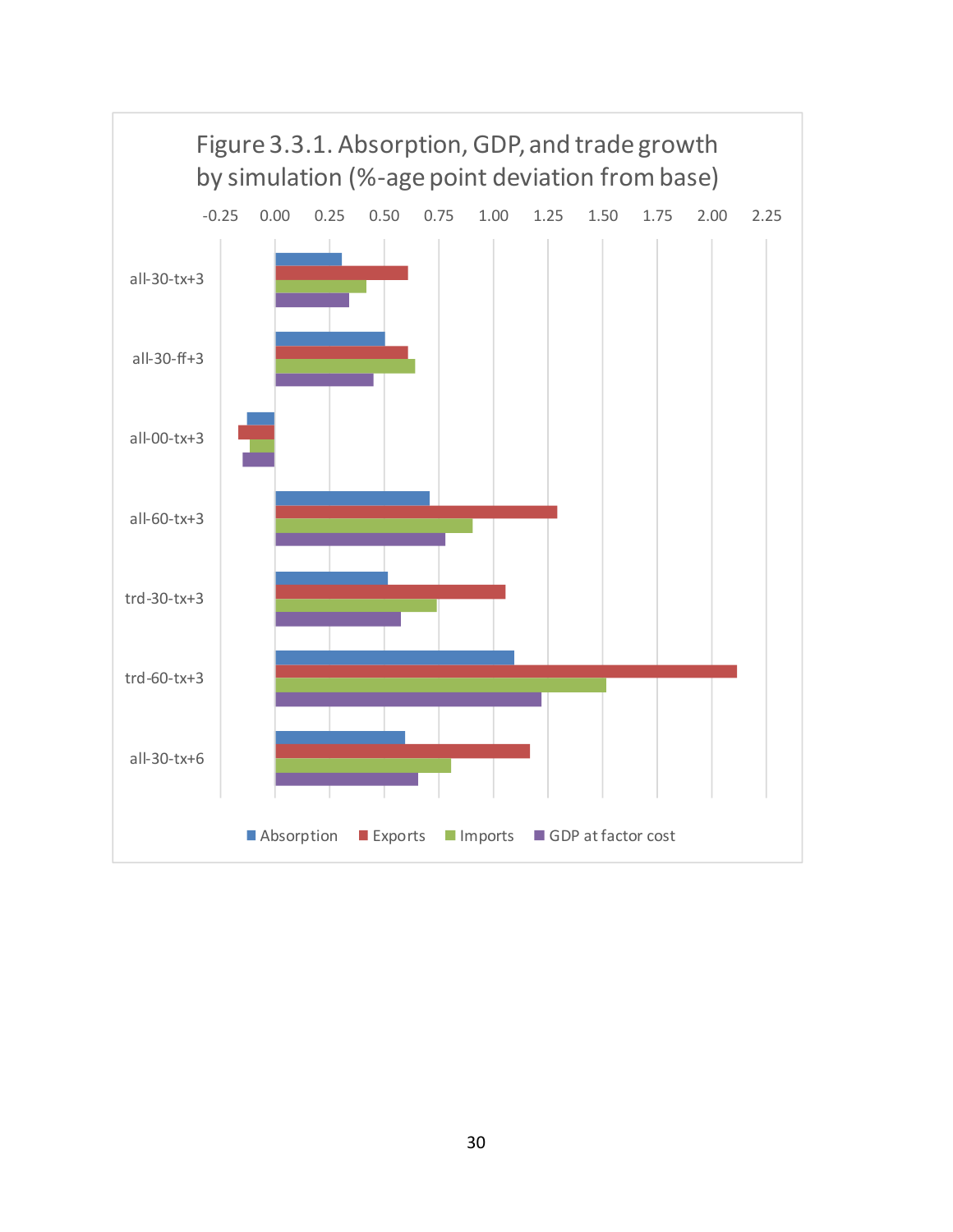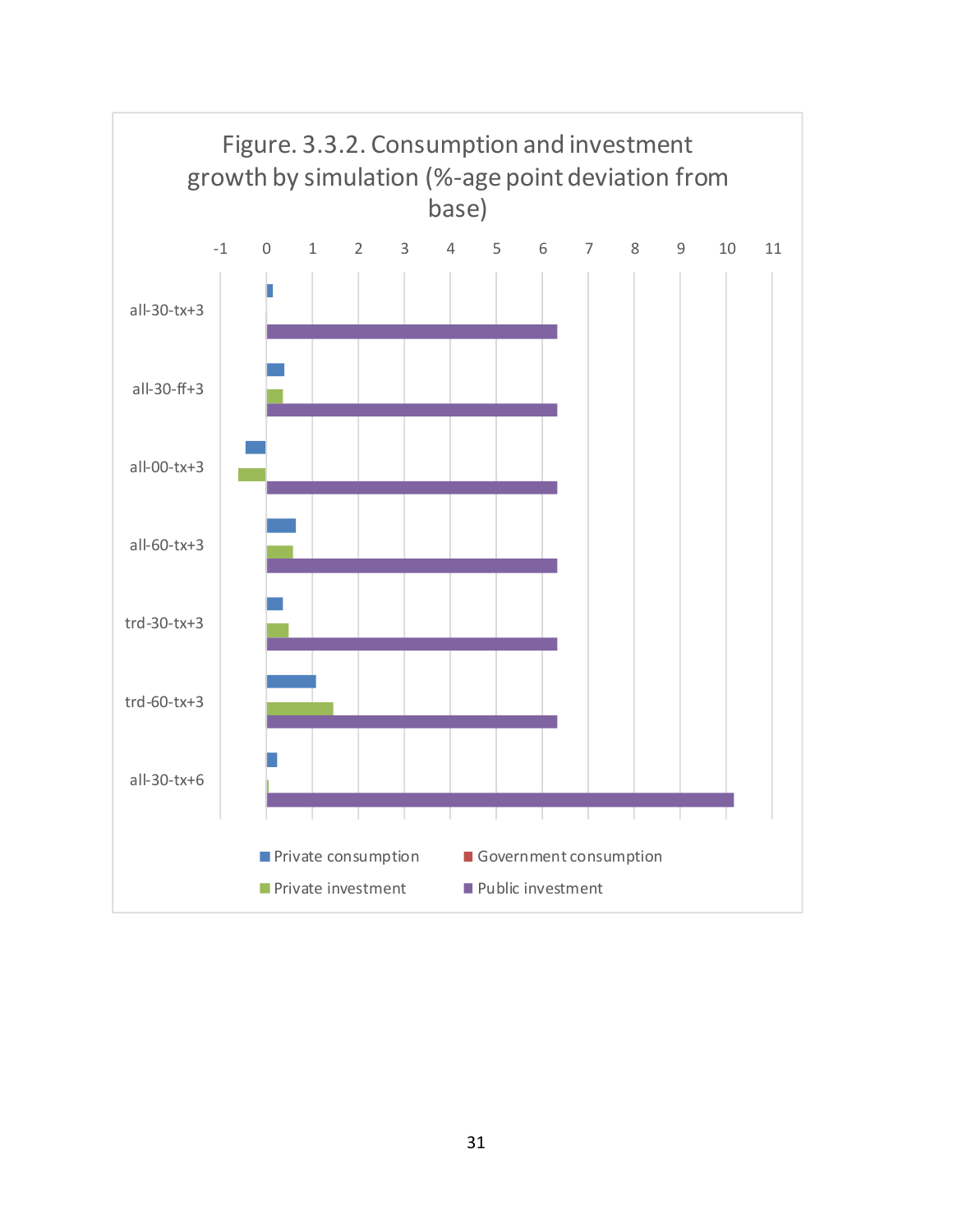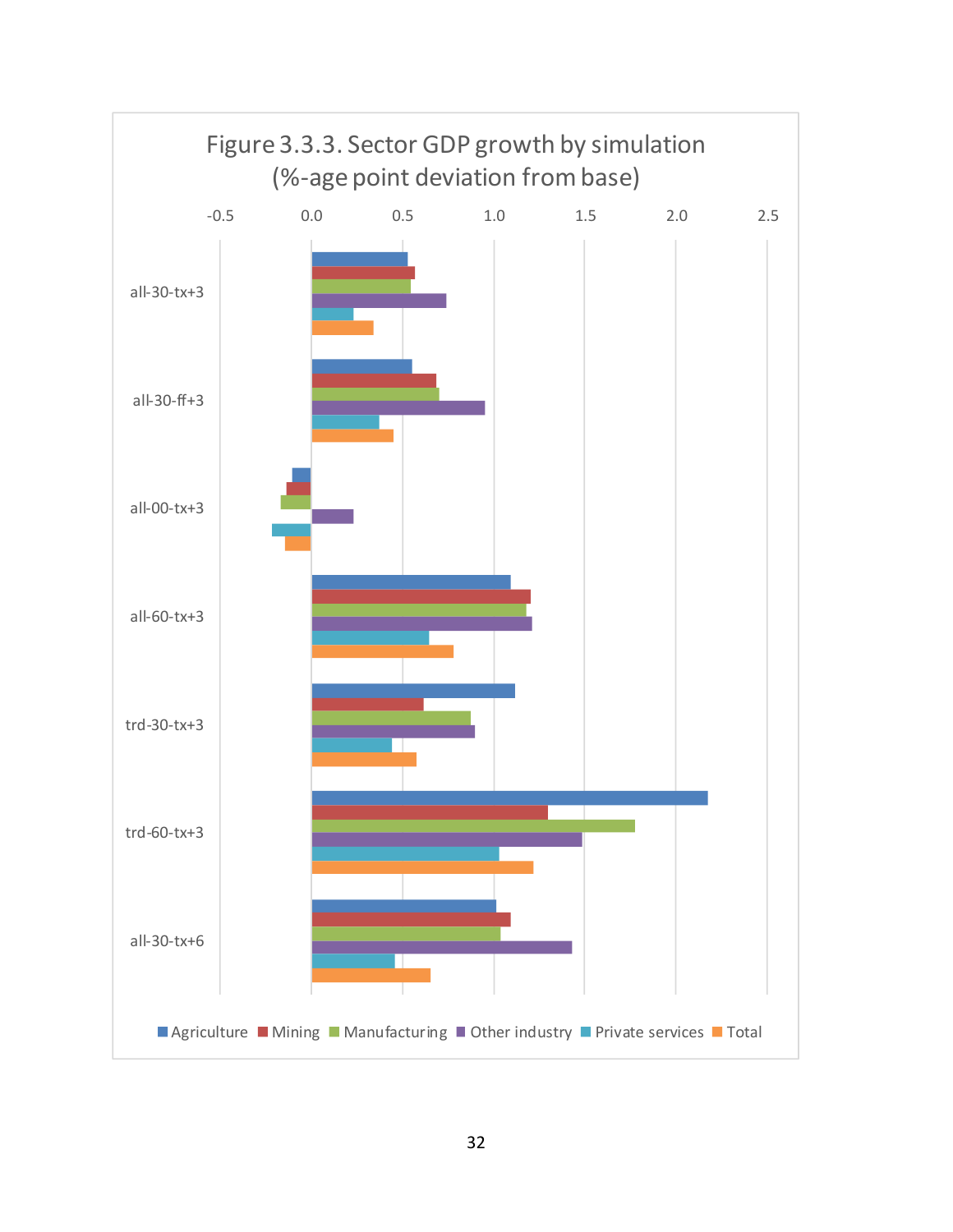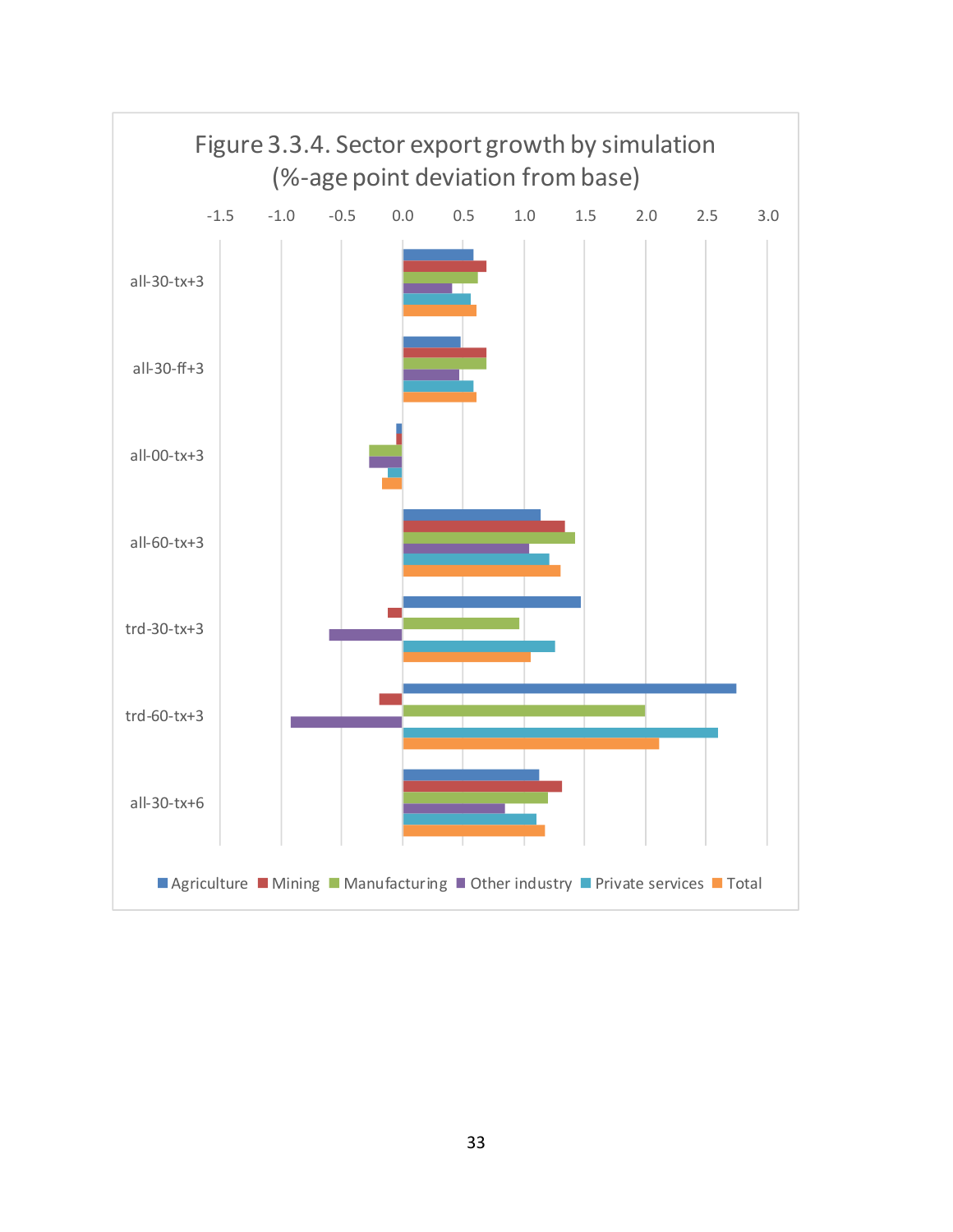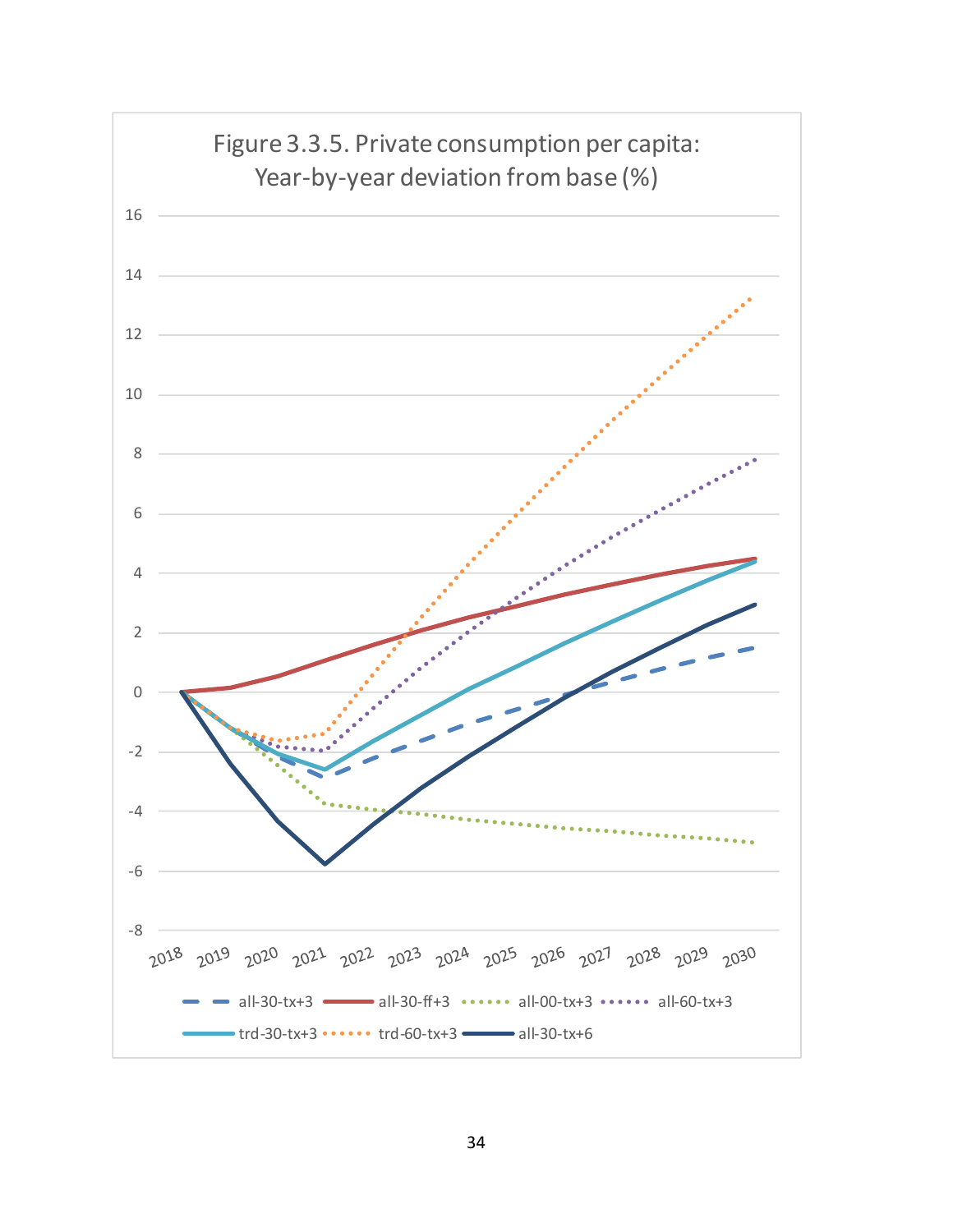#### Rural and urban consumption, poverty, employment, and taxes

As indicated in the discussion of base results, rural households gain relative to urban households due to the relatively strong importance of land rents among their income flows – the exogenous annual growth rate for agricultural land use is 1 percent, a rate that is below labor and capital stock growth. In terms of CPI-index income growth, land rental income grows at an annual rate of around 6 percent while the growth rates for other factors are in the range of 3-4 percent. Figure 3.3.6 shows the 2030 per-capita consumption for the two household types by simulation, for each indexed so that the 2018 level is 100. As indicated, across the different simulations, the results for the two households are highly correlated. The stronger rural gains reduce average urban-rural consumption inequality: as a share of urban per-capita consumption, rural consumption increases from 28 percent in 2018 to 31-32 percent in 2030.

Job creation and unemployment reduction are major items on the policy agenda of most countries and labor is the main income source for many poor. In the scenarios, the unemployment rate invariably declines (see Table C.1), reflecting the fact that the labor force (and the population in labor force age) grows at an annual rate of 2.8 percent while employment grows at 3.2 percent or faster. Figure 3.3.7 shows the rates of employment growth for the different scenarios. Across the board, employment growth and unemployment reduction are strongly correlated with GDP growth – the correlation coefficient between the growth rates for GDP growth and employment is 0.94 (computed using data in Table C.1 and for Figure 3.3.7).<sup>[11](#page-36-0)</sup> The only deviation from a perfect ranking correlation is that, for the scenario *trd-30-tx+3*, employment growth is higher than for *all-30-ff-3+* in spite of slightly lower GDP growth. (For poverty, the ranking deviation is identical.) This suggests that a focus on tradables has a relatively strong payoff in job creation and poverty reduction relative to GDP growth.

The results for headcount poverty for all simulations are shown in Figure 3.3.8. (See also Table C.1). As noted in the analysis of the base simulation, the poverty analysis is done on the national level due to a lack of data. By definition, the ranking of the level of poverty reduction matches the ranking for growth in national per-capita household consumption. Compared to the base, all scenarios with positive MPs for infrastructure capital reduce poverty compared to the base.

Finally, Figure 3.3.9 reviews the total tax burden for selected simulations, contrasting the base with scenarios for which investment expanded by 3 percent of GDP with reliance on foreign financing (*all-30-ff-3+*) or domestic taxes with marginal products of 0.30 and 0 for new infrastructure capital (*all-30-tx-3+* and *all-00-tx-3*, respectively). Initially, the tax increase is close to the spending increase (3 percent of GDP) for the two tax scenarios, with some 25-30 percent of this increase met by direct and the rest by indirect domestic taxes (cf. Table C.3). However, if the investment is relatively successful in terms of growth generation (*all-30-tx-3+*) the burden gradually declines; if the investment would have ceased in 2030, the government

<span id="page-36-0"></span> $11$  At the sectoral level, the main change in employment shares for all scenarios is an increase in agriculture at the expense of private services (Table C.6).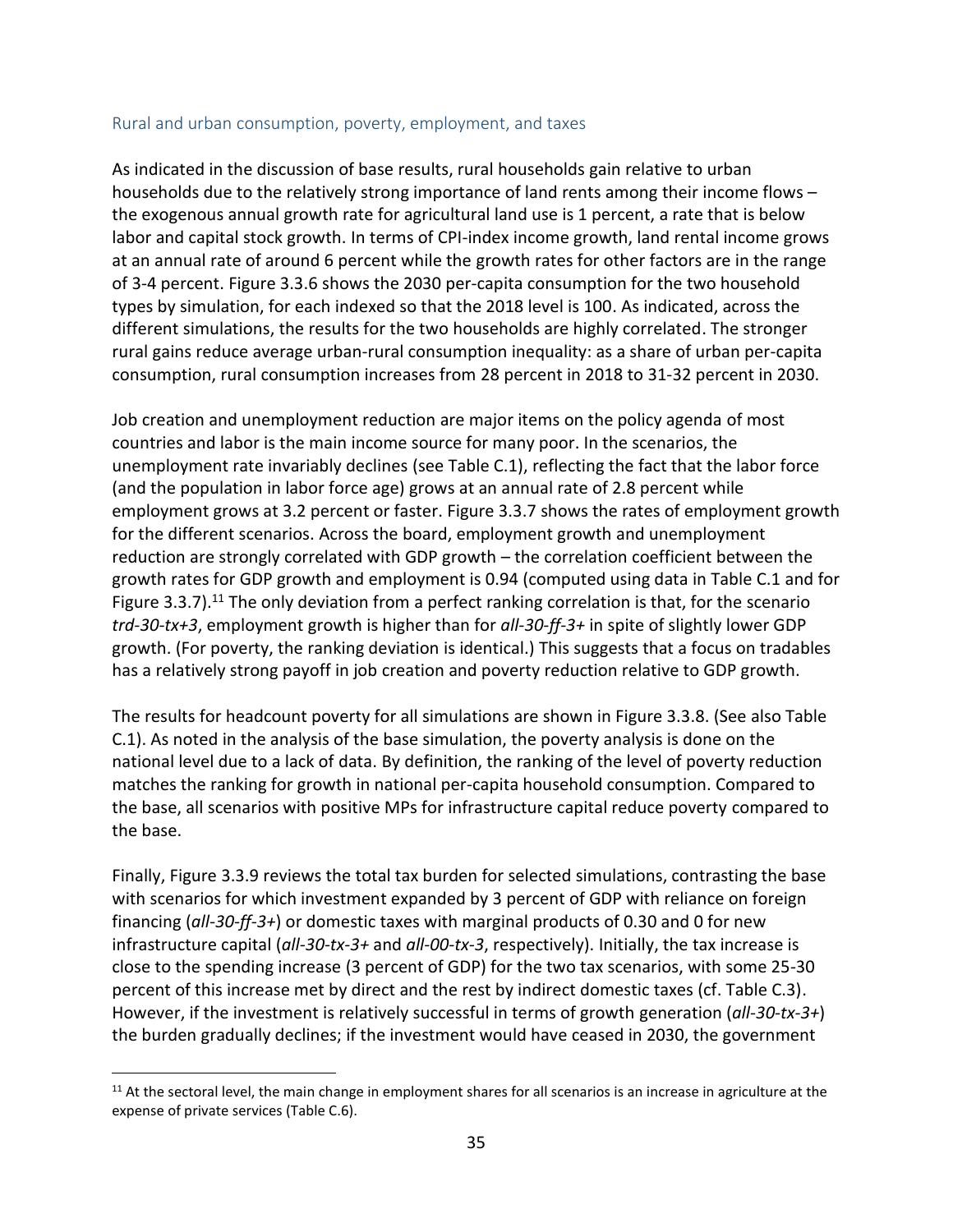would have been able to reduce taxes relative to the base. While the foreign-financing scenario (*all-30-ff-3+*) keeps taxes at close to the base level, it has the obvious drawback of leaving Zimbabwe with a higher foreign debt – in the final year, the foreign government debts for *all-30-tx-3+* and *all-30-ff-3+* are around 43 and 58 percent of GDP, respectively (Table C.2).

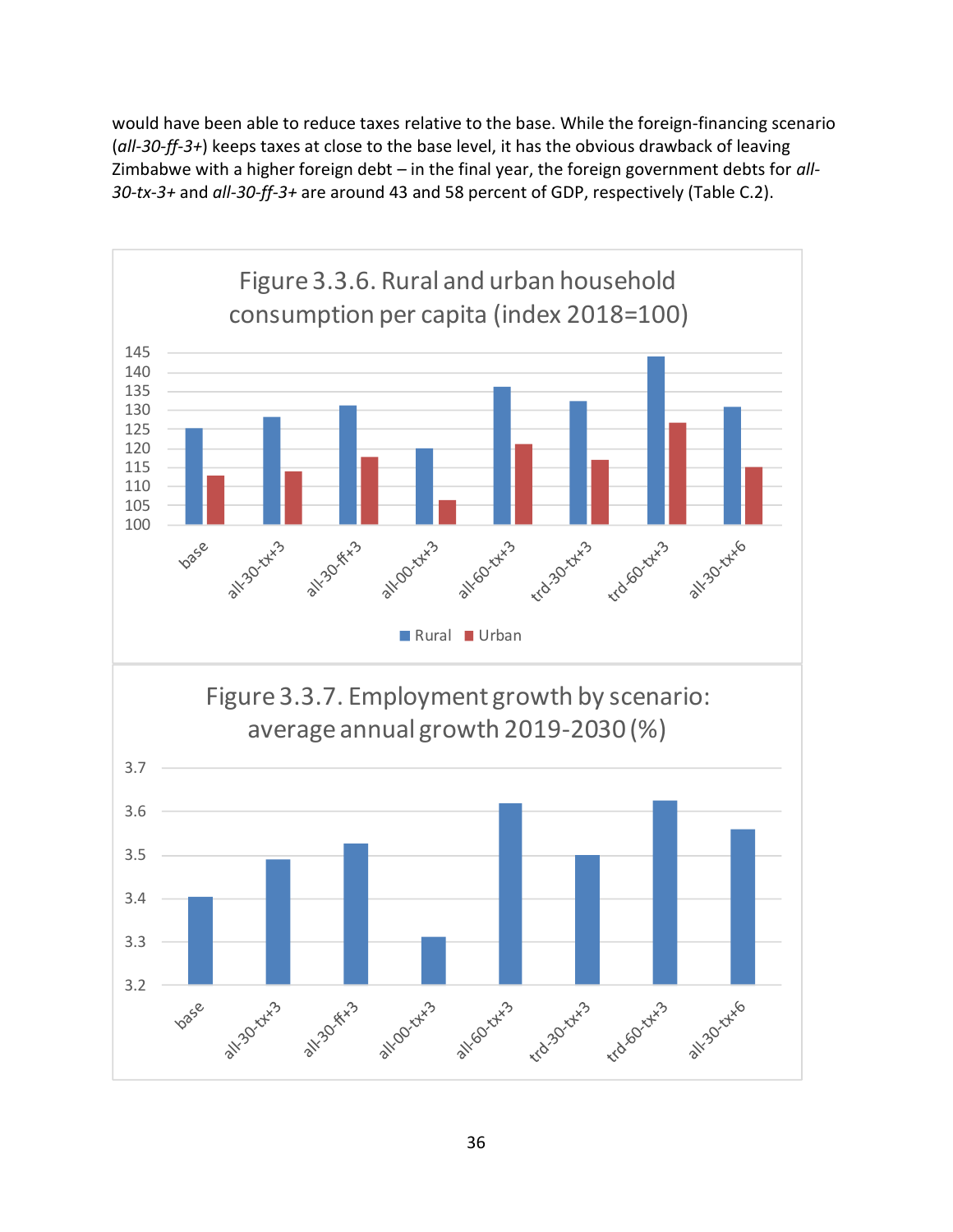

# 4. Concluding remarks

This analysis offers a macro and economywide perspective on scaled-up infrastructure investment in Zimbabwe, highlighting the broader repercussions of micro and sector level actions by producers, households, and government officials. The results give a numerical sense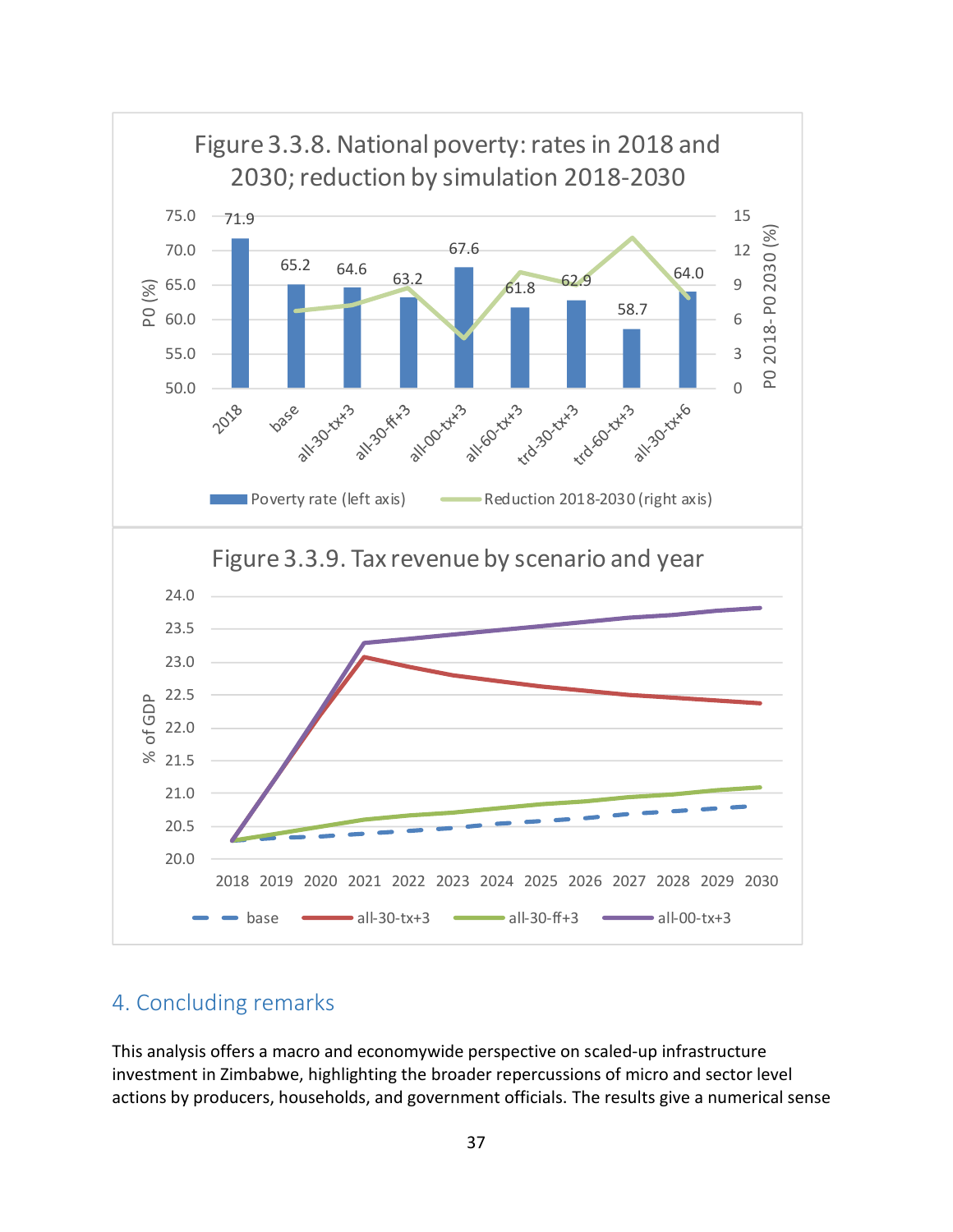of the consequences of differences between investment programs in terms in productivity gains (high or low), revenue sources (taxes or foreign borrowing), sector focus (spreading benefits across all sectors or being focused on tradables), and scale (exemplified by expansions amounting to 3 or 6 percent of GDP).

The differences between the scenarios in terms of GDP growth, household consumption, and poverty point to the importance of strong public investment management and, other things being equal, of targeting TFP gains to tradable sectors. The advantages of reliance on domestic taxation for the funding of expanded investment include slower debt accumulation and less reliance on the decisions of external actors. Tax reliance may also give the funders, the citizens, a stronger sense of ownership and right to monitor how the money is used, with a positive impact on investment productivity. On the other hand, before the investment have yielded sufficient returns, reliance on taxes reduces private purchasing power, leading to some combination of lower private consumption and investment (cf. Figure 3.3.5). Raising the tax burden by 2-3 percent of GDP may also be administratively difficult. It would of course be possible to consider scenarios that split the funding burden between domestic taxes and foreign financing.

While the scenarios assume that the government funds the investment program, in the real world it may be beneficial to involve the private sector and consider other financing mechanisms, including public-private partnerships. Finally, while closing the infrastructure gap may be necessary for accelerated progress in Zimbabwe, it is not sufficient – in order to benefit and become competitive, firms need access to the right inputs (human and other) as well as an enabling policy and institutional environment. In this regard, lessons from policymaking in other parts of the world can offer ideas for adaptation to Zimbabwe's realities.

# References

African Development Bank. 2018a. Zimbabwe Country Note. Draft. May 7.

African Development Bank. 2018b. Zimbabwe Economic Report: Building a New Zimbabwe – Targeted Policies for Growth and Job Creation.

Annabi, Nabil, John Cockburn, and Bernard Decaluwé. 2006. Functional Forms and Parametrization of CGE Models. MPIA Working Paper 2006-04. Poverty and Economic Policy (PEP) Network.

Bloomberg. 2019. "Zimbabwe Inflation Slows for Third Straight Month in September". October 15. [https://www.bloomberg.com/news/articles/2019-10-15/zimbabwe-inflation-slows-for](https://www.bloomberg.com/news/articles/2019-10-15/zimbabwe-inflation-slows-for-third-straight-month-in-september)[third-straight-month-in-september](https://www.bloomberg.com/news/articles/2019-10-15/zimbabwe-inflation-slows-for-third-straight-month-in-september)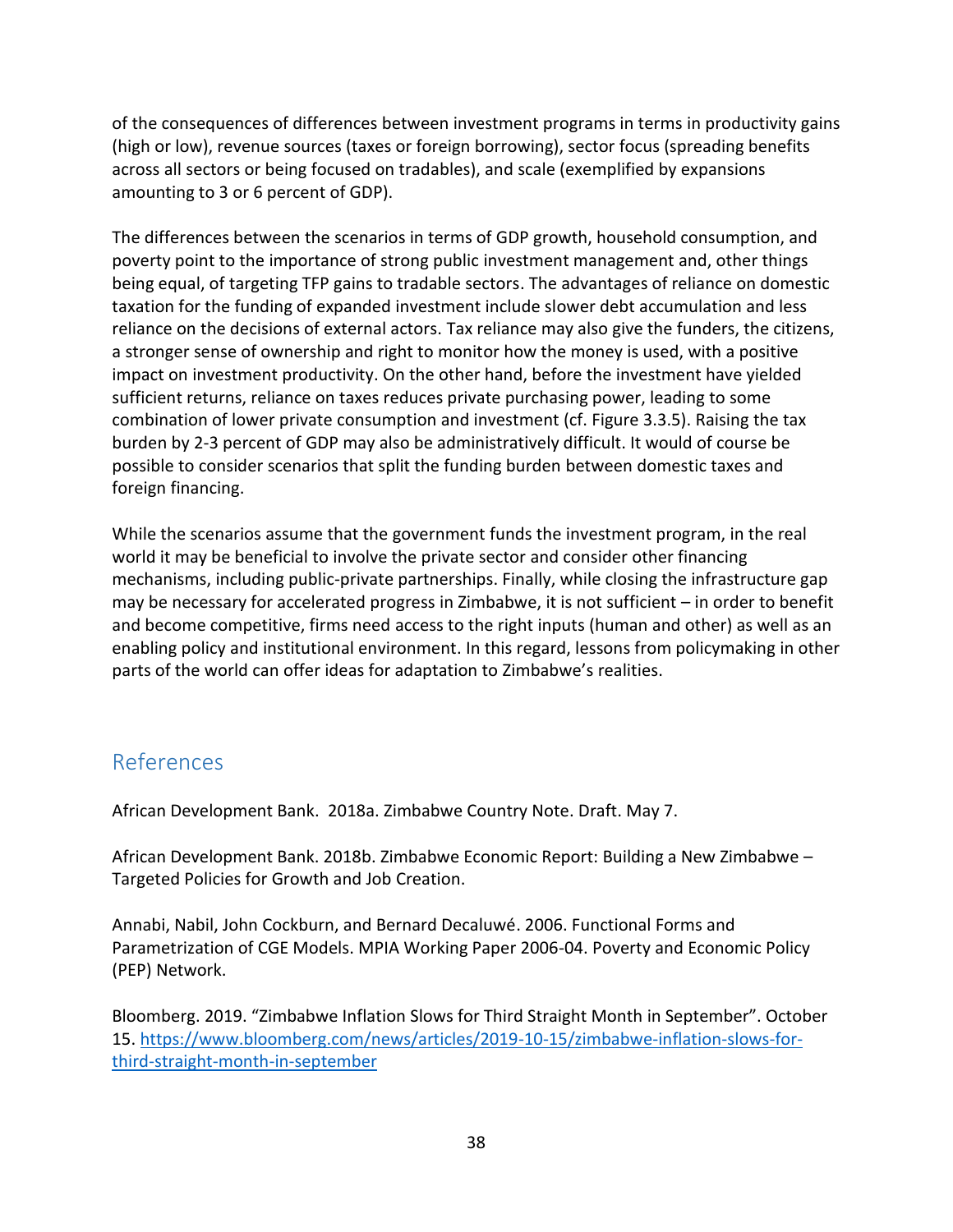Cicowiez, Martín, and Hans Lofgren. 2018. Technical Note on the Construction of a Social Accounting Matrix for Zimbabwe 2016. Unpublished. African Development Bank.

Dessus, Sebastien, and Rimy Herrera. 2000. "Public Capital and Growth Revisited: A Panel Data Assessment." *Economic Development and Cultural Change*, Vol. 48, No. 2.

Dimaranan, Betina, Robert McDougall, and Thomas Hertel. 1997. Behavioral Parameters. Chapter 18 in GTAP 3 Data Base Documentation.

[https://www.gtap.agecon.purdue.edu/resources/res\\_display.asp?RecordID=846](https://www.gtap.agecon.purdue.edu/resources/res_display.asp?RecordID=846)

Easterly, William. Shantayanan Devarajan, and Howard Pack. 2003. "Low Investment is Not the Constraint on African Development." *Economic Development and Cultural Change*, Vol. 51, No. 3.

Gupta, Sanjeev, Alvar Kangur, Chris Papageorgiou, and Abdoul Wane. 2014. Efficiency-Adjusted Public Capital and Growth. *World Development*, Vol. 57, May.

IMF. 2017. Estimating the stock of public capital in 170 countries.

https://www.imf.org/external/np/fad/publicinvestment/pdf/csupdate\_jan17.pdf

IMF. 2017. Zimbabwe: 2017 Article IV Consultation. Country Report No. 17/196. International Monetary Fund.

Levin, Jörgen. 2021. Taxation for Inclusive Development: Challenges across Africa. Current African Issues No 68. Nordic Africa Institute. [https://nai.diva](https://nai.diva-portal.org/smash/get/diva2:1573054/FULLTEXT02.pdf)[portal.org/smash/get/diva2:1573054/FULLTEXT02.pdf](https://nai.diva-portal.org/smash/get/diva2:1573054/FULLTEXT02.pdf)

Lluch, Constantino, Alan A. Powell, and Ross A. Williams. 1977. Patterns in household demand and saving. A World Bank research publication. New York, NY: Oxford University Press. [http://documents.worldbank.org/curated/en/211451468740421852/Patterns-in-household](http://documents.worldbank.org/curated/en/211451468740421852/Patterns-in-household-demand-and-saving)[demand-and-saving](http://documents.worldbank.org/curated/en/211451468740421852/Patterns-in-household-demand-and-saving)

Lofgren, Hans, and Martín Cicowiez. 2018. "SDGSIM – A Detailed Documentation." Unpublished.

Lofgren, Hans, Martin Cicowiez, and Carolina Diaz-Bonilla. 2013. "MAMS – A Computable General Equilibrium Model for Developing Country Strategy Analysis". pp. 159–276 in Dixon, Peter B. and Dale W. Jorgenson (Eds.), Handbook of Computable General Equilibrium Modeling. Volume 1A. North Holland, Elsevier B.V.

Muhammad, Andrew, James L. Seale, Jr., Birgit Meade, and Anita Regmi. 2011. International Evidence on Food Consumption Patterns: An Update Using 2005 International Comparison Program Data. United States Department of Agriculture, Economic Research Service. Technical Bulletin Number 1929, March.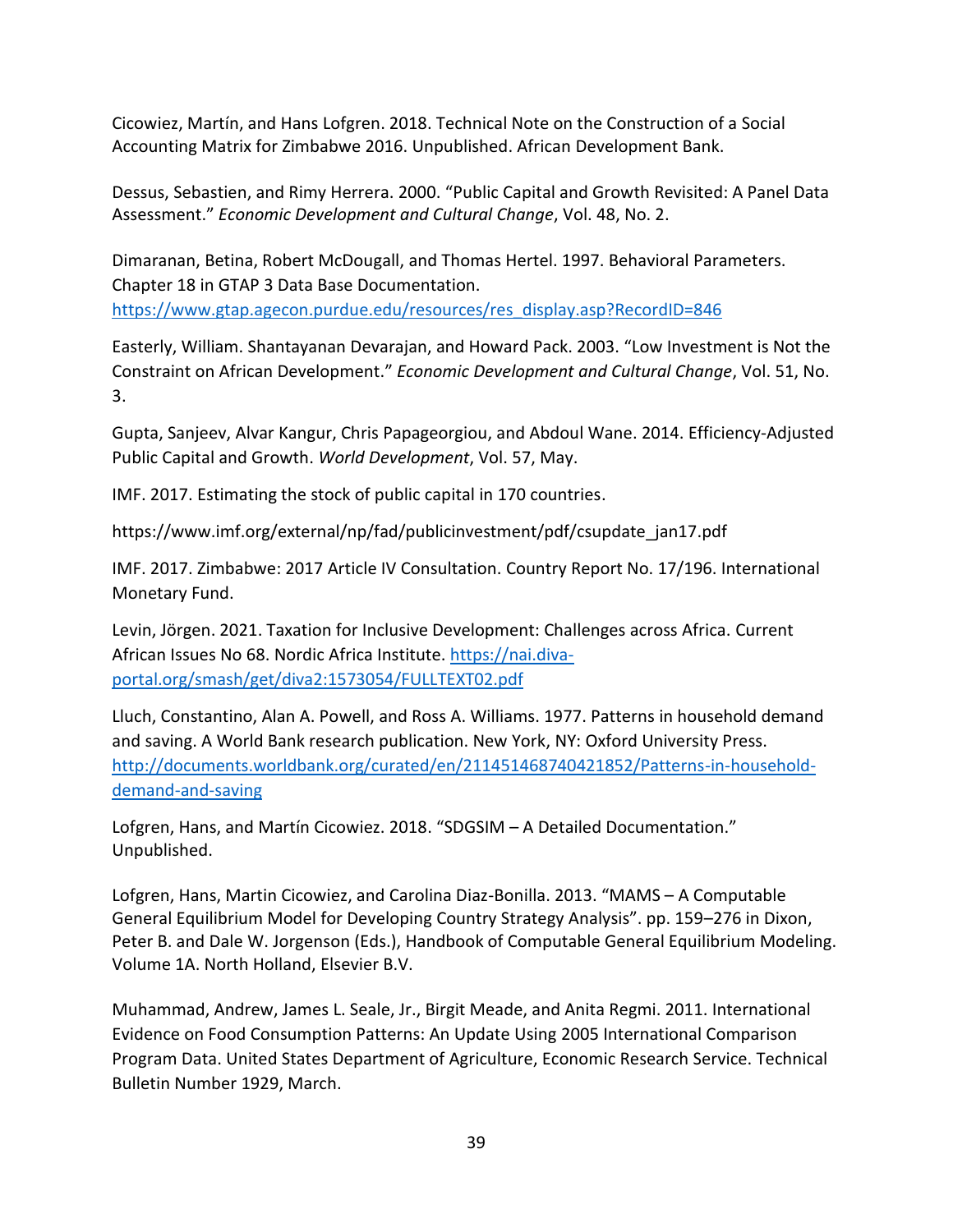New Zimbabwe. 2018. "Poor infrastructure costing Zimbabwe \$1bln annually, says AfDB." February 18. [https://www.newzimbabwe.com/poor-infrastructure-costing-zimbabwe-1bln](https://www.newzimbabwe.com/poor-infrastructure-costing-zimbabwe-1bln-annually-says-afdb/)[annually-says-afdb/](https://www.newzimbabwe.com/poor-infrastructure-costing-zimbabwe-1bln-annually-says-afdb/)

United Nations, Department of Economic and Social Affairs, Population Division. 2017. World Population Prospects: The 2017 Revision, DVD Edition.

World Bank. 2018a. Commodity Markets Outlook. April.

World Bank. 2018b. World Development Indicators. March 1.

World Bank. 2019. Zimbabwe Overview. Accessed October 24. <https://www.worldbank.org/en/country/zimbabwe/overview>

# Appendix A: Structure of SDGSIM

This appendix provides additional detail on SDGSIM as applied to Zimbabwe. Figure A.1 summarizes the payment flows that the model captures in in any year while Figure A.2 describes the labor market.

*Activities* produce, selling their output at home or abroad, and using their revenues to cover their costs (of intermediate inputs, factor hiring and taxes). Activity decisions about factor hiring, which, which determine the output level, are driven by profit maximization. The shares exported and sold domestically depend on the relative prices of their output in world and domestic markets.

SDGSIM includes three core *institutions*: households, government, and the rest of the world.

- *Households* (in the Zimbabwe application split into rural and urban) earn incomes from factors, transfers from the government, and transfers from the rest of the world. These are used for direct taxes, savings, and consumption. The savings share is exogenous or endogenous depending on the mechanism for achieving balance between private investment and available financing. Their consumption decisions change in response to income and price changes. By construction (and as required by the household budget constraints), the consumption value of the households equals their income net of direct taxes and savings.
- The *government* gets its receipts from taxes and transfers from abroad; it uses these for consumption, transfers to households, and investments (providing capital stocks used in the production of government services), drawing on domestic and foreign financing for supplementary funding. To remain within its budget constraint, it either adjusts some part(s)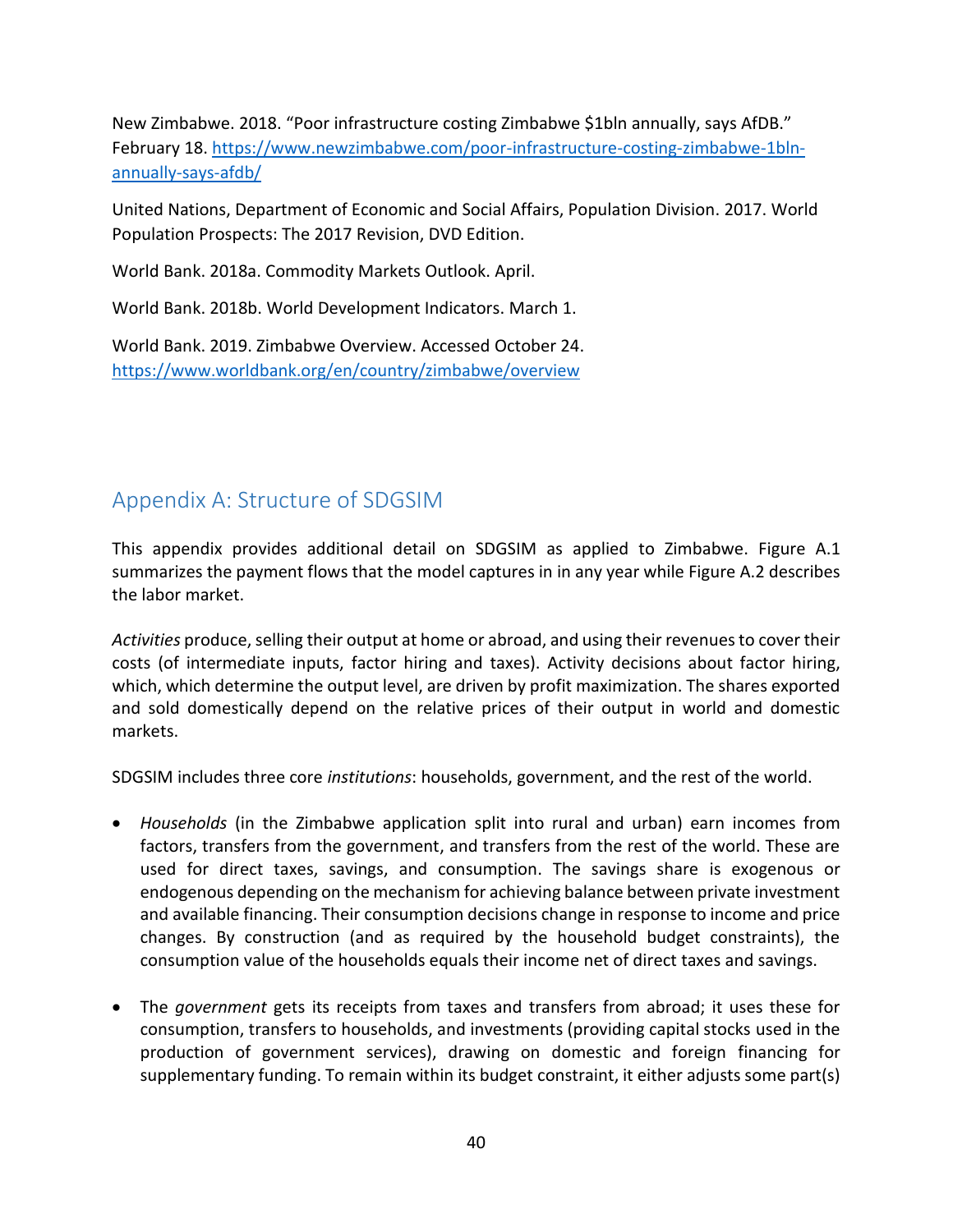of its spending on the basis of available receipts or mobilizes additional receipts of one or more types in order to finance its spending.

• The *rest of the world* (which appears in the balance of payments) sends foreign currency to Zimbabwe in the form of transfers to government and households, FDI, loans, and export payments. Zimbabwe uses these inflows to finance its imports. The balance of payments clears (inflows and outflows are equalized) via adjustments in the real exchange rate (through changes in the domestic price level, changing the ratio between the international and domestic price levels in domestic currency) which take place when the balance is in surplus or deficit.

*Private investment financing* is provided from domestic household savings (net of financing to the government) and foreign investment. It is assumed that household investment spending will adjust in response to changes in available funding or that household savings will adjust to finance a predetermined investment level.

In *domestic commodity markets*, flexible prices ensure balance between demands for domestic output from domestic demanders and supplies to the domestic market from domestic suppliers. The part of domestic demands that is for imports faces exogenous world prices – Zimbabwe is viewed as a small country in world markets without any impact on the import and export prices that it faces. Domestic demanders decide on import and domestic shares in their demands on the basis of the relative prices of commodities from these two sources. Similarly, domestic suppliers (the activities) decide on the shares for exports and domestic supplies on the basis of the relative prices received in these two markets. $^{12}$  $^{12}$  $^{12}$ 

*Factor markets* reach balance between demands and supplies via wage (or rent) adjustments. Across all factors, the factor demand curves are downward sloping reflecting the responses of production activities to changes in factor wages. On the supply side of the labor market, unemployment is endogenous – the model includes a wage curve (a supply curve) that is upwardsloping until full employment is reached, at which point it becomes vertical (see Figure A1.2). Over time, the labor force grows due to demography (population in working ages and their labor force participation rates). For non-labor factors, the supply curves are vertical in any single year (the supply is fixed) but switch over time as supplies change (see next point).

<span id="page-42-0"></span> $12$  An individual production activity does not respond to changes in relative prices for exports and domestic sales if its output only has one destination, either exported in full or sold domestically in full. By the same token, domestic demanders do not have a choice between imports and domestic output for commodities if only one source is available.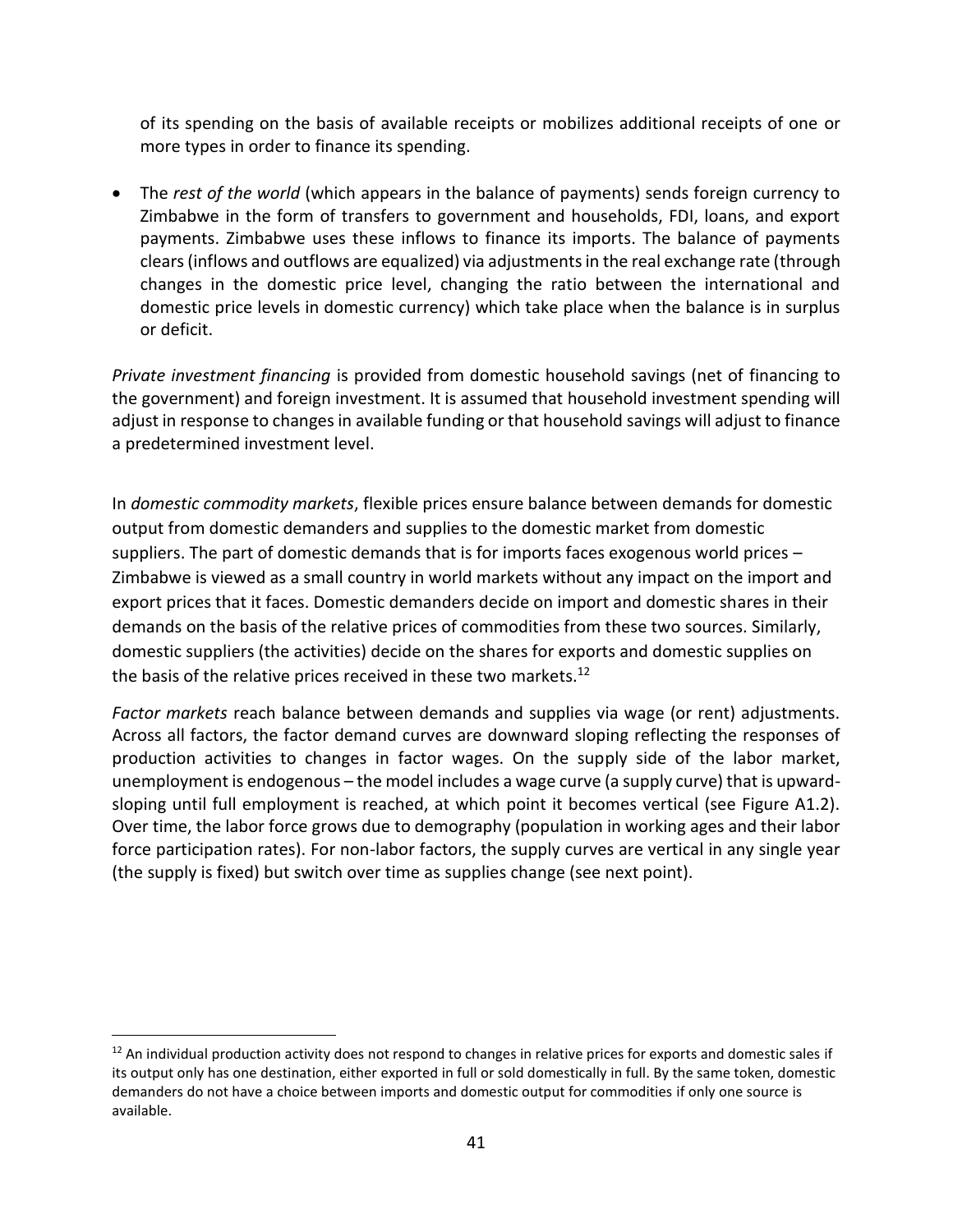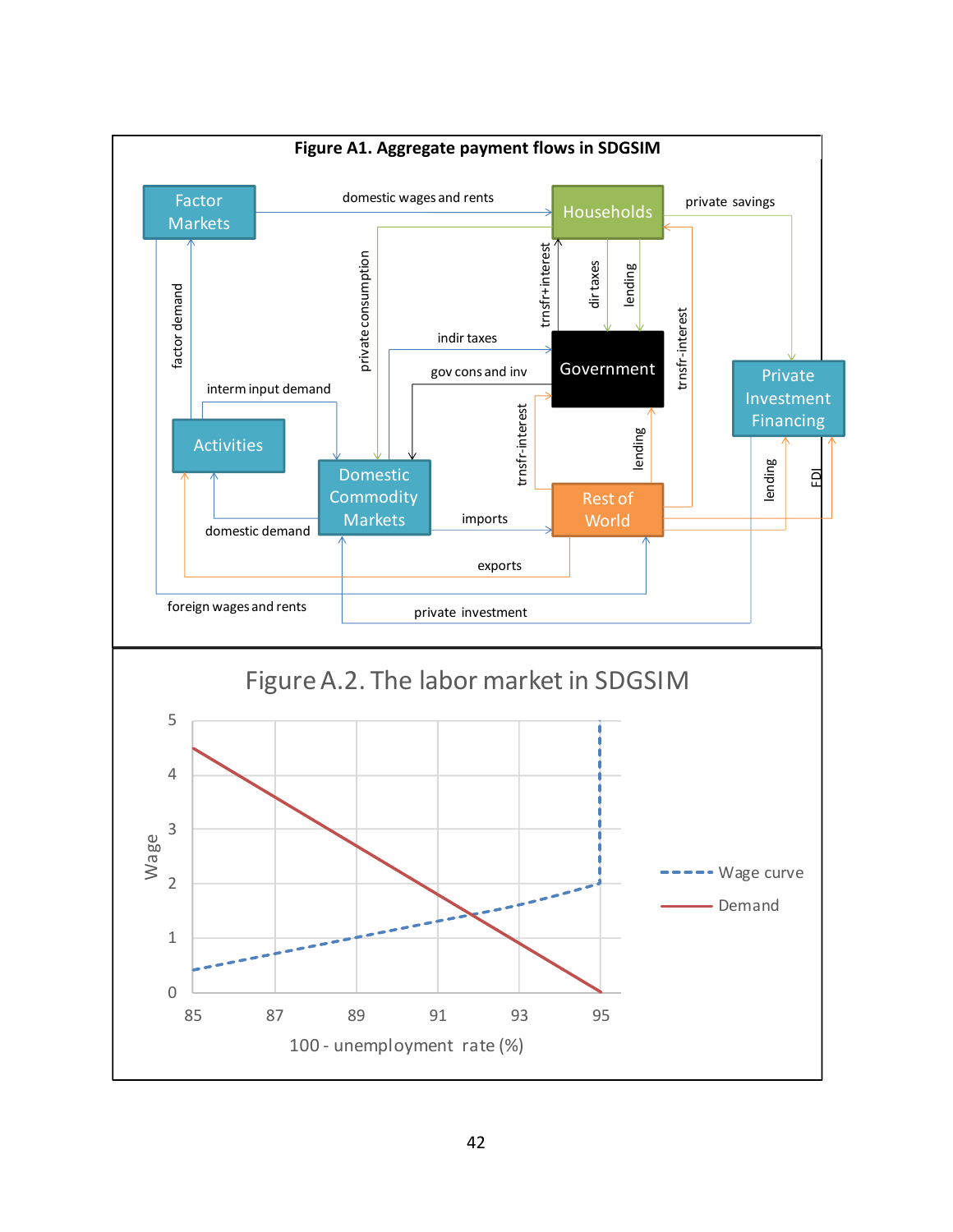The above discussion refers to the functioning of model economy in a single year. In SDGSIM, growth over time is endogenous. The economy grows due to accumulation of capital (determined by investment and depreciation), labor (determined by demography), and other factors (following exogenous growth trends), as well as because of improvements in TFP. Apart from an exogenous component, TFP depends on the levels of government capital stocks.

In a post-calculation module, information poverty rates and Gini coefficients for an initial year, and the evolution of real consumption per capita from the simulations are used to generate one or more synthetic household surveys, assuming a lognormal distribution within each household group for which poverty results are generated. In this paper, poverty results are currently only generated at the national level for an aggregate household.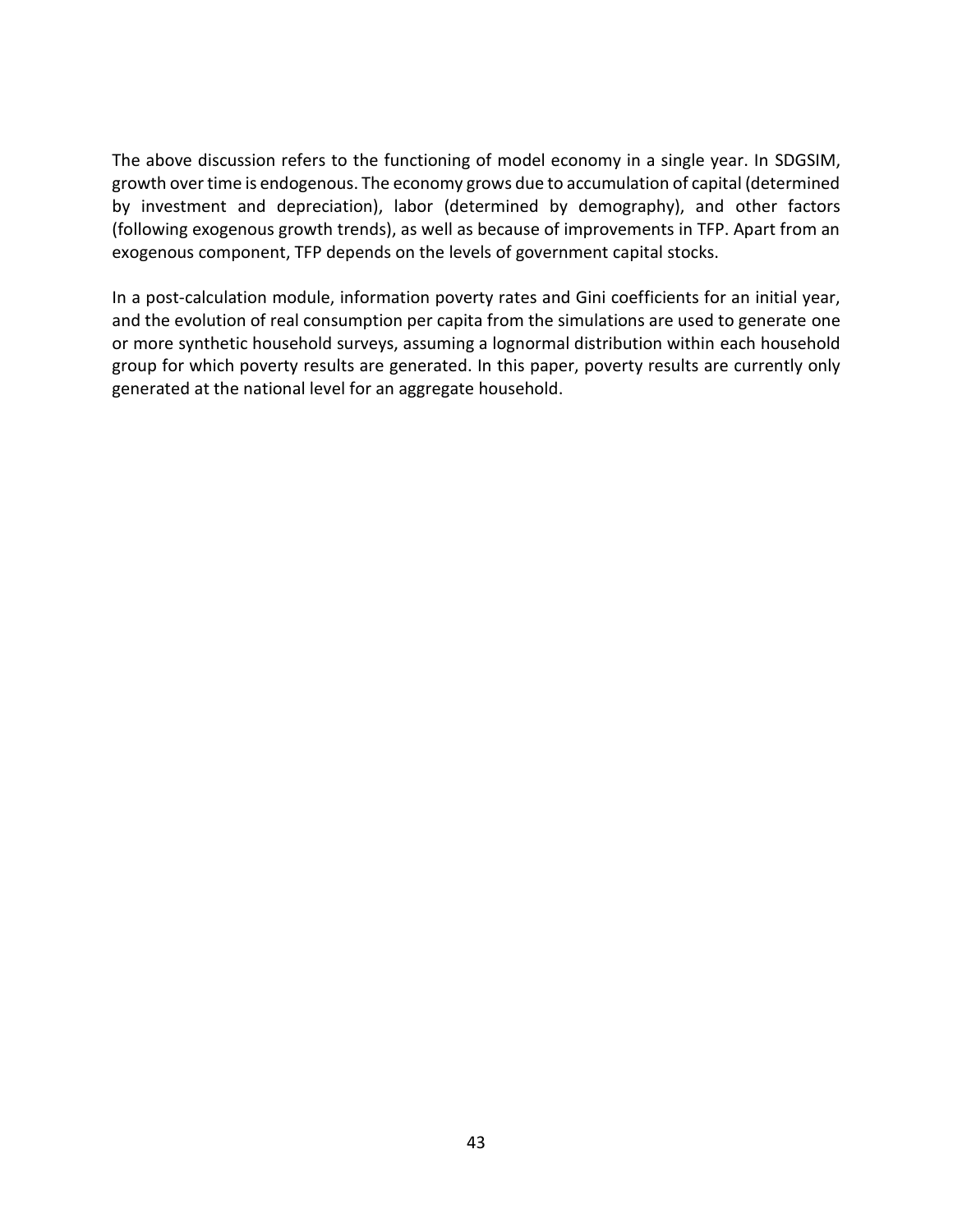# Appendix B: Description of model database

The SDGSIM database for Zimbabwe developed for this analysis has 2016 as its base year. The construction of the SAM is explained in detail in Cicowiez and Lofgren (2018) and the related model and database disaggregation was shown above in Table 2.1. The other key data are elasticities (in trade, production, and consumption), factor stocks, and projections for GDP and other indicators.

The elasticities used are displayed in Table B.1. They were defined on the basis of the literature and author assessments, drawing on a combination of econometric evidence and experience from similar country applications; for a survey, see Annabi et al. (2006). For the extractive industry activity, the value-added and CET elasticities are at low levels to let production and export growth be driven by exogenous assumptions regarding use of the resource factor. For household consumption, expenditure elasticities are based on Muhammad et al. (2011, pp. 24 and 39). These were then recalibrated to reflect the consumption structure in the Zimbabwe SAM. In the context of the linear expenditure system (LES) demand functions, which are used in SDGSIM, estimates are also needed for the so-called Frisch parameter (technically the elasticity of the marginal utility of income with respect to income) for each household group. Using a relationship in Lluch et al. (1977, pp. 54-55), which expresses an inverse relationship between the Frisch parameter and real per-capita consumption, rural and urban Frisch parameters were estimated at -7.3 and -4.4, respectively. These values were used, in particular since they were consistent with GTAP estimates for different countries and regions (Dimaranan et al. 1997, p. 17). Population data are based on UN (2017).

For poverty and inequality, the most recent information was for 2011, covering national, rural and urban headcount poverty rates as well as a national Gini coefficient (World Bank 2018b). In order to be able to conduct rudimentary poverty analysis, we considered the national 2011 figures as valid also for 2016 but refrained from the rural-urban dimension.

Among the factors, base-year stocks are needed for private capital and labor. The private capital stock was estimated based on capital rents in the SAM, and typical rates for depreciation (4.5 percent) and a relatively modest rate of net profits (10 percent). For government capital, estimates are not need for base-year stocks as simulation results only depend on deviations of the stock from base scenario levels. Apart from simulated investment levels, these deviations depend on government capital depreciation rates, which were set at 3.5 percent.

The fact that the model is solved over time generates additional data needs. As noted in the main body of the text, the base scenario is calibrated to replicate a path of growth in GDP at factor cost that is based on data and projections from the African Development Bank (2018) and the IMF (2018). Projections are also needed for growth in the labor and mining factors. For labor, which is disaggregated into skilled and unskilled, these projections are based on projected changes in the educational composition of the labor force. For mining, growth in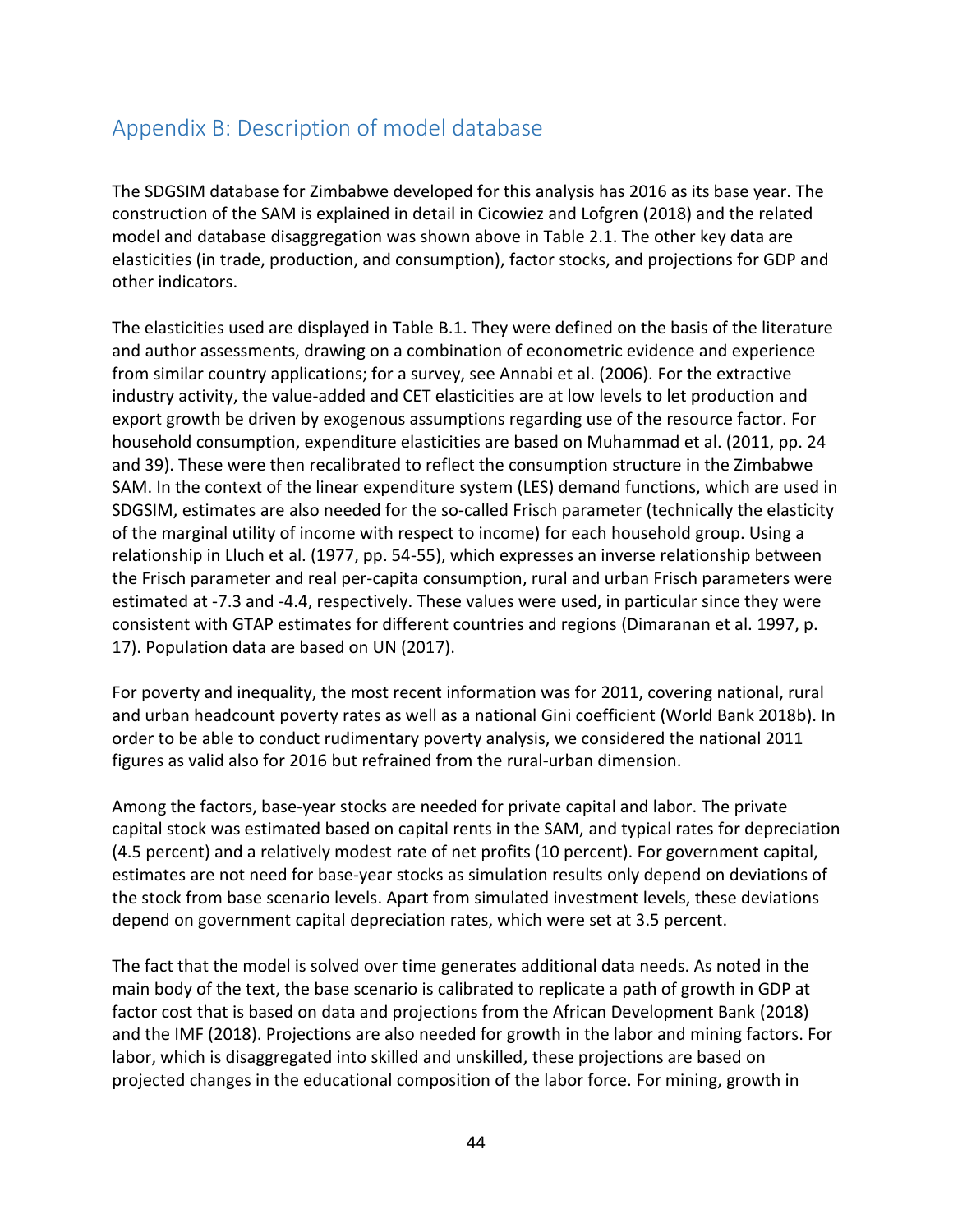resource extraction is a major determinant of mining sector growth; the relevant factor growth rate was set to generate growth in the mining sector that is close to overall GDP growth.

On a final note, it is clear that some of the data used are rough estimates. However, the analyst and the reader should take comfort in the fact that, given the consistency features of an economy-wide model like SDGSIM (in markets for factors and commodities, quantities demanded and supplied must be equal and all agents live under budgetary constraints), for most simulations, most parameters tend to play a qualitatively minor role as long as their values stay within accepted bounds. However, for any given simulation, specific parameters may be important; given this it is important to design the simulations so that the role played by such parameters are carefully considered.

|                                     | <b>VA</b> |      | <b>CET Armington</b> |      | LES-rural LES-urban |
|-------------------------------------|-----------|------|----------------------|------|---------------------|
| Agriculture, forestry and fishing   | 0.90      | 2.20 | 0.90                 | 0.43 | 0.44                |
| <b>Mining and quarrying</b>         | 0.90      | 1.10 |                      | 1.16 | 1.18                |
| <b>Manufacturing</b>                | 0.90      | 2.20 | 0.90                 | 1.16 | 1.18                |
| <b>Electricity and water supply</b> | 0.90      | 1.10 | 0.60                 | 0.56 | 0.57                |
| Construction                        | 0.90      |      |                      | 0.56 | 0.57                |
| <b>Financial intermediation</b>     | 0.90      |      |                      | 1.16 | 1.18                |
| Real estate and business activitie  | 0.90      |      |                      | 1.16 | 1.18                |
| Trade, hotels and restaurants       | 0.90      | 2.20 | 0.90                 | 1.06 | 1.08                |
| <b>Transport and communications</b> | 0.90      |      |                      | 0.66 | 0.67                |
| <b>Public administration</b>        | 0.25      |      |                      | 1.16 | 1.18                |
| <b>Education</b>                    | 0.25      |      |                      | 0.48 | 0.49                |
| <b>Health</b>                       | 0.25      |      |                      | 2.22 | 2.26                |
| <b>Domestic services</b>            | 0.90      |      |                      | 1.16 | 1.18                |
| <b>Other services</b>               | 0.90      |      |                      | 1.16 | 1.18                |

**Table B.1. Value-added, trade, and consumption elasticities**

VA = CES value-added function

Armington = CES aggregation function for domestic demand

(elasticities of substitution between imports and domestic output);

CET = Constant Elasticity of Transformation function for domestic output

(elasticities of transformation between exports and domestic supply)

LES-rural/urban = Linear Expenditure system (elasticities of household consumption with respect to total consumption spending) for rural and urban households.

Source: Annabi et al. (2006) and Authors' assessments.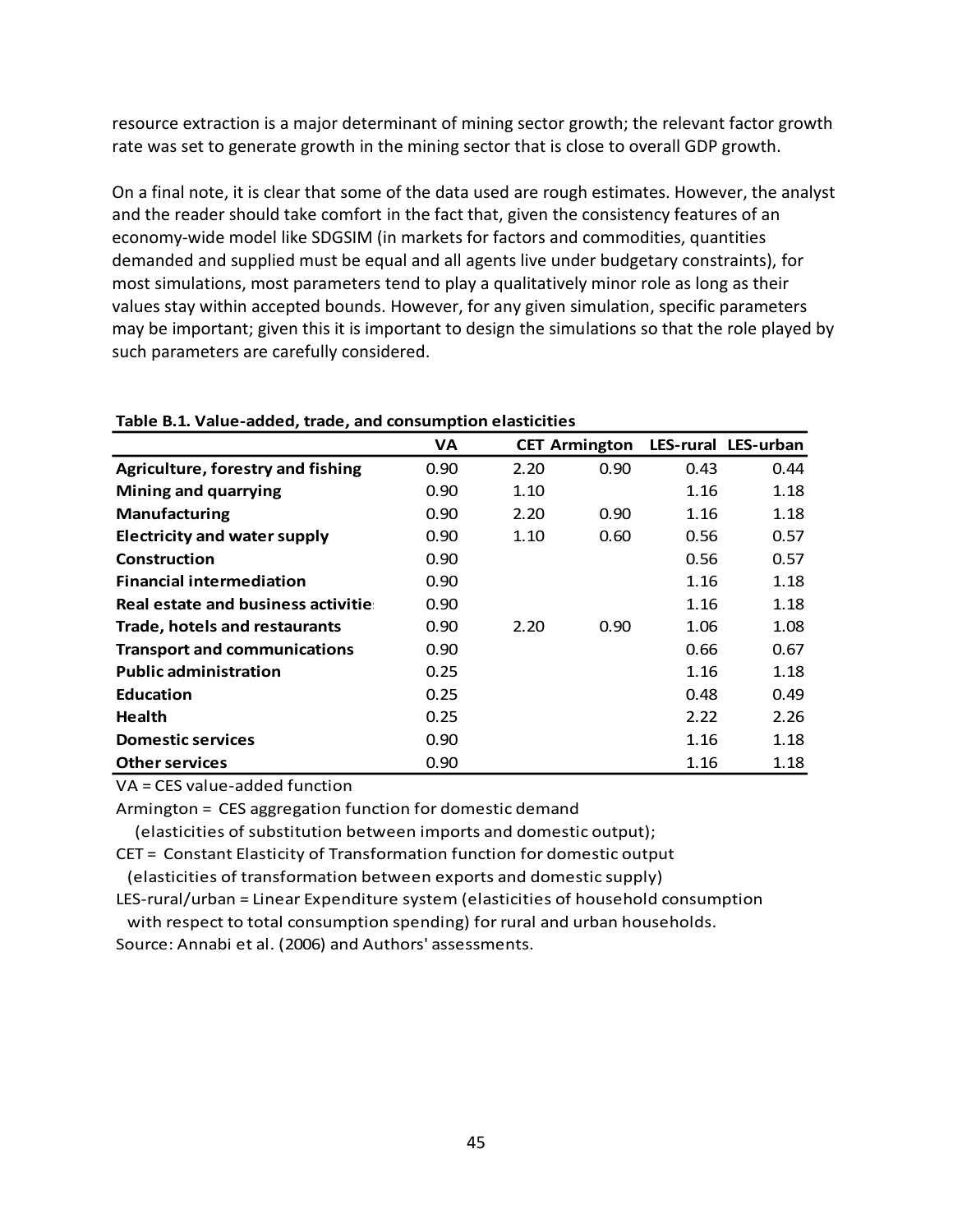# Appendix C: Additional simulation results

|                                   |         | $2018$ base | $all-30-tx+3$ | all-30-ff+3 | $all-00-tx+3$ |      |      | all-60-tx+3 trd-30-tx+3 trd-60-tx+3 | all-30-tx+6 |
|-----------------------------------|---------|-------------|---------------|-------------|---------------|------|------|-------------------------------------|-------------|
| Absorption                        | 1,931.9 | 4.0         | 4.3           | 4.5         | 3.9           | 4.7  | 4.5  | 5.1                                 | 4.6         |
| <b>Consumption - private</b>      | 1,355.4 | 3.4         | 3.5           | 3.8         | 3.0           | 4.1  | 3.8  | 4.5                                 | 3.7         |
| <b>Consumption - government</b>   | 379.4   | 4.3         | 4.3           | 4.3         | 4.3           | 4.3  | 4.3  | 4.3                                 | 4.3         |
| Fixed investment - private        | 147.4   | 7.8         | 7.8           | 8.1         | 7.2           | 8.4  | 8.3  | 9.2                                 | 7.8         |
| Fixed investment - government     | 49.6    | 3.7         | 10.1          | 10.1        | 10.1          | 10.1 | 10.1 | 10.1                                | 13.9        |
| <b>Exports</b>                    | 466.8   | 4.6         | 5.2           | 5.2         | 4.4           | 5.9  | 5.7  | 6.7                                 | 5.8         |
| <b>Imports</b>                    | 669.7   | 4.0         | 4.5           | 4.7         | 3.9           | 4.9  | 4.8  | 5.6                                 | 4.8         |
| <b>GDP</b> at factor cost         | 1,510.4 | 4.2         | 4.5           | 4.6         | 4.0           | 5.0  | 4.8  | 5.4                                 | 4.8         |
| Total factor employment (index)   |         | 3.0         | 3.3           | 3.4         | 3.2           | 3.4  | 3.4  | 3.5                                 | 3.6         |
| Total factor productivity (index) |         | 1.2         | 1.2           | 1.2         | 0.9           | 1.5  | 1.4  | 1.9                                 | 1.2         |
| <b>GNI</b>                        | 1,698.6 | 4.2         | 4.5           | 4.7         | 4.0           | 5.0  | 4.8  | 5.4                                 | 4.9         |
| <b>GNDI</b>                       | 1,893.1 | 4.1         | 4.4           | 4.6         | 4.0           | 4.8  | 4.7  | 5.3                                 | 4.7         |
| GNI per capita                    | 1.0     | 2.1         | 2.5           | 2.6         | 2.0           | 2.9  | 2.7  | 3.3                                 | 2.8         |
| <b>GNDI</b> per capita            | 1.1     | 2.0         | 2.4           | 2.5         | 1.9           | 2.8  | 2.6  | 3.2                                 | 2.7         |
| Real exchange rate (index)        |         | 0.6         | 0.7           | 0.7         | 0.6           | 0.8  | 0.4  | 0.2                                 | 0.8         |
| Unemployment rate (%)             | 13.9    | 7.8         | 6.9           | 6.5         | 8.8           | 5.5  | 6.8  | 5.5                                 | 6.2         |
| Headcount poverty rate (%)        | 71.9    | 65.2        | 64.6          | 63.2        | 67.6          | 61.8 | 62.9 | 58.7                                | 64.0        |

**Table C.1. Real macro indicators by simulation (% annual growth 2019-2030)**

Note:

1. Unless otherwise noted, column for initial year shows data in billions of 2016 US\$.

2. For the unemployment and poverty rates, the base-year and simulation columns show base-year rate and simulation-specific final-year rates, respectively.

| Table C.2. Macro indicators in 2018 and by simulation in 2030 (% of nominal GDP) |       |       |             |       |       |       |       |                                                             |             |
|----------------------------------------------------------------------------------|-------|-------|-------------|-------|-------|-------|-------|-------------------------------------------------------------|-------------|
|                                                                                  |       | 2030  |             |       |       |       |       |                                                             |             |
| Indicator                                                                        | 2018  | base  | all-30-tx+3 |       |       |       |       | all-30-ff+3 all-00-tx+3 all-60-tx+3 trd-30-tx+3 trd-60-tx+3 | all-30-tx+6 |
| Absorption                                                                       | 112.0 | 111.8 | 111.3       | 112.2 | 111.9 | 110.7 | 110.4 | 109.2                                                       | 110.8       |
| <b>Consumption - private</b>                                                     | 78.8  | 73.6  | 72.0        | 72.9  | 71.3  | 72.7  | 71.3  | 71.3                                                        | 70.5        |
| <b>Consumption - government</b>                                                  | 21.7  | 21.6  | 20.3        | 20.2  | 21.4  | 19.2  | 20.5  | 19.8                                                        | 19.0        |
| Investment - private                                                             | 8.6   | 13.6  | 13.3        | 13.5  | 13.1  | 13.4  | 13.2  | 13.3                                                        | 12.9        |
| Investment - government                                                          | 2.9   | 2.9   | 5.7         | 5.6   | 6.1   | 5.4   | 5.4   | 4.9                                                         | 8.4         |
| <b>Exports</b>                                                                   | 27.8  | 30.8  | 31.9        | 31.3  | 30.4  | 33.2  | 31.5  | 32.3                                                        | 32.9        |
| <b>Imports</b>                                                                   | 39.9  | 42.5  | 43.1        | 43.5  | 42.3  | 43.9  | 41.9  | 41.5                                                        | 43.7        |
| <b>GDP</b> at market prices                                                      | 100.0 | 100.0 | 100.0       | 100.0 | 100.0 | 100.0 | 100.0 | 100.0                                                       | 100.0       |
| <b>Net indirect taxes</b>                                                        | 12.8  | 13.6  | 14.8        | 14.0  | 15.7  | 14.0  | 14.7  | 13.9                                                        | 16.0        |
| GDP at factor cost                                                               | 87.2  | 86.4  | 85.2        | 86.0  | 84.3  | 86.0  | 85.3  | 86.1                                                        | 84.0        |
| <b>GNI</b>                                                                       | 98.2  | 97.9  | 97.9        | 97.9  | 97.9  | 97.8  | 97.9  | 97.8                                                        | 97.8        |
| <b>GNDI</b>                                                                      | 109.7 | 109.5 | 109.1       | 108.9 | 109.6 | 108.6 | 108.3 | 107.3                                                       | 108.7       |
| Foreign savings                                                                  | 2.3   | 2.3   | 2.2         | 3.3   | 2.3   | 2.1   | 2.1   | 1.9                                                         | 2.1         |
| Foreign savings                                                                  | 9.2   | 14.2  | 16.8        | 15.8  | 16.8  | 16.8  | 16.5  | 16.3                                                        | 19.2        |
| Foreign government debt                                                          | 47.7  | 45.0  | 43.5        | 58.4  | 45.4  | 41.9  | 40.7  | 36.9                                                        | 42.1        |
| Foreign private debt                                                             | 23.7  | 27.1  | 26.2        | 25.7  | 27.3  | 25.2  | 24.5  | 22.2                                                        | 25.4        |
| Domestic government debt                                                         | 29.4  | 30.3  | 29.5        | 29.1  | 30.5  | 28.6  | 27.8  | 25.6                                                        | 28.7        |
|                                                                                  |       |       |             |       |       |       |       |                                                             |             |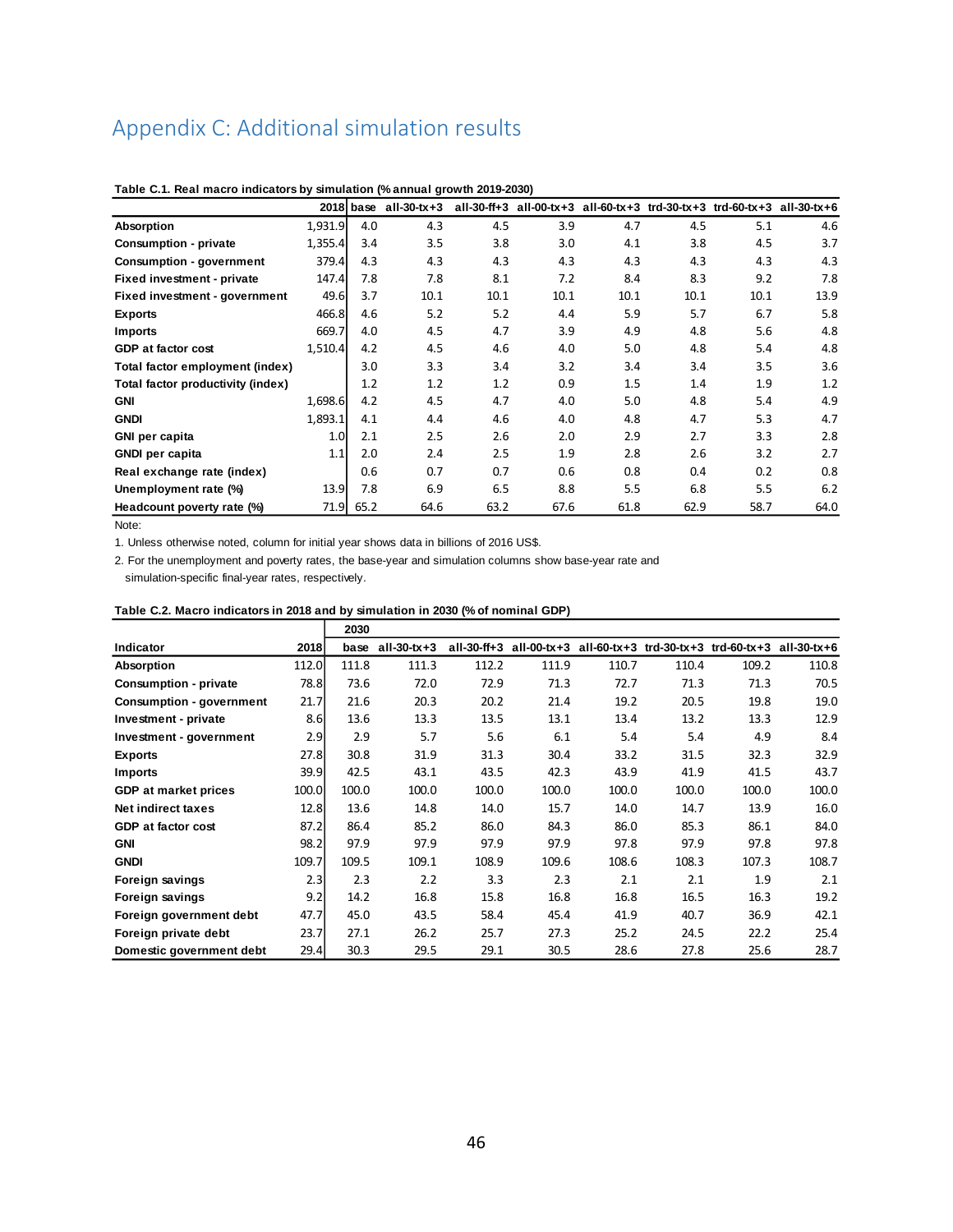|                  |                             |      | 2030 |      |      |         |      |                                                                                          |         |      |
|------------------|-----------------------------|------|------|------|------|---------|------|------------------------------------------------------------------------------------------|---------|------|
| <b>Indicator</b> |                             | 2018 |      |      |      |         |      | base all-30-tx+3 all-30-ff+3 all-00-tx+3 all-60-tx+3 trd-30-tx+3 trd-60-tx+3 all-30-tx+6 |         |      |
| <b>Receipts</b>  | <b>Direct taxes</b>         | 7.5  | 7.2  | 7.6  | 7.1  | 8.2     | 7.0  | 7.6                                                                                      | 7.2     | 7.9  |
|                  | <b>Import tariffs</b>       | 1.7  | 1.9  | 1.9  | 1.9  | 1.9     | 1.9  | 1.8                                                                                      | 1.8     | 1.9  |
|                  | <b>Export taxes</b>         |      |      |      |      |         |      |                                                                                          |         |      |
|                  | Other indirect taxes        | 11.1 | 11.8 | 12.9 | 12.1 | 13.8    | 12.1 | 12.8                                                                                     | 12.1    | 14.0 |
|                  | <b>Private transfers</b>    | 1.0  | 1.0  | 1.0  | 1.0  | 1.0     | 1.0  | 1.0                                                                                      | 1.0     | 1.0  |
|                  | <b>Foreign transfers</b>    |      |      |      |      |         |      |                                                                                          |         |      |
|                  | <b>Factor income</b>        | 0.6  | 0.6  | 0.5  | 0.5  | 0.6     | 0.5  | 0.6                                                                                      | 0.5     | 0.5  |
|                  | Domestic financing          | 2.2  | 1.6  | 1.6  | 1.6  | $1.6\,$ | 1.6  | 1.6                                                                                      | $1.6\,$ | 1.6  |
|                  | <b>Foreign financing</b>    | 0.4  | 0.4  | 0.4  | 1.6  | 0.5     | 0.4  | 0.4                                                                                      | 0.4     | 0.4  |
|                  | Total                       | 24.6 | 24.5 | 26.0 | 25.8 | 27.5    | 24.6 | 25.9                                                                                     | 24.6    | 27.4 |
|                  | <b>Spending Consumption</b> | 21.7 | 21.6 | 20.3 | 20.2 | 21.4    | 19.2 | 20.5                                                                                     | 19.8    | 19.0 |
|                  | <b>Fixed investment</b>     | 2.9  | 2.9  | 5.7  | 5.6  | 6.1     | 5.4  | 5.4                                                                                      | 4.9     | 8.4  |
|                  | Stock change                |      |      |      |      |         |      |                                                                                          |         |      |
|                  | <b>Private transfers</b>    |      |      |      |      |         |      |                                                                                          |         |      |
|                  | <b>Foreign transfers</b>    | 0.0  | 0.0  | 0.0  | 0.0  | 0.0     | 0.0  | 0.0                                                                                      | 0.0     | 0.0  |
|                  | <b>Commodity subsidies</b>  |      |      |      |      |         |      |                                                                                          |         |      |
|                  | Total                       | 24.6 | 24.5 | 26.0 | 25.8 | 27.5    | 24.6 | 25.9                                                                                     | 24.6    | 27.4 |

**Table C.3. Government receipts and spending in 2018 and by simulation in 2030 (% of nominal GDP)**

| Table C.4. Balance of payments in 2018 and by simulation in 2030 (% of nominal GDP) |  |
|-------------------------------------------------------------------------------------|--|
|-------------------------------------------------------------------------------------|--|

|                         |                                    |                  | 2030 |      |      |      |      |                                                                                     |      |      |
|-------------------------|------------------------------------|------------------|------|------|------|------|------|-------------------------------------------------------------------------------------|------|------|
| Indicator               |                                    | 2018             | base |      |      |      |      | all-30-tx+3 all-30-ff+3 all-00-tx+3 all-60-tx+3 trd-30-tx+3 trd-60-tx+3 all-30-tx+6 |      |      |
| <b>Outflows Imports</b> |                                    | 39.9             | 42.5 | 43.1 | 43.5 | 42.3 | 43.9 | 41.9                                                                                | 41.5 | 43.7 |
|                         | <b>Private transfers to RoW</b>    | 0.1              | 0.1  | 0.1  | 0.1  | 0.1  | 0.1  | 0.1                                                                                 | 0.1  | 0.1  |
|                         | <b>Official transfers to RoW</b>   | 0.0 <sub>l</sub> | 0.0  | 0.0  | 0.0  | 0.0  | 0.0  | 0.0                                                                                 | 0.0  | 0.0  |
|                         | <b>Factor income to RoW</b>        | 3.1              | 3.4  | 3.4  | 3.3  | 3.4  | 3.4  | 3.3                                                                                 | 3.2  | 3.4  |
|                         | Change in foreign reserves         |                  |      |      |      |      |      |                                                                                     |      |      |
|                         | Total                              | 43.1             | 46.0 | 46.6 | 46.9 | 45.7 | 47.4 | 45.2                                                                                | 44.8 | 47.1 |
| <b>Inflows</b>          | <b>Exports</b>                     | 27.8             | 30.8 | 31.9 | 31.3 | 30.4 | 33.2 | 31.5                                                                                | 32.3 | 32.9 |
|                         | <b>Private transfers from RoW</b>  | 11.7             | 11.7 | 11.3 | 11.1 | 11.8 | 10.9 | 10.6                                                                                | 9.6  | 10.9 |
|                         | <b>Official transfers from RoW</b> |                  |      |      |      |      |      |                                                                                     |      |      |
|                         | <b>Factor income from RoW</b>      | 1.3              | 1.3  | 1.2  | 1.2  | 1.3  | 1.2  | 1.1                                                                                 | 1.0  | 1.2  |
|                         | <b>Private financing</b>           | 0.6              | 0.6  | 0.6  | 0.5  | 0.6  | 0.5  | 0.5                                                                                 | 0.5  | 0.5  |
|                         | Government financing               | 0.4              | 0.4  | 0.4  | 1.6  | 0.5  | 0.4  | 0.4                                                                                 | 0.4  | 0.4  |
|                         | Foreign investment                 | 1.3              | 1.3  | 1.2  | 1.2  | 1.3  | 1.2  | 1.1                                                                                 | 1.0  | 1.2  |
|                         | Total                              | 43.1             | 46.0 | 46.6 | 46.9 | 45.7 | 47.4 | 45.2                                                                                | 44.8 | 47.1 |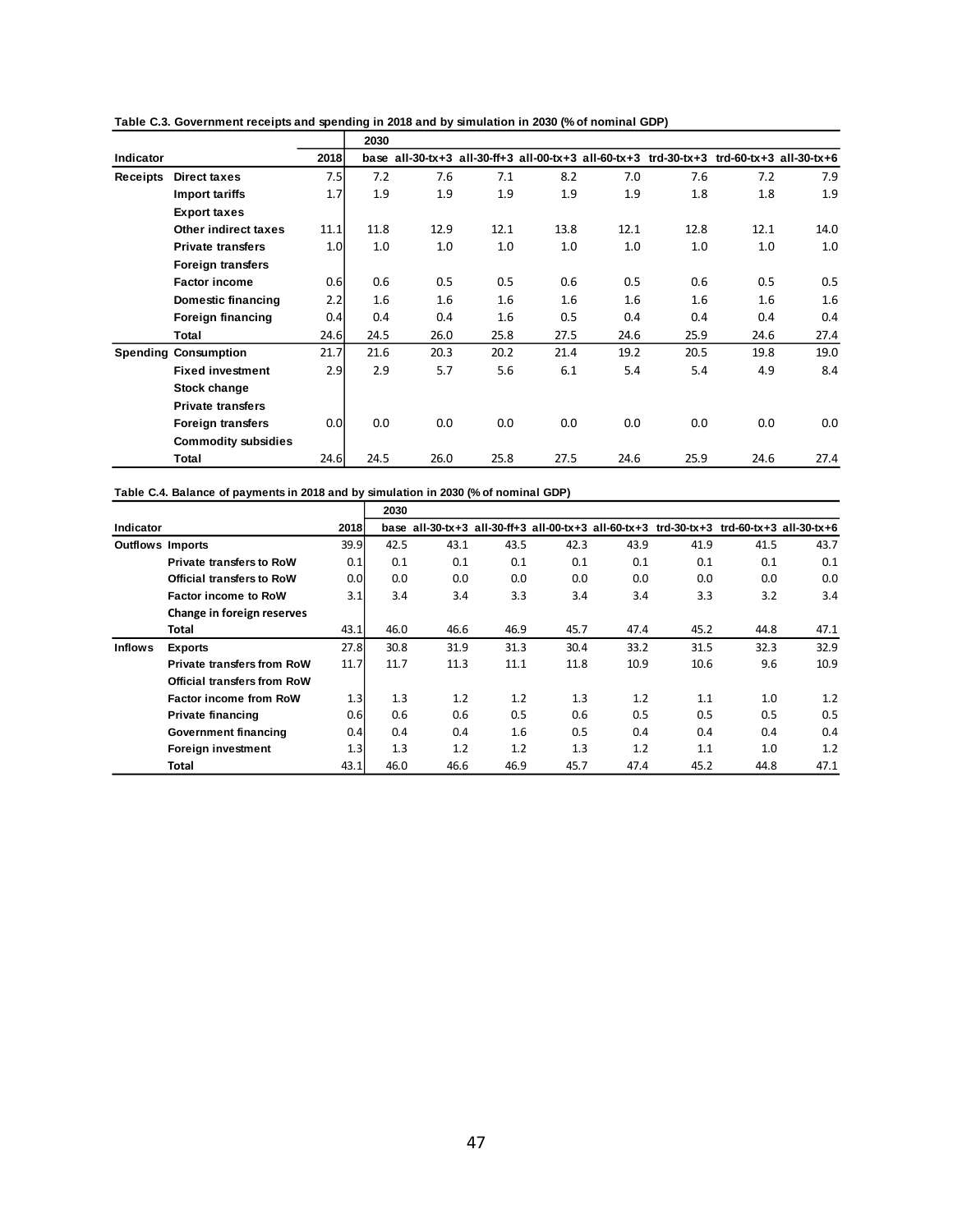|                                     | 2018   |     |     |     |     |     | base all-30-tx+3 all-30-ff+3 all-00-tx+3 all-60-tx+3 trd-30-tx+3 trd-60-tx+3 all-30-tx+6 |     |     |
|-------------------------------------|--------|-----|-----|-----|-----|-----|------------------------------------------------------------------------------------------|-----|-----|
| <b>Aggregate sectors</b>            |        |     |     |     |     |     |                                                                                          |     |     |
| <b>Agriculture</b>                  | 176.5  | 4.6 | 5.2 | 5.2 | 4.5 | 5.7 | 5.7                                                                                      | 6.8 | 5.6 |
| Industry                            | 354.0  | 4.1 | 4.7 | 4.9 | 4.1 | 5.3 | 4.9                                                                                      | 5.7 | 5.3 |
| Mining                              | 132.0  | 2.9 | 3.5 | 3.6 | 2.8 | 4.1 | 3.6                                                                                      | 4.2 | 4.0 |
| Manufacturing                       | 148.9  | 4.7 | 5.3 | 5.4 | 4.6 | 5.9 | 5.6                                                                                      | 6.5 | 5.8 |
| Other                               | 73.1   | 4.8 | 5.5 | 5.7 | 5.0 | 6.0 | 5.7                                                                                      | 6.2 | 6.2 |
| <b>Services</b>                     | 934.3  | 4.1 | 4.3 | 4.4 | 3.9 | 4.7 | 4.5                                                                                      | 5.0 | 4.5 |
| Private                             | 806.6  | 4.1 | 4.3 | 4.5 | 3.9 | 4.7 | 4.5                                                                                      | 5.1 | 4.6 |
| Government                          | 127.7  | 4.3 | 4.3 | 4.3 | 4.3 | 4.3 | 4.3                                                                                      | 4.3 | 4.3 |
| <b>Disaggregated sectors</b>        |        |     |     |     |     |     |                                                                                          |     |     |
| Agriculture                         | 176.5  | 4.6 | 5.2 | 5.2 | 4.5 | 5.7 | 5.7                                                                                      | 6.8 | 5.6 |
| Mining and quarrying                | 132.0  | 2.9 | 3.5 | 3.6 | 2.8 | 4.1 | 3.6                                                                                      | 4.2 | 4.0 |
| Manufacturing                       | 148.9  | 4.7 | 5.3 | 5.4 | 4.6 | 5.9 | 5.6                                                                                      | 6.5 | 5.8 |
| <b>Electricity and water supply</b> | 29.5   | 3.3 | 3.4 | 3.6 | 2.9 | 3.9 | 3.3                                                                                      | 3.6 | 3.6 |
| Construction                        | 43.7   | 5.6 | 6.7 | 6.9 | 6.2 | 7.2 | 7.0                                                                                      | 7.7 | 7.6 |
| <b>Financial intermediation</b>     | 100.9  | 3.9 | 4.1 | 4.3 | 3.5 | 4.7 | 4.4                                                                                      | 5.1 | 4.4 |
| Real estate and business activities | 43.0   | 3.5 | 3.6 | 3.9 | 2.8 | 4.2 | 3.6                                                                                      | 4.3 | 3.6 |
| Trade, hotels and restaurants       | 223.4  | 4.8 | 5.2 | 5.3 | 4.7 | 5.7 | 5.7                                                                                      | 6.6 | 5.6 |
| <b>Transport and communications</b> | 155.3  | 3.6 | 3.8 | 4.0 | 3.3 | 4.3 | 4.0                                                                                      | 4.6 | 4.1 |
| <b>Public administration</b>        | 127.7  | 4.3 | 4.3 | 4.3 | 4.3 | 4.3 | 4.3                                                                                      | 4.3 | 4.3 |
| <b>Education</b>                    | 188.5  | 3.8 | 3.9 | 3.9 | 3.8 | 4.0 | 3.9                                                                                      | 4.0 | 3.9 |
| Health                              | 41.5   | 4.4 | 4.5 | 4.6 | 4.3 | 4.7 | 4.5                                                                                      | 4.7 | 4.6 |
| <b>Domestic services</b>            | 5.2    | 3.6 | 3.8 | 4.1 | 3.2 | 4.4 | 3.9                                                                                      | 4.4 | 4.1 |
| Other services                      | 48.9   | 3.9 | 4.2 | 4.4 | 3.6 | 4.8 | 4.4                                                                                      | 5.0 | 4.5 |
| Total                               | 1464.8 | 4.2 | 4.5 | 4.6 | 4.0 | 5.0 | 4.8                                                                                      | 5.4 | 4.8 |

**Table C.5. Real GDP at factor cost by sector -- level in 2018 and annual growth by simulation 2019-2030 (%)**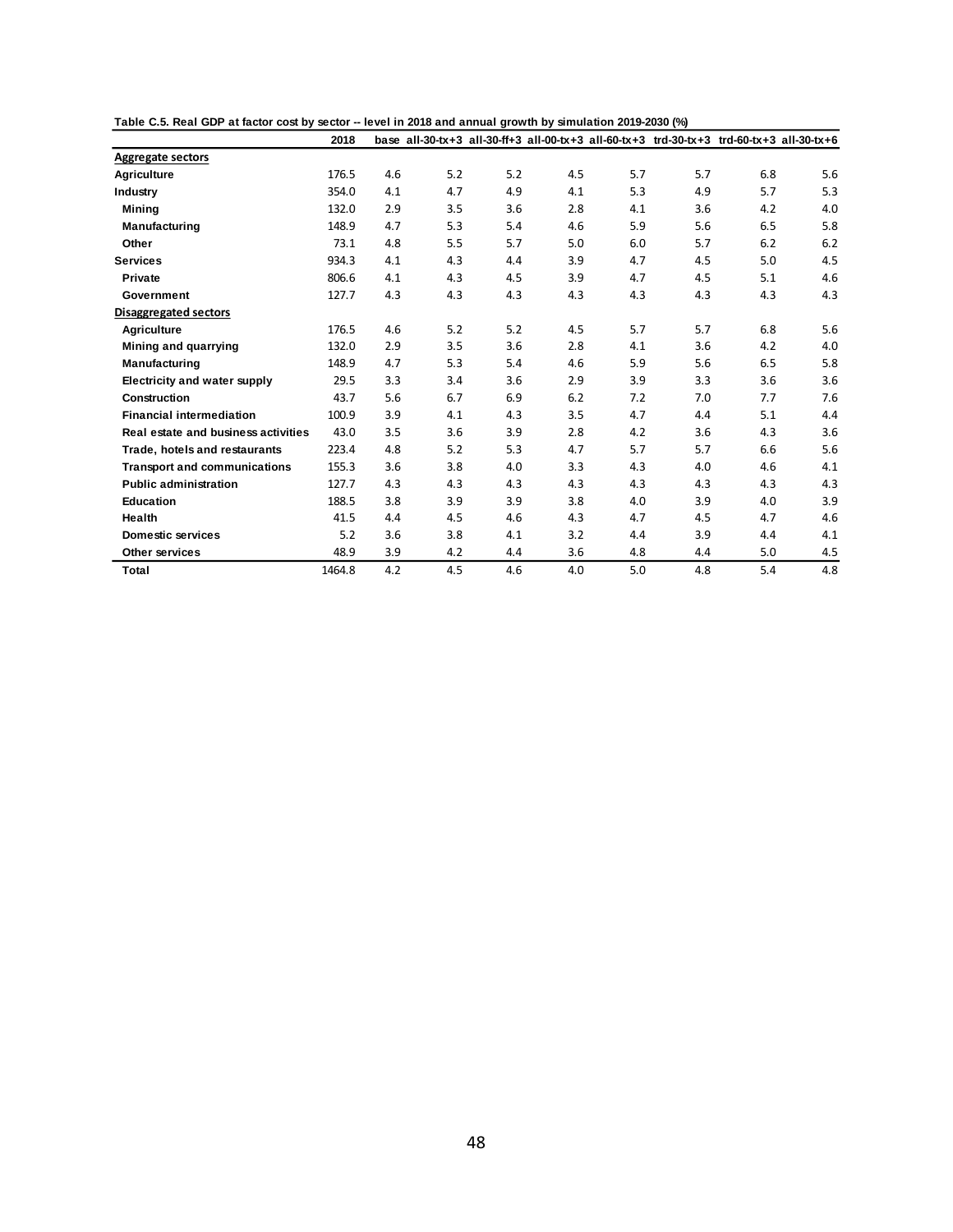|                      | Value  | Produc- | <b>Employ-</b> |                |                | Export/ | Import/       |
|----------------------|--------|---------|----------------|----------------|----------------|---------|---------------|
|                      | added  | tion    | ment           | <b>Exports</b> | <b>Imports</b> |         | output demand |
| 2018                 |        |         |                |                |                |         |               |
| <b>Agriculture</b>   | 12.1   | 11.1    | 68.8           | 31.1           | 7.5            | 41.7    | 20.7          |
| <b>Industry</b>      | 23.6   | 31.6    | 7.0            | 59.5           | 73.0           | 25.6    | 42.0          |
| Mining               | 8.6    | 5.6     | 1.4            | 15.9           | 0.2            | 42.8    | 1.5           |
| Manufacturing        | 10.4   | 23.3    | 4.0            | 43.4           | 70.1           | 24.4    | 47.5          |
| <b>Other</b>         | 4.6    | 2.8     | 1.5            | 0.2            | 2.6            | 1.1     | 17.1          |
| <b>Services</b>      | 64.3   | 57.2    | 24.3           | 9.4            | 19.5           | 2.5     | 7.1           |
| Private              | 55.6   | 51.1    | 23.1           | 9.4            | 19.5           | 2.8     | 7.9           |
| Government           | 8.7    | 6.1     | 1.2            | 0.0            | 0.0            | 0.0     | 0.0           |
| <b>Total</b>         | 100.0  | 100.0   | 100.0          | 100.0          | 100.0          | 14.2    | 22.0          |
| <b>Agriculture</b>   | 14.4   | 12.4    | 71.7           | 32.7           | 7.8            | 42.8    | 20.8          |
| Industry             | 23.6   | 33.7    | 6.5            | 55.8           | 74.4           | 24.2    | 41.5          |
| <b>Mining</b>        | 7.6    | 4.9     | 1.1            | 6.4            | 0.2            | 21.2    | 1.5           |
| Manufacturing        | 11.0   | 25.8    | 3.8            | 49.2           | 71.8           | 27.5    | 47.6          |
| Other                | 4.9    | 3.0     | 1.6            | 0.2            | 2.3            | 1.1     | 15.0          |
| <b>Services</b>      | 62.1   | 53.9    | 21.8           | 11.5           | 17.8           | 3.5     | 7.2           |
| <b>Private</b>       | 53.3   | 47.9    | 20.6           | 11.5           | 17.8           | 3.9     | 8.1           |
| Government           | 8.7    | 6.0     | 1.1            | 0.0            | 0.0            | 0.0     | 0.0           |
| <b>Total</b>         | 100.0  | 100.0   | 100.0          | 100.0          | 100.0          | 15.4    | 23.0          |
| △ (2030-2018)        |        |         |                |                |                |         |               |
| <b>Agriculture</b>   | 2.3    | 1.3     | 3.0            | 1.6            | 0.3            | 1.1     | 0.0           |
| Industry             | 0.0    | 2.0     | $-0.4$         | $-3.7$         | 1.4            | $-1.3$  | $-0.5$        |
| <b>Mining</b>        | $-1.0$ | $-0.7$  | $-0.3$         | $-9.5$         | 0.0            | $-21.5$ | $-0.1$        |
| <b>Manufacturing</b> | 0.6    | 2.5     | $-0.2$         | 5.8            | 1.7            | 3.0     | 0.1           |
| <b>Other</b>         | 0.3    | 0.2     | 0.1            | 0.0            | $-0.3$         | 0.0     | $-2.0$        |
| <b>Services</b>      | $-2.3$ | $-3.3$  | $-2.5$         | 2.1            | $-1.7$         | 1.0     | 0.1           |
| Private              | $-2.3$ | $-3.2$  | $-2.4$         | 2.1            | $-1.7$         | 1.1     | 0.2           |
| Government           | 0.0    | $-0.1$  | $-0.1$         | 0.0            | 0.0            | 0.0     | 0.0           |
| <b>Total</b>         | 0.0    | 0.0     | 0.0            | 0.0            | 0.0            | 1.2     | 0.9           |

**Table C.6. Sector structure in 2018 and 2030 (%)**